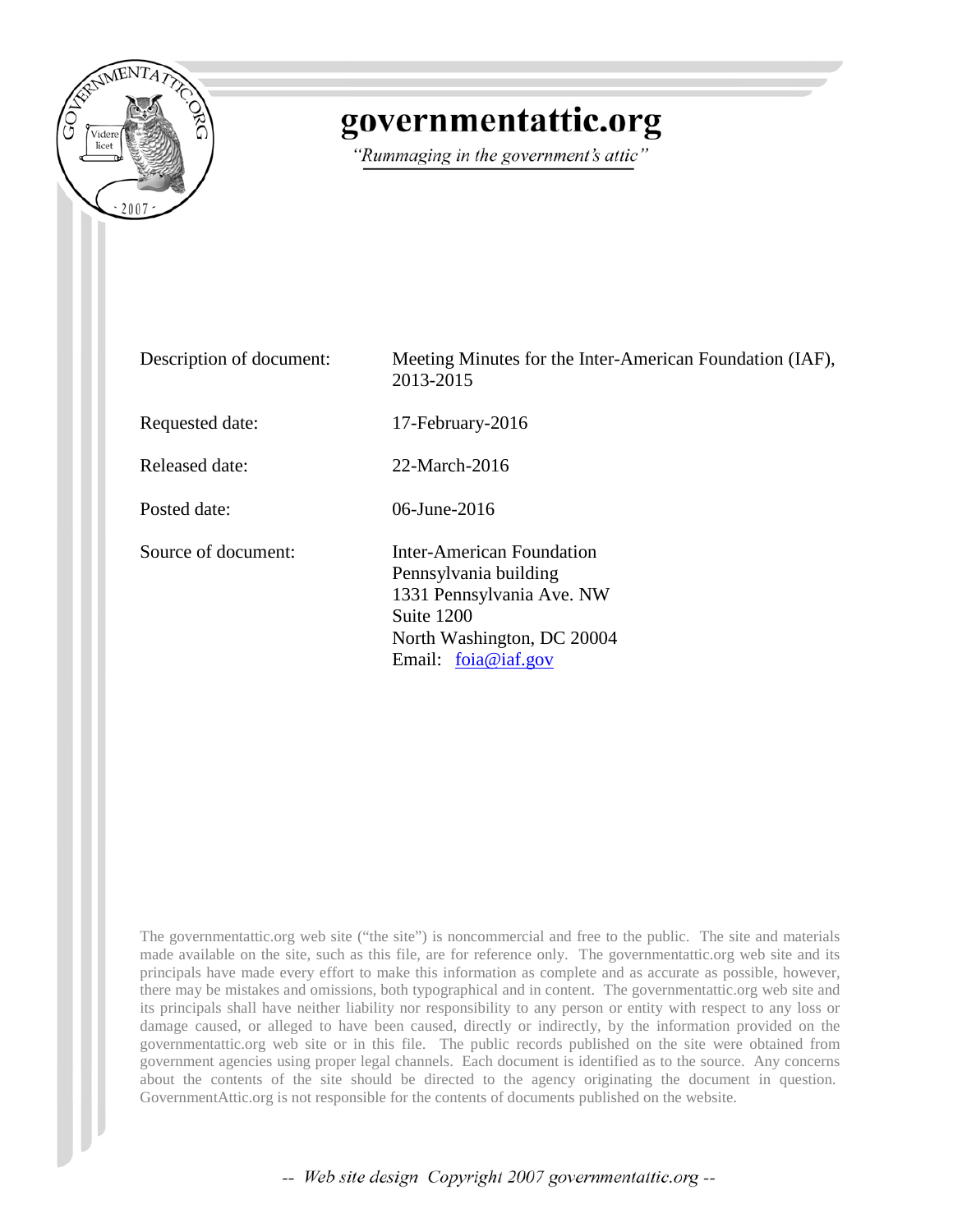

**Inter-American Foundation**  An Independent Agency of the U.S. Government

FOIA IAF-2016-004

March 22, 2016

*Via email* 

This letter is in response to your Freedom of Information Act (FOIA) email inquiry, received on February 17, 2016. In that email you submitted the following request, which I quote in its entirety:

Pursuant to the provisions of the Freedom of Information Act, I respectfully request a copy of the meeting minutes for the IAF during the time period August 1, 2013 through December 31, 2015.

In response to your FOIA request, attached please find one responsive document of 54 pages being released in full. There is no fee associated with this request.

Please let me know if you have any questions, and thank you for your patience.

Regards,

Paul M. Zimmerman General Counsel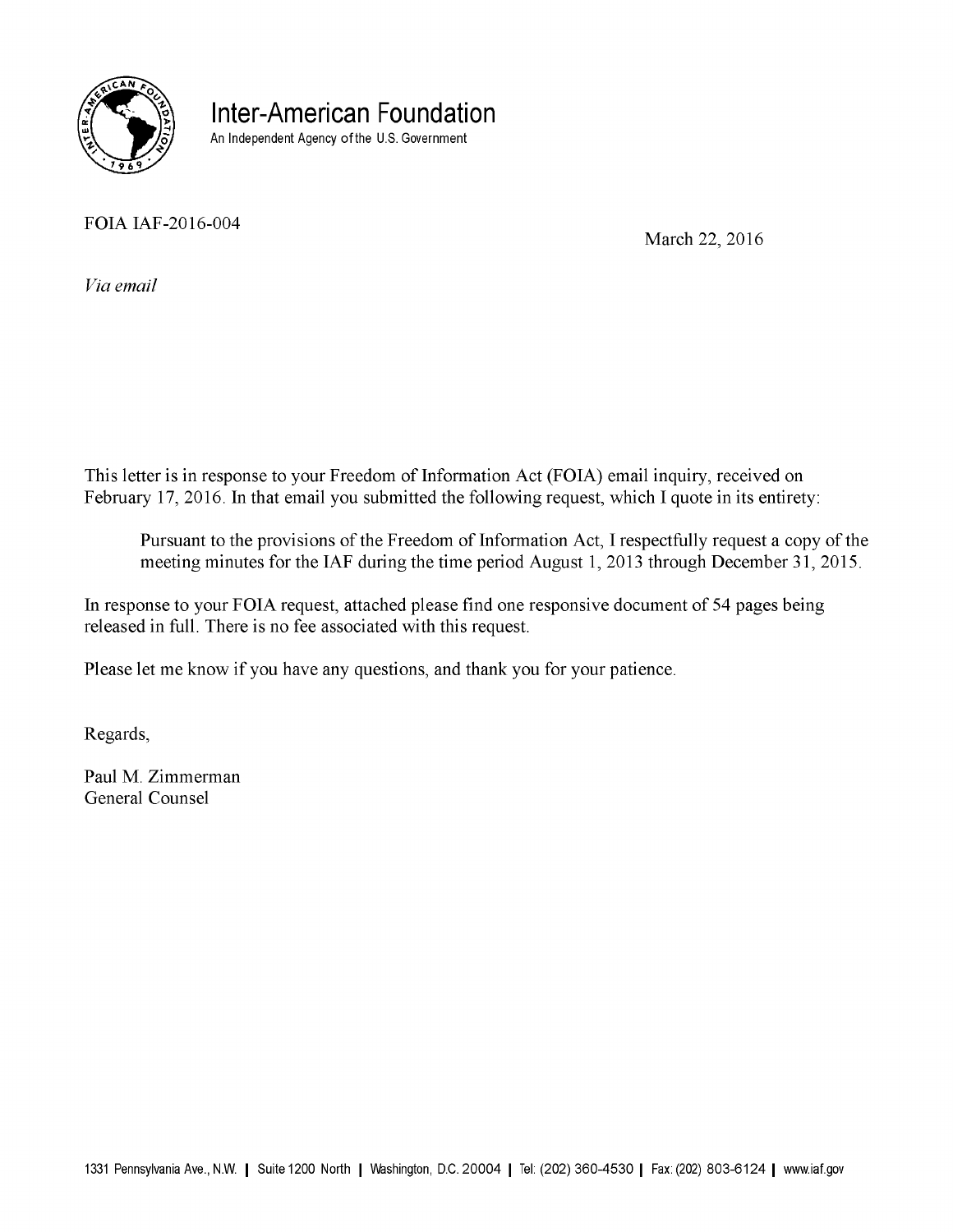#### Inter-American Foundation

#### Meeting of the Board of Directors and Advisory Council

December 9, 2013

The Board of Directors of the Inter-American Foundation (IAF) met in the White House Conference Room at the offices of Baker & McKenzie LLP at 815 Connecticut Avenue, NW, Washington, DC 20006, on December 9, 2013. Board Members present were John P. Salazar, Chair; Thomas Dodd, Vice Chair; and Eddy Arriola, Member. Board Member Jack Vaughn participated via conference call. Members of the IAF Advisory Council present were Alexander Watson, Chair; Marcos Flavio Azzi, Member; Rafael Fernandez MacGregor, Member; Nicolas Mariscal, Member; Hector Morales, Member; Anita Perez-Ferguson, Member; Jim Polsfut, Member; and Susan Tiano, Member. IAF staff members in attendance were Robert Kaplan, President; Stephen Cox, Vice President for Programs; Lesley Duncan, Chief Operating Officer; Manuel Nuñez, Director of External and Government Affairs; Emilia Rodriguez-Stein, Director of Evaluations; Paul Zimmerman, General Counsel; Patrick Ahern, Representative for Nicaragua; Megan Fletcher, Congressional Affairs Specialist; and Alexis Toussaint, Acting Executive Assistant. IAF staff members Gabriela Boyer, Representative for Mexico; Seth Jesse, Representative for El Salvador; and Jenny Petrow, Representative for Haiti, the Dominican Republic and Jamaica, attended a portion of the meeting. Mark Goode and Pamela Roberts of the Roberts Group, a firm based in Richmond, VA contracted by the IAF to provide consulting services regarding the engagement of potential donors, also participated.

# **I. CALL TO ORDER**

Chairman John Salazar called the meeting to order at 9:00 a.m. Salazar introduced and welcomed the IAF's two new Advisory Council members, Jim Polsfut of the Cordillera Foundation and Hector Morales of Baker & McKenzie LLP and a former member of the IAF Board. Salazar thanked Morales for hosting the meeting at Baker & McKenzie.

#### **II. APPROVAL OF THE MINUTES**

The minutes of the meeting on June 24, 2013 of the IAF Board of Directors were approved and adopted by a unanimous voice vote.

# **III. MANAGEMENT REPORT**

#### **A. Overview and report on implementation of strategic plan (Robert Kaplan)**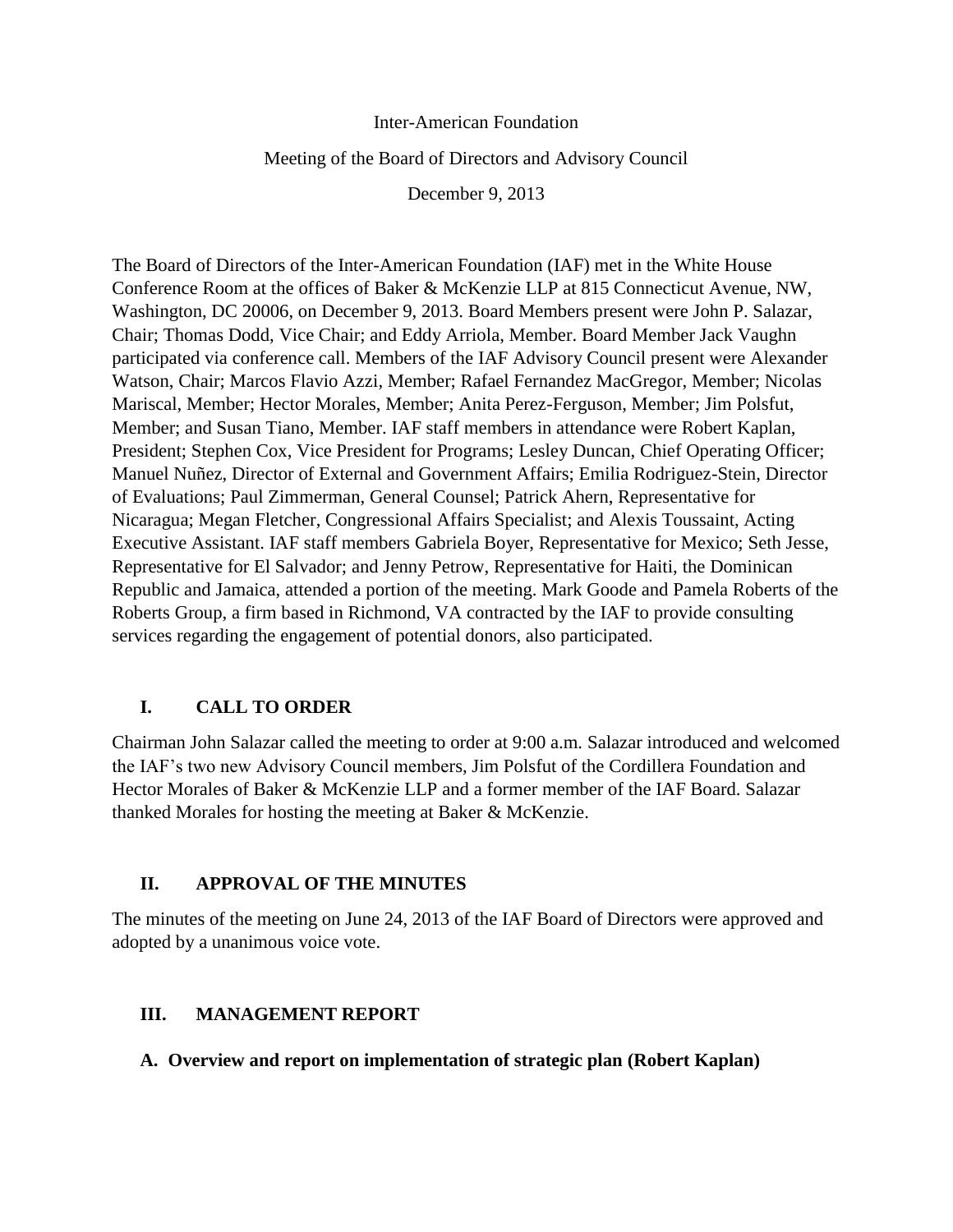### Board, Advisory Council and IAF staff matters

Kaplan reported that Elena Echeverría had withdrawn from the Advisory Council, and that the White House had nominated Mark Lopes to the IAF Board of Directors. Lopes has also been nominated to the position of U.S. Executive Director of the Inter-American Development Bank. Lesley Duncan began as the IAF's new Chief Operating Officer in the last week of September.

#### Federal Government Shutdown

The IAF was closed from October  $1<sup>st</sup>$  to  $17<sup>th</sup>$  during the shutdown of the federal government due to the failure of Congress to appropriate funds for the 2014 fiscal year. Prior to the shutdown, Duncan and General Counsel Paul Zimmerman updated the IAF's shutdown plan and prepared the agency for closure. The plan was executed smoothly. Kaplan commented that the IAF lost about one month of work time as shutdown planning and start-up consumed the week prior to and following the closure.

Activity at the IAF since the last board meeting in June 2013 was primarily occupied by finalizing development grants, which have tended to bunch toward the end of the fiscal year; preparing and presenting the IAF's budget request to the Office of Management and Budget (OMB) for fiscal year 2015; and completing financial and other reporting for FY 2013.

# Review of IAF Budget in FY 2013 (details in the board book)

In FY 2013, the IAF's total operating budget was about 15 percent lower (\$4.5 million) than that of FY 2012. The reduced budget was due to the federal sequester, which withheld 5 percent of the IAF's appropriations (\$1.4 million), and a 40 percent drop (\$3.1 million) in receipts from the Social Progress Trust Fund (SPTF). As a consequence, despite spending \$400,000 less on overhead than in FY 2012, including reducing staff from 43 to 41 full-time equivalent (FTEs), the ratio of overhead to total costs rose to about 20 percent (including the value of grantee counterpart) in FY 2013.

Despite reduced funding, **t**he IAF's development grant program is still highly leveraged. The IAF more than matched its FY 2013 Congressional appropriation (of \$21.375 million) with \$22 million in resources from other sources: SPTF, grantee counterpart, inter-agency reimbursements and donations to fund its program and operations.

# Update on FY 2014 Budget

The IAF's budget for FY 2014 is uncertain. The agency is operating on a continuing resolution through January  $15<sup>th</sup>$ , which makes available \$6.3 million (29 percent of the IAF's post-sequester FY 2013 appropriation), not including SPTF receipts and other funds. The President requested an \$18.1 million appropriation for the IAF. An appropriation at this low level would be offset by a higher amount in SPTF receipts and by fundraising to yield a total FY 2014 operating budget about equal to FY 2013 levels. The Senate approved an IAF appropriation at the FY 2012 level, which is \$4.4 million more than the President's request. An appropriation at this level would return to FY 2012 levels total funds under IAF management (appropriation, SPTF, other sources). The House approved an IAF appropriation that is \$4.4 million less than the President's request; it would represent a nearly 20 percent cut from the IAF's FY 2013 budget.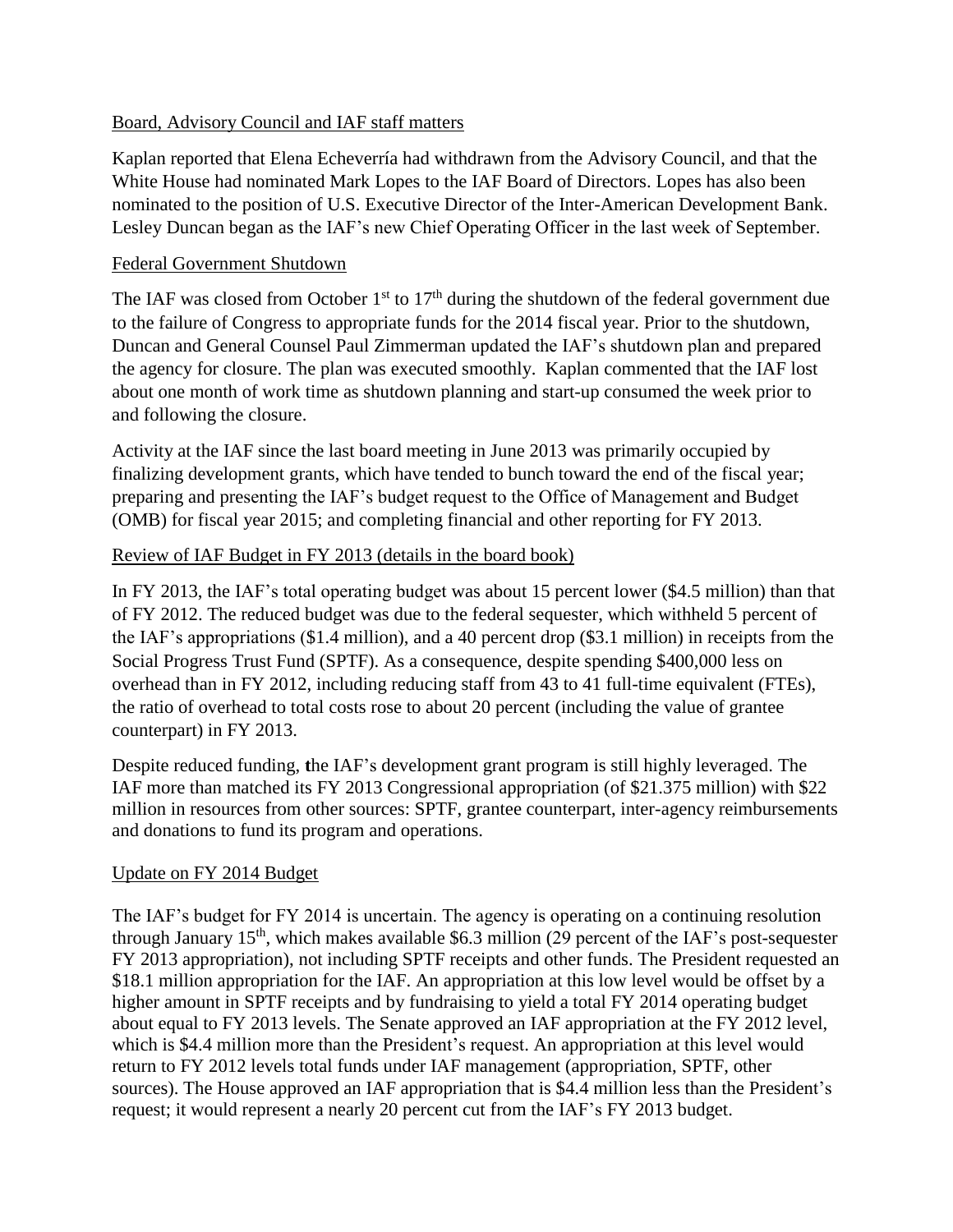# Outlook for the IAF's FY 2015 Budget

OMB's guidance to the IAF was to include two scenarios in the IAF's FY 2015 budget request: a 5 percent and a 10 percent reduction in funding from the President's FY 2013 request. We also included a third scenario: federal funding at the FY 2012 level (\$22.5 million). The IAF had its budget hearing with OMB in late September. OMB will communicate FY 2015 budget decisions on December 17 and give us three days to submit an appeal. We project SPTF funding for FY 2015 at \$5.6 million, and our fundraising target for FY 2015 is an additional \$2 million. While the IAF has begun to put in place the tools for donor engagement, this remains the agency's greatest challenge. The IAF anticipates a further reduction in staffing and overhead in FY 2015.

# IAF on the Foreign Assistance Dashboard

Kaplan announced the launch of IAF data on the U.S. Foreign Assistance Dashboard, a webbased repository of budget and financial data for all U.S. government agencies engaged in foreign assistance. (A technical glitch caused the State Department to postpone the launch until December 13<sup>th</sup>.) The Dashboard has been under development for several years, and the team has faced a challenge of how to standardize presentation of data across all government agencies, while being meaningful to how each agency conducts its business. For the IAF, the Dashboard reports on appropriations, SPTF and transfers from other agencies. The website [\(www.foreignassistance.gov\)](http://www.foreignassistance.gov/) is meant to be user-friendly and provides aggregate and disaggregate data and transaction-level detail at the level of grantees and contractors.

# **Outreach**

The IAF was invited on two occasions to share with a wide audience one of its evaluation tools, the ex-post assessment. Emilia Rodriguez-Stein and Miguel Cuevas of the Evaluations office offered a webinar in September to members of InterAction, an alliance of 180 NGOs. IAF collaborated with Plan International and Project Concern International to present at the 27<sup>th</sup> Annual Conference of the American Evaluation Association in October.

The IAF participated as sponsor, co-sponsor, member or speaker in several meetings or events, including the 2<sup>nd</sup> Brazilian Philanthropy Forum in Sao Paulo; the Central America Donors Forum in Washington, DC; an ongoing inter-agency working group on remittances (organized by the Treasury Department) and a "coffee and chocolate" educational event for congressional staff.

Report on the First Year of the IAF's 2013-2017 Strategic Plan [Detailed tables in board book]

Kaplan reported on the IAF's performance in FY 2013 on the five strategic goals of the agency's five-year Strategic Plan (FY 2013 – 2017):

Strategic Goal 1: Support the coordinated efforts of the poor to improve their material circumstances, strengthen their organizations and enhance the social and economic environment for community-led development.

 $\rightarrow$  The IAF met two of three targets and fell slightly short on the third. Management considers that work is generally on track for this strategic goal.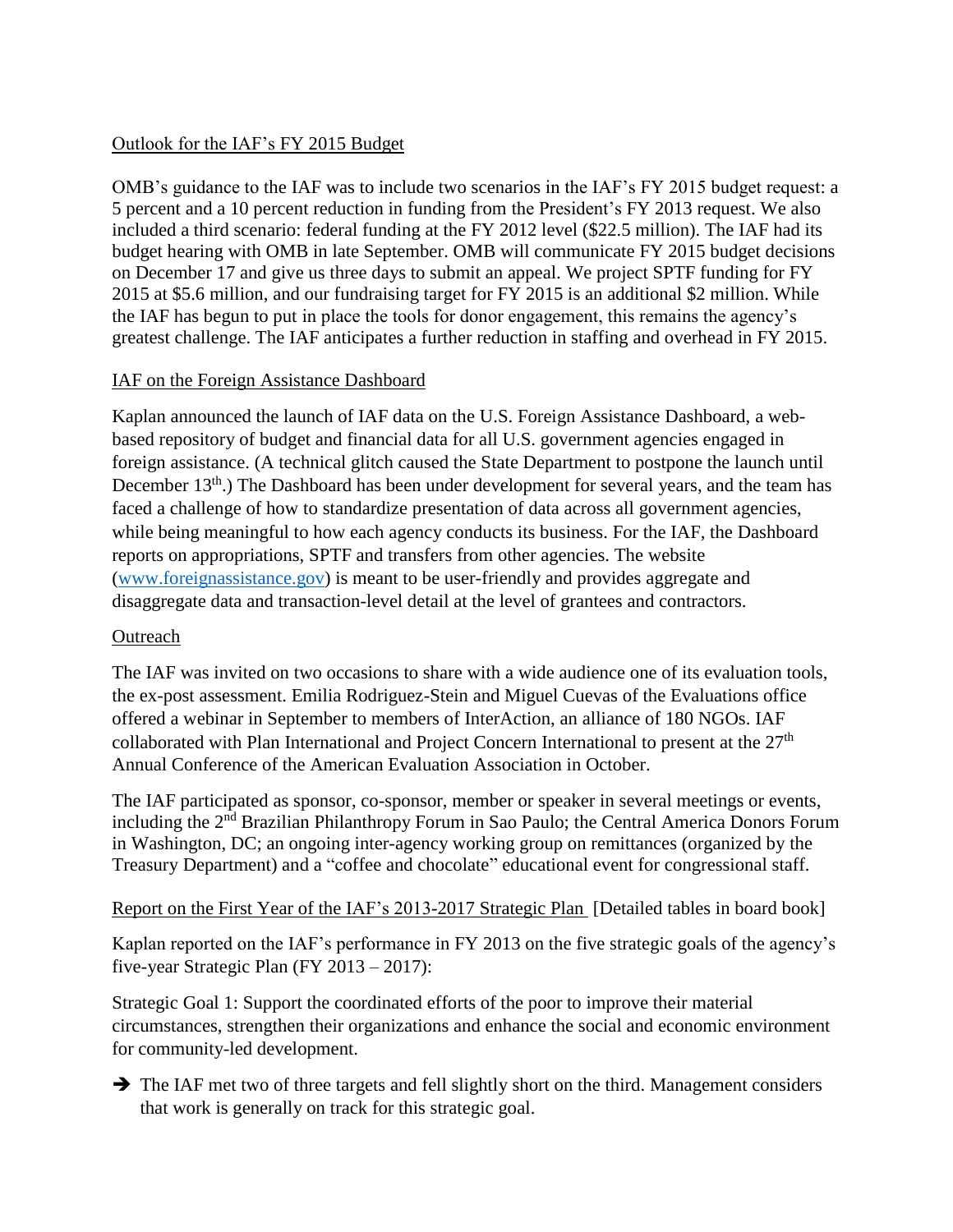Goal 2: Promote the social inclusion and civic participation of traditionally marginalized groups.

The IAF met two of three targets and fell slightly short on the third (based on FY 2012 data that was compiled and analyzed in 2013). Management considers that work is generally on track for this strategic goal.

Goal 3: Make knowledge-generation and knowledge management an integral part of our work, informing new approaches for smarter investments by IAF and others.

 $\rightarrow$  The IAF met three of four targets and is slightly behind schedule on the fourth. Management considers that work is generally on track for this strategic goal.

Goal 4: Increase awareness, understanding and support for the IAF and its programs among key audiences in order to draw more resources into grassroots development.

 IAF met or exceeded three of five targets. The IAF was slightly below its target on counterpart funding and yielded about half of the targeted amount of outside funding. Management has recently increased fundraising efforts.

Goal 5: Modernize and strengthen our operations.

 $\rightarrow$  The IAF has reduced slightly the time it takes to make a funding decision, which was the only performance measure applicable to FY 2013.

Ambassador Watson asked how the IAF determined performance measures, as he noted that the targets in FY 2013 was lower in some cases than in FY 2012. Kaplan explained that the IAF's goals are set over a year in advance of the fiscal year to which they apply, as part of its budget submission to OMB. Management then revises the targets based on the actual budget received. In FY 2013, the IAF did not receive a final budget until April, about halfway through the fiscal year. Given budget-related uncertainty and a new process for measuring the IAF's progress on its strategic goals, Kaplan acknowledged that the performance measures are a work in progress.

# **B. FY13 grantmaking and portfolio characteristics and trends (Stephen Cox)**

# Review of FY13 Programmatic Funding (details in the board book)

Cox summarized IAF grantmaking from seven funding sources. The largest amounts come from appropriated funds and SPTF. Other sources reflect fundraising and inter-agency agreements.

IAF grantmaking saw some small regional shifts in FY 2013: a sizable increase in the Caribbean, a small increase in Central America and fewer new grants in Brazil. Cox noted that the Program office reviewed its methodology for accounting for grantee counterpart resources last year and suggested this may have been a factor in the drop seen from the previous year.

# Program news

Staff from the Coady International Institute, a significant thought leader on asset-based community development, provided training for IAF staff in April. In June, the IAF chaired a panel on citizen-driven development at the Latin American Studies Association (LASA) annual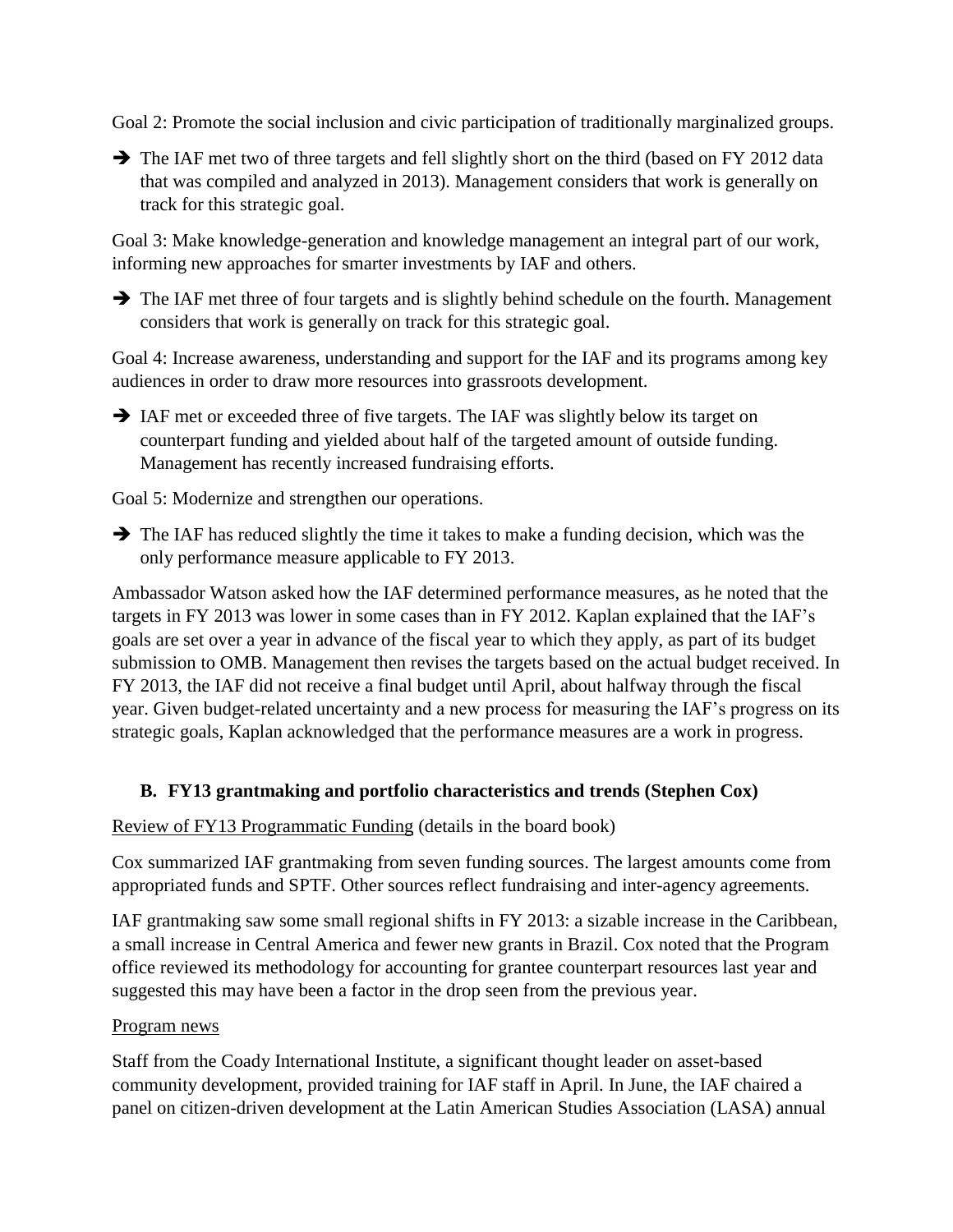conference held this year in Washington, DC. The panelists were representatives from three IAF grantee partners in Guatemala, Colombia and Bolivia and the director of the Coady Institute.

During FY13, the IAF brought to fruition two inter-agency agreements with the State Department: Americas Partnership on Social Inclusion and Equality (APSIE), which seeks to build the capacity of traditionally marginalized groups to access educational and economic opportunities and promote inclusive policies, and the Inter-American Social Protection Network (IASPN), in which the IAF was able to negotiate a change of focus fund grants.

The IAF has received funding from the Mott Foundation in support of a grantmaking partnership to promote the development of community foundations in Mexico. The partnership now supports development (by the Comunalia alliance) of a network of community foundations, training (by Instituto Mora) for community foundation leaders, and challenge sub-grants (administered by Fundación Merced). The Mott Foundation has begun to talk with the IAF about a next phase of the partnership that would increase Mott Foundation funding from \$300,000 to \$400,000.

With IAF assistance, RedEAmérica is updating its strategic plan and expects to finalize it by the annual meeting of members in Chile in April 2014. This will help us better identify where to invest next with RedEAmérica members.

Cox suggested that the IAF's partnership with the Mott Foundation provides a model for bringing more resources to the IAF for grant-making consistent with the IAF's mission. The Program office has begun a realignment of its staff to support efforts to build stronger networks of grantee and funding partners. The Program office is working closely with the External and Government Affairs office to sharpen the IAF's value proposition to potential funding partners.

# **Networks**

The IAF's current and former grantees, fellows, in-country and U.S.-based professionals and staff represent an underdeveloped asset of the Foundation. Many partners are now in positions of real influence. One of our most important challenges is to identify and activate this network.

The possibility of connectivity today makes it possible for good ideas, when given a platform, to go viral. This is true for emerging sectors of the global economy as it is for social movements. Good ideas from IAF grantees could go viral if the IAF activates its network and builds a platform for partners to connect and access specialized expertise.

Susan Tiano asked about the accuracy of the IAF's database, and Cox acknowledged that it could be better. Grantees of the last few years are relatively easy to reach, but going much further back in time would require more effort. Tiano asked whether the IAF had ever organized its alumni fellows in groups by cities or regions and suggested considering involving students in this effort and/or utilizing LinkedIn. Jim Polsfut asked about the number of alumni fellows that the IAF has identified. Nuñez answered 700 out of 1,000.

Rafael Fernandez-MacGregor recommended that the IAF create and curate a social network of IAF alumni fellows with the IAF's own domain. He recommended the IAF concentrate on identifying a simple, clear value proposition for alumni to get involved in the network and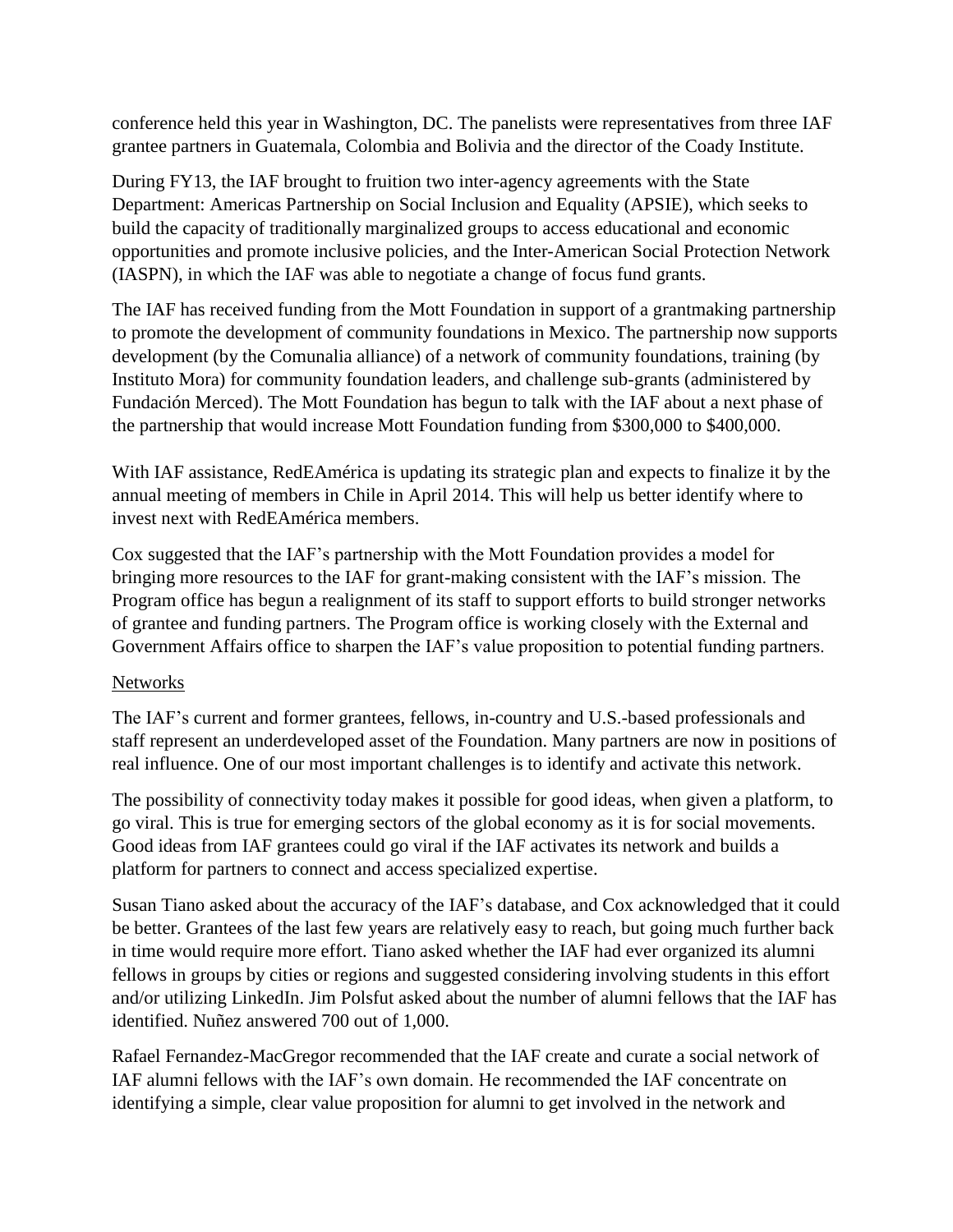motivate them to contribute. He also suggested that the network be open-source to facilitate contributions and expansion, and that it be compatible with smartphone technology.

Anita Perez Ferguson recommended that the IAF serve as the host/curator in order to make information more accessible to participants. Marcos Flavio Azzi added that such a network could improve the IAF's visibility and facilitate its creation of more funding partnerships. He recommended setting goals and targets and having regular meetings to ensure implementation.

# Emerging strategic themes

The IAF has begun to invest in strategic themes of the agency's work. It seeks to learn from the applied experience of its partners, to generate knowledge and lessons around effective grassroots development practice, make better grants and establish the IAF as a thought leader. Establishing a reputation for substantive expertise is critical to gaining funding partners. Responsive funding will remain a core value of IAF grant-making.

Emerging themes are chosen based on the IAF's experience in the area, the interest level of grantees and partners, a sense that the IAF can add value to the thinking and knowledge on the theme, and a clear link to U.S. national interests and congressional priorities. For each of the strategic themes the IAF invests in, it seeks lessons on how communities can strengthen agency, such as by gaining more control over the context in which they work or improving negotiation capacity. Possible emerging themes include community-based resource management, sustainable smallholder agriculture, migration and development, youth, social inclusion, community philanthropy, participatory democracy and recycling.

The life cycle of a strategic theme will include the following phases: 1) a review of the IAF's history of funding and engagement; 2) engagement of grantees and other partners and leaders in the area; 3) the development of an exploration strategy together with those partners; 4) some activity/effort to explore the theme; 5) an evaluation of that activity/effort; 6) the production of something we can share; and 7) a decision on whether to continue and 8) identification of next steps the IAF can take to sustain the effort.

# **C. Emerging Program Themes (various IAF staff)**

# **a. Migration & Development (Seth Jesse)**

The IAF has worked since about 2000 on the topic of migration and development, supporting about 25 projects with significant transnational components, totaling over \$6 million. IAF publications and support for exchanges and conferences on the topic deepened its interest. Today, a diversity of actors look at the issue from a variety of perspectives: U.S. agencies (Department of State, USAID, Treasury Department and Department of Homeland Security), private companies, foundations, and organized associations of migrants in the diaspora. A number of IAF grantee partners have already engaged migrant Hometown Associations (HTAs) as contributors of counterpart resources to their projects. IAF seeks to harvest the lessons from these experiences and be more strategic about its investments in this area.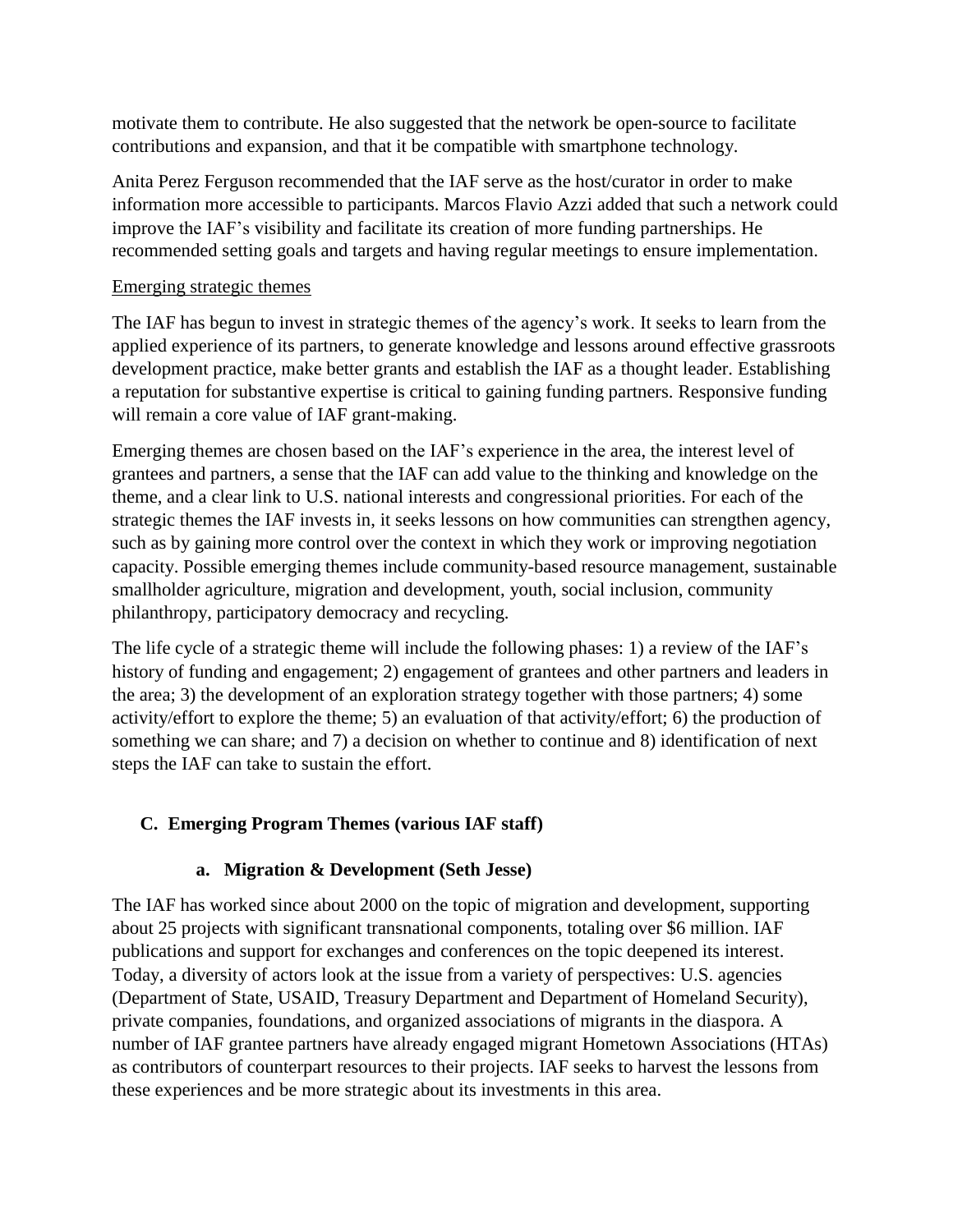Hector Morales suggested linking with two of the major players on this theme: the Inter-American Dialogue, where Manuel Orozco is a lead thinker, and the Multilateral Investment Fund (MIF) at the Inter-American Development Bank. Mariscal sees an opportunity in southern Mexico, where the government is working to expand the railroad and improve connectivity.

# **b. Coffee (Jenny Petrow)**

IAF work with the coffee sector is often through associations and cooperatives of smallholder coffee farmers, a natural fit with IAF goals. These grantee partners often pair cultivation with environmental conservation, and are looking for opportunities to integrate into or assume control of parts of the value chain. The IAF has 13 active grants, totaling \$3.7 million in IAF funds with \$7.5 million in counterpart contributions supporting coffee projects in five countries: the Dominican Republic, Nicaragua, Guatemala, Mexico and El Salvador.

Many of these organizations have similar goals and face similar challenges, such as price volatility, market access and the need for economic diversification. In much of Mexico and Central America, coffee producers face a double whammy of "roya," (a parasitic fungus that has reduced harvests by as much as 20 to 40 percent in some places) and a precipitous drop in coffee prices (from \$2.40/lb two years ago to slightly above \$1/lb this year). The IAF can do more to help coffee producer groups improve their core business and proactively address other threats and opportunities. It can do this by identifying and sharing coffee sector lessons within and across country portfolios, cultivating relationships with technical, funding and thought partners, facilitating the development of regional networks of grantee partners, and staying informed of trends in the field. A recent gathering of representatives of 10 IAF-funded coffee organizations at the "Let's Talk Roya" conference, organized by Sustainable Harvest in El Salvador, allowed them to form a network and improve their technical expertise regarding roya.

Gabriela Boyer responded to a question about alternative crops by explaining that coffee does well planted alongside other crops, such as macadamia nuts and ginger.

# **c. Chronic Violence (Stephen Cox)**

IAF partners and projects are powerfully affected by a context of chronic violence in which they live and work. A preliminary survey of IAF grantees when the IAF began its exploration of the phenomenon revealed that a large proportion of our partners were affected. Some have learned to cope or be resilient. In order to be responsible and effective grant-makers, the IAF seeks to better understand how this type of intense, persistent violence affects a community's ability to function and thrive as well as what the IAF may be able to do about it.

Cox shared primary propositions of the Chronic Violence Framework, developed by sociologist Tani Adams in collaboration with the IAF, regarding how it affects human development, social behavior and the practice of citizenship. Violence has no single cause and begets more violence. Childhood development is compromised by the trauma of their parents, who do not have the capacity to raise them in a healthy environment; thus the parents' trauma is transmitted intergenerationally. Individual and social behavior exhibit a perverse normality of physical and social isolation, social silence, scapegoating, exclusive practices and the inability to plan beyond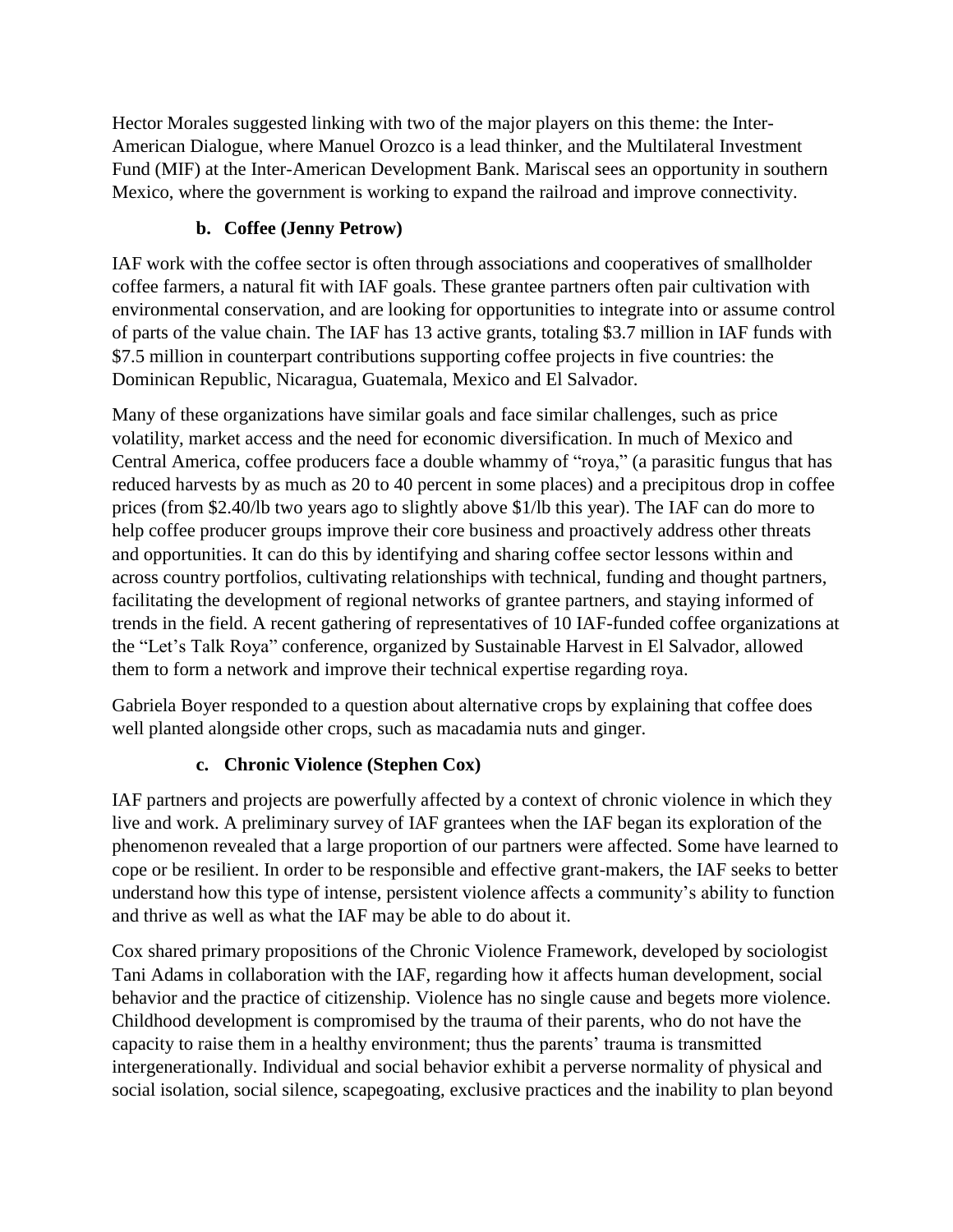day-to-day existence. The practice of citizenship and democracy is threatened as citizens perceive themselves as victims and the state as an enemy, abandon public spaces, and resort to direct justice.

While many public and private institutions are investing heavily at the national or regional level to address crime and violence in Latin American countries, the IAF's approach focuses on building agency at the local level to help communities to become healthy and take back control over what is happening to them.

After an initial exposure to the concept of chronic violence in late 2011, the IAF began in 2012 a working group dedicated to the theme and to clarifying how the framework might be useful to the IAF, its partners and communities. In the summer of 2013 the IAF held focus groups in partner communities in Ecuador, Colombia, El Salvador, Guatemala and Mexico to test how the chronic violence framework applied to their own histories. The IAF convened representatives from the focus groups and IAF staff working in the five countries in a regional workshop in Guatemala in November to share what groups had learned about chronic violence and structure a process for refining a workshop tool on the concept, identifying thought partners in the region and developing case studies of community resilience in the context of chronic violence.

# **d. Congressional Perspective on Themes (Megan Fletcher)**

The IAF looks for thematic areas where U.S. national interests and the interests of grantee partners overlap with bipartisan and bicameral interest in Congress, and where the IAF can help inform Congress about challenges on the ground and cost-effective ways to address them. Chronic violence, migration and development and coffee fit these criteria.

IAF staff have discussed the topic of chronic violence with more than 32 congressional staffers whose Members serve on key oversight committees. They found the IAF's initiative both timely and relevant to their own work on citizen security in the region and to constituent concerns, and complementary with U.S. investments in programs like the Central American Regional Security Initiative (CARSI). Staffers asked the IAF to share what it learns about what ordinary citizens believe they need to improve their security and what investments create resilience to violence.

Migration and Development is also of interest to many members of Congress, especially those with constituent ties to the region. There is increasing bipartisan interest in seeing that U.S. foreign assistance work to address the economic, social and security reasons associated with migration. Congress is also interested in IAF's experience working with Diaspora in catalyzing resources to invest in the needs of migrant-sending communities.

Coffee enterprises have served as a powerful example of how the IAF promotes grassroots business that can grow to a global scale. There is bipartisan interest in supporting job-creation and the integration of products from small producers into the supply chain – one that utilizes trade agreements and benefits U.S. businesses and consumers. At a reception for congressional staffers in December 2013, the IAF offered coffee from IAF-supported groups that now sell in international markets and highlighted how the IAF helps them learn from each other to overcome shared challenges like roya.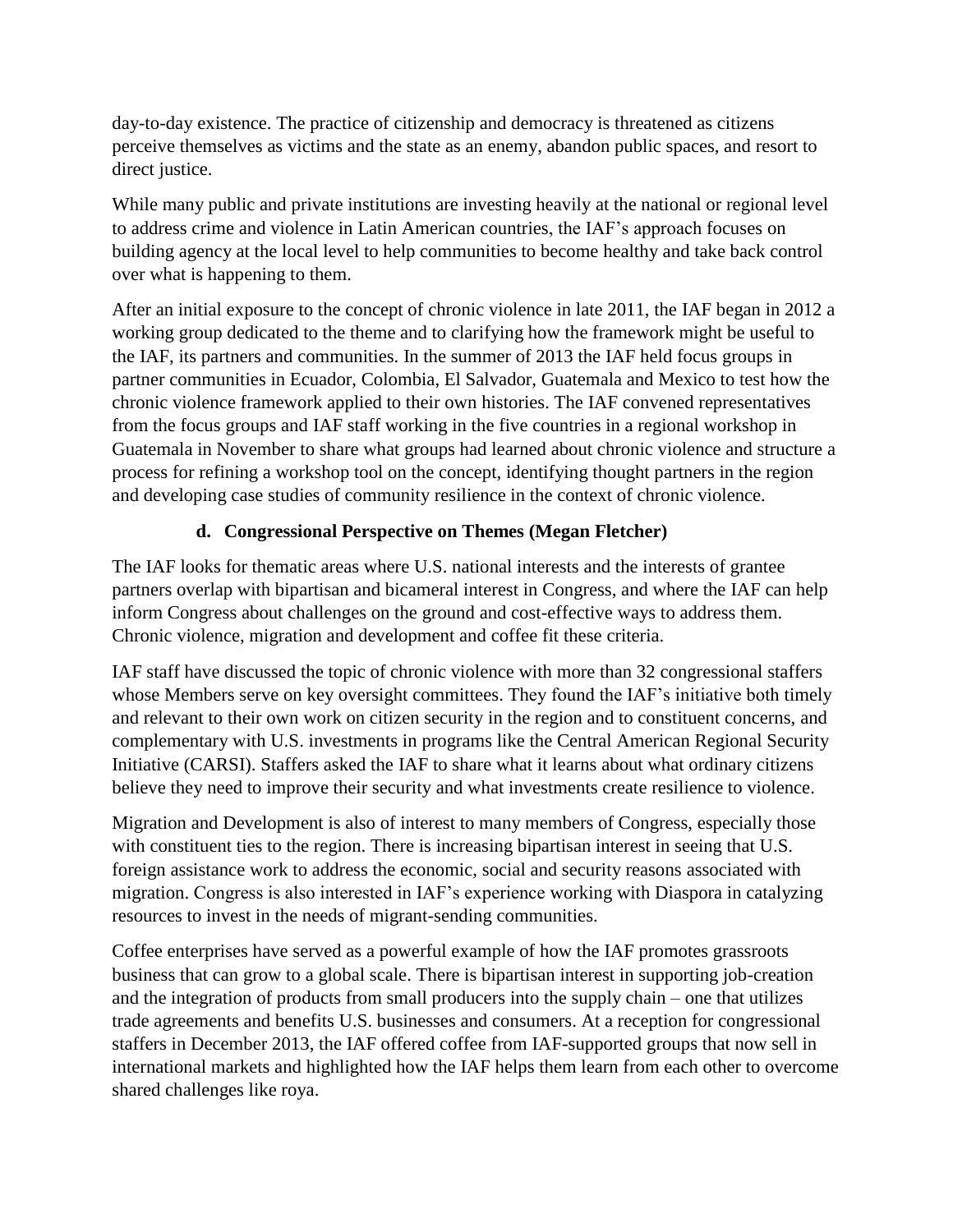Board and Advisory Council members expressed appreciation for the update on the IAF's programmatic strategy and concurred that all three themes are relevant and capture an audience. Fernandez-MacGregor suggested that the IAF project he visited in Oaxaca showcases well the IAF's support for work on all three themes – coffee, migration and violence – as well as highlighting the importance of finding roles for young people. Salazar also congratulated the IAF on the 2013 edition of the Grassroots Development Journal with a focus on youth.

# **IV. ADVISORY COUNCIL REPORT**

# **A. Report on Advisory Council engagement (Amb. Alexander Watson)**

Ambassador Alexander Watson, chair of the IAF Advisory Council, recognized the council's new members, Jim Polsfut and Hector Morales, and thanked Morales for hosting the meeting. He also thanked members of the Advisory Council who contributed about half of the funds raised to participate in the upcoming Bridge-Builders Award ceremony, which will bring awareness of the IAF's work to a broader audience.

In the last year, members of the Advisory Council had many meetings and other interactions with IAF staff, which offered a full exposure to the IAF's programmatic areas of focus and an opportunity to provide feedback on its work. Nicolas Mariscal and Rafael Fernandez-MacGregor visited grantee partners in Oaxaca, Mexico, and Juan Edgar Picado visited a fishing cooperative in Costa Rica. Marcos Flavio Azzi connected the IAF to contacts in Brazil, and Charles Krause arranged a meeting of IAF senior staff with Enrique Iglesias, former President of the Inter-American Development Bank and elder statesman for the region.

Amb. Watson reminded council members of former IAF board member Kay Arnold's challenge to the group at the Advisory Council's 2012 meeting to do more to support the IAF. She posed four questions, which Watson later re-iterated in a letter to Advisory Council members: 1) what does your own experience tell you about how IAF should diversify funding; 2) who should we engage; 3) What should our message be with each of these prospective partners; and 4) what doors are we prepared to open for the foundation? Watson noted that some answers were included in the second tab of the Board book and that all Board and Advisory Council members should continue to think about these questions and what they can do.

# **B. Implications of 2013 Popular Protests in Latin America**

# **a. Mexico (Nicolas Mariscal and Rafael Fernandez MacGregor)**

Mariscal shared reflections about the multiple macro and micro-level factors that may have contributed to a wave of popular protests in Mexico in the last year. The country's economic, political and social environment was an important backdrop, as well as its complex and diverse cultural heritage, histories, and languages. He noted social discontent around persistent challenges such as corruption, inequality, lack of opportunities for development, and lackluster economic growth (1.3 percent in 2013 and 3.3 forecasted for 2014) and a general concern about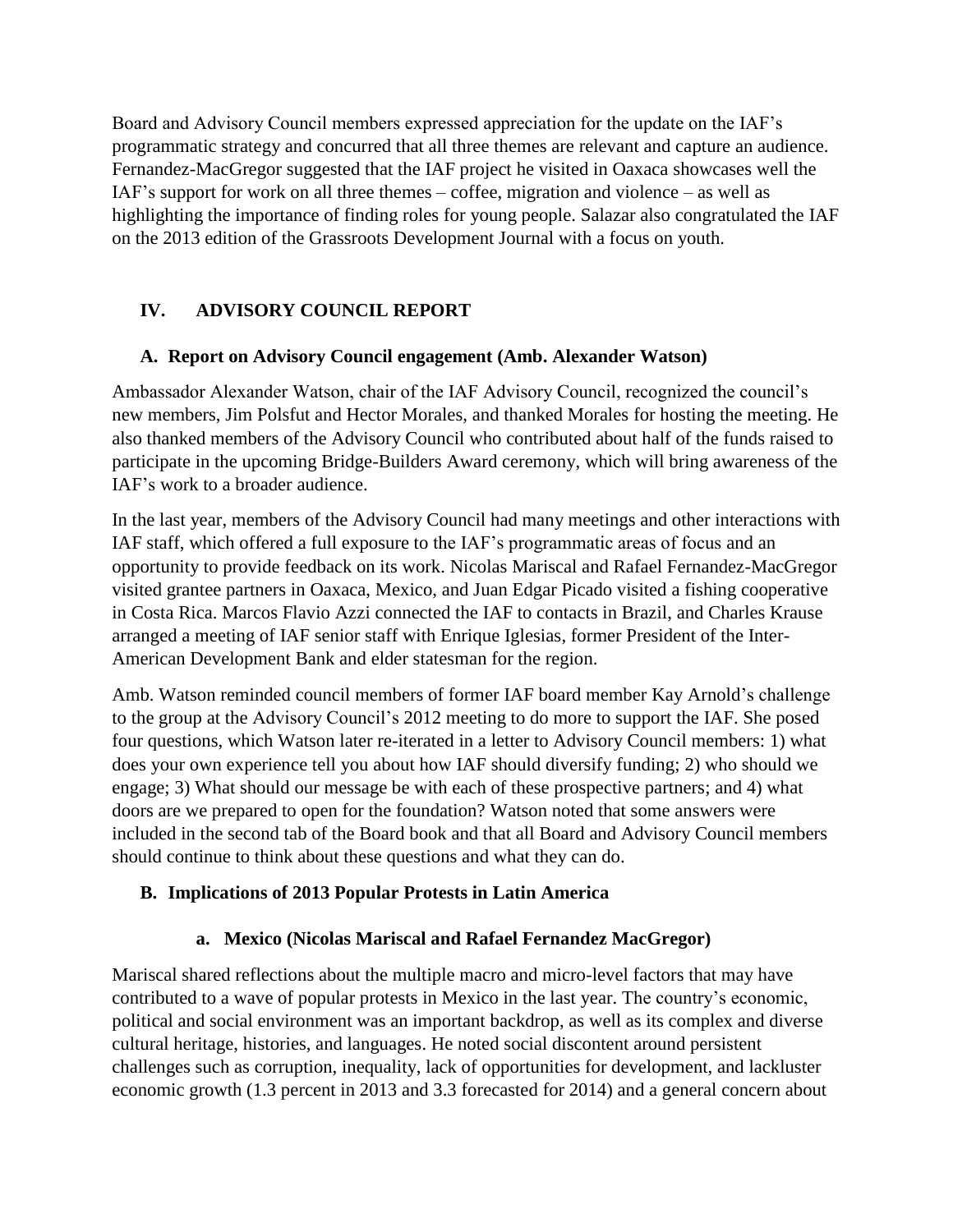organized crime. Alongside these ongoing problems, the approval of significant structural reforms to major sectors -- labor, telecommunications, state debt, education, fiscal policy, financial systems, political and transparency rules, and energy (forthcoming) – may have signaled an opportunity to make demands public. Mariscal also emphasized the need to look at the particular features of each movement to understand their development. He provided a brief summary of several of the protest movements, including "Yo Soy 132," teacher protests and protests against energy reform and the Barzón.

Fernandez-MacGregor noted some similarity between the protests in Mexico and those of the Arab spring, which originated in the middle classes and expressed expectations for a more democratic and responsive government. Regarding structural reforms, particularly of the energy sector, he said he had expected more opposition, especially from labor unions. On the other hand, he speculated that the Mexican people have long recognized the potential for developing the country's energy sector. He posed two key questions for social engagement ahead: 1) how to engage people and organize communities from the bottom-up, and, 2) with regard to the private sector, how to organize business models that can serve thin markets in small communities with egovernment and e-health and make them sustainable.

# **b. Brazil (Marcos Flavio Azzi)**

Regarding the protests in Brazil, Azzi suggested that they may have had less to do with a demonstration of citizenship than with the power of social media. He suggested that, as a result of the strong dictatorships in the 1960s and 1970s, democratic demonstrations are not in Brazilians' DNA. Many who participated lacked understanding of why they were protesting and joined in because they were not otherwise occupied. Nevertheless, as context, Azzi noted a disparity between Brazil's economic power – ranking sixth or seventh in the world – and its social development, where it ranks about  $80<sup>th</sup>$ . He suggested that Brazilians in urban centers are highly aware of spending by government and others to build stadiums (for hosting the World Cup and Olympics) rather than address health and other social needs. While they question these decisions, they do not seem to be sufficiently motivated to organize themselves and build a popular movement that could impact Brazilian policy and politics.

# **c. Comments (Robert Kaplan)**

Kaplan thanked Mariscal, Fernandez-MacGregor and Azzi for their insight into the popular protests in Mexico and Brazil. He said the IAF is interested in understanding recent protests in those and many other countries of the region to inform the foundation's role and work. People joined protests for many reasons, including for policy changes, political reasons, student solidarity and opposition to mining. Underlying social tensions are also a factor. While the percentage of the population below the poverty line is now down to 28 percent, there are more poor people in the region than there were in 1980. Moreover, a "struggling class," including those whose livelihoods have improved in recent years, teeters between poverty and the middle class with earnings the equivalent of US\$4-10 per day. Many feel vulnerable and left out. Social media permits more information about what is happening in other countries. The latest Latinobarómetro opinion survey suggests a relatively high disposition to participate in protests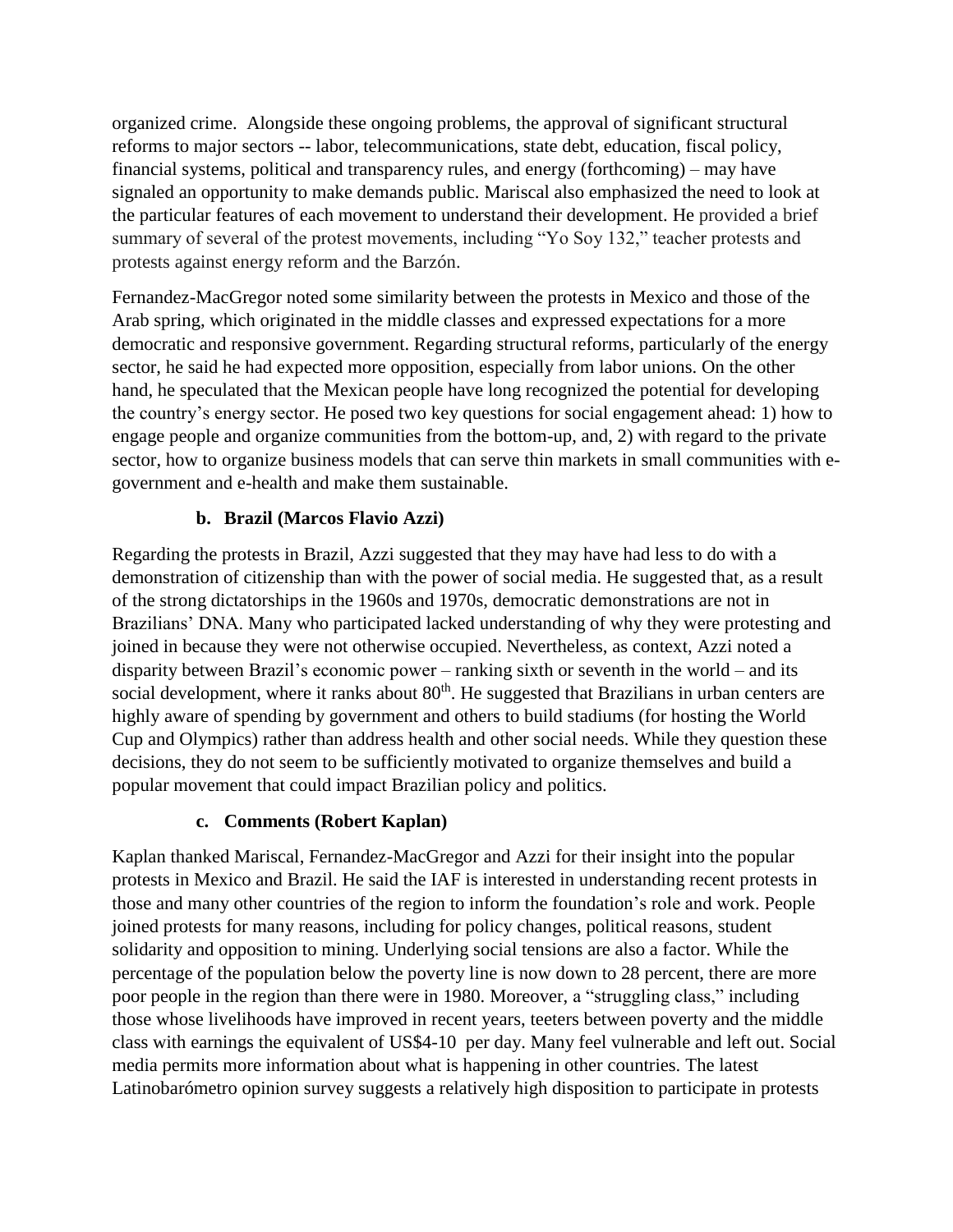but less willingness to participate in civic organizations. The IAF does not support or participate in protests, but considers that organizing for collective action strengthens a community's practice of democracy and motivates people to inform themselves about their rights and responsibilities.

Fernandez-MacGregor agreed with the analysis that Latin Americans participate more readily in protests and less readily in organized movements. Watson observed that many people who protest may then not know how to channel their energy to address their concerns. He noted enormous potential to redirect their focus to organizing collectively and to networking productively with significant benefits for democracy and society.

Polsfut remarked that he believes supporting civic engagement and citizen participation is the way to make a difference, a lesson he learned as CEO of the US-Mexico Foundation. Perez Ferguson commented that supporting civic participation is a great challenge, and it is important to engender participation without controlling it.

Fernandez-MacGregor commented that 20 percent of Facebook users worldwide are in Latin America. Polsfut noted that technology penetration is likely much lower among poorer populations. Cox recalled an example of an IAF grantee that we recently helped overcome this barrier by providing \$2,000 in the grant; connecting to the national telecommunications grid opened many doors for new opportunities.

Fernandez-Macgregor remarked that the IAF's approach to supporting social inclusion is something that few people understand how to do well or for which they have a track record. He expressed support for finding alternative funding sources.

Watson asserted that all IAF Advisory Council and Board members can contribute to IAF fundraising. They can also help to identify others interested in supporting the kind of work the IAF does. The IAF is truly working at the center of the challenges that many of the countries in the region are facing.

# **V. Donor Engagement (Manuel Nuñez with Mark Goode and Pamela Roberts of The Roberts Group)**

# The IAF's Pitch Deck

Nuñez presented the IAF's pitch deck for prospective donors. The presentation is further adapted to each prospective donor with a specific value proposition. Nuñez thanked Polsfut for previously sharing his pitch deck at the US-Mexico Foundation.

The IAF and its approach resonates with potential donors for a number of reasons. Donors appreciate being able to see where the money goes and are impressed by the IAF's transparency and glasspockets certification. They also find the IAF's leveraging of counterpart resources to be compelling. As donors are increasingly shifting to impact investing, the IAF's ability to track progress and verify results is beyond the capacity of many corporate and private foundations.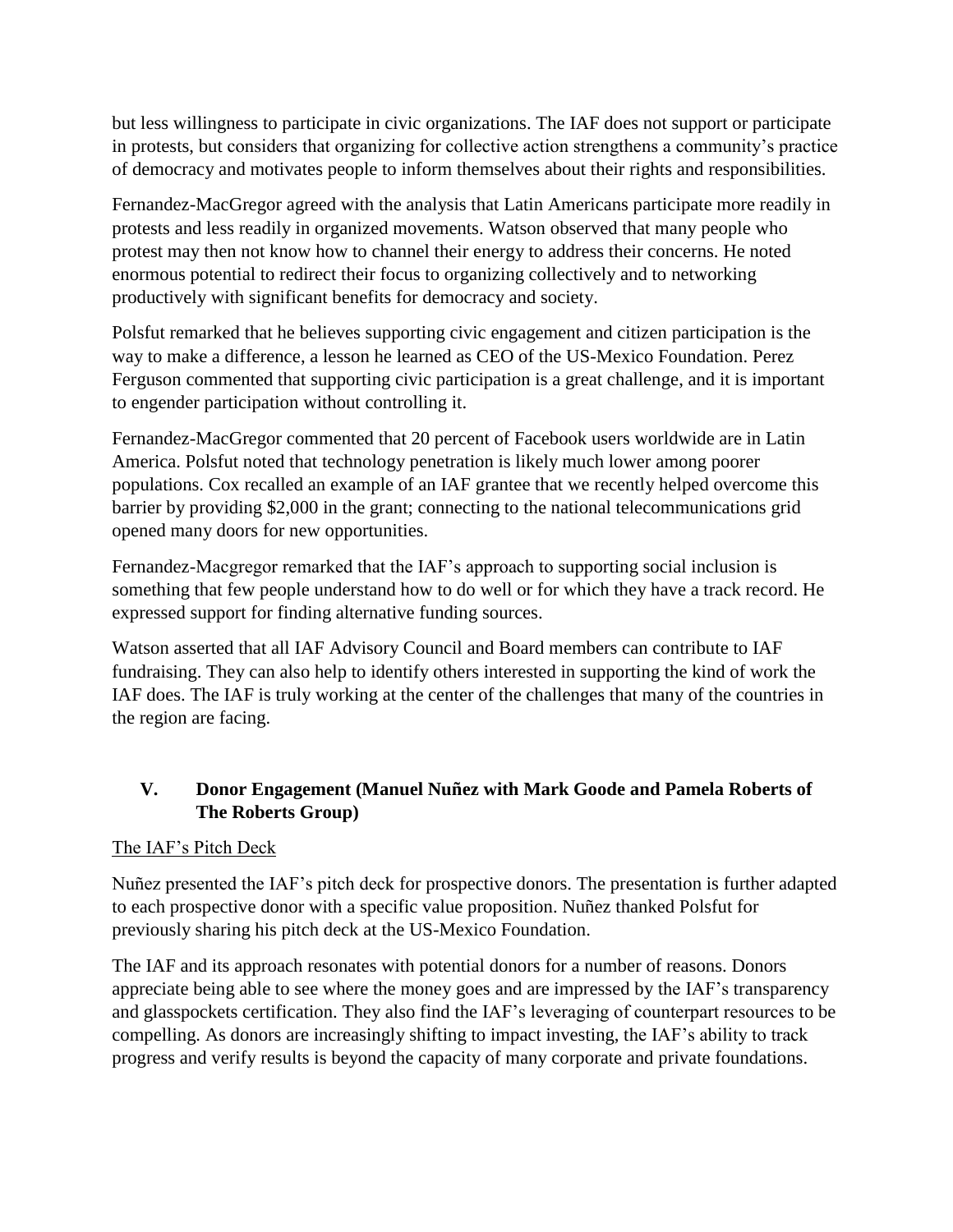The valuable and effective infrastructure the IAF already has in place is an attractive asset to potential donors who often lack this. Most potential donors the IAF has spoken with do not have the ability to do grantee engagement and project evaluation cost-effectively, so the IAF can fill that need. Donors are impressed by IAF's sophisticated and selective process for identifying grantee partners. The IAF's bipartisan support since its creation, the agency's 40 years of stewardship experience and its tax deductible status are additional draws. The IAF's broad rather than singular focus is also an advantage. In exploring funding opportunities, donors have a range of options from investing in themes to supporting emerging networks that link people at the grassroots to learn from each other.

### Engagement of Board and Advisory Council in IAF Fundraising

Mark Goode of The Roberts Group, reviewed why it is critical for the IAF to diversify its funding sources and build a strong donor base and what the IAF needs to achieve this. Support from Board and Advisory Council members is critical to the IAF's fundraising success. The IAF needs business development staff, but current resource constraints do not provide for that. The IAF needs to add a combination of people, expertise and funding in order to bring in more resources. The IAF needs to raise its brand awareness in the corporate and private donor community because the vast majority of prospective donors have never heard of the IAF.

Goode displayed a graphic of the IAF's funding spectrum: a map of how the IAF funding opportunities match up with potential funding sources. The spectrum ranges from philanthropy to revenue-generating social enterprises to socially-driven business. Bridging philanthropy and business is attractive to social investors because people have come to realize that integrating the two provides the most benefit.

Goode mentioned specific ways that Board and Advisory Council members could support fundraising. They can save the IAF valuable time by making introductions to key individuals or entities, including foundations, philanthropists, social or impact investors and corporations. They can host an event with high net worth individuals or key entities, or share other ideas with IAF staff. In turn, the IAF committed to providing Board and Advisory Council members with the materials they need to support the fundraising effort effectively, including one-page overviews, short video clips of the IAF's work, case studies and briefing materials.

# Discussion

Azzi asked about the IAF's fundraising goal for 2014. When told that the FY 2014 target is \$1.5 million and the FY 2015 target is \$2 million, Azzi suggested that this may mean the IAF needs some 200-400 meetings with potential donors. He said that donor engagement is expensive in terms of time and people investments. Goode reiterated the need to efficiently identify people with an interest and connection to the IAF's work. Donor events can be a cost-effective tool.

Polsfut recommended using a concrete pitch that combines scarcity and a deadline, which help a company have a clear idea of what exactly we are looking for. For example, the IAF could decide it is looking for five partners at \$100,000 each. He also asked about the benefit to donors of contributing to the IAF. Wealthy individuals and families interested in philanthropy are often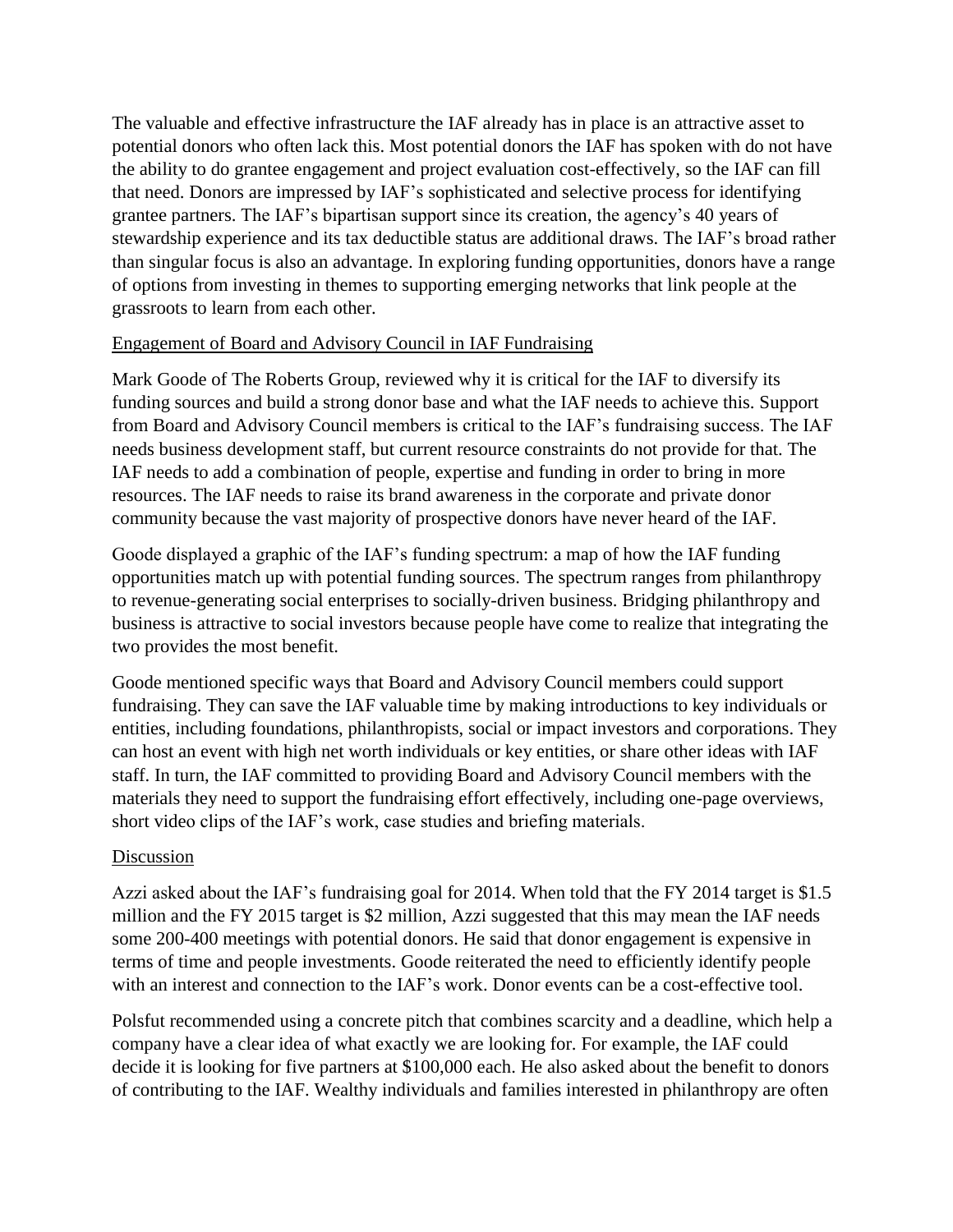interested in leaving a legacy; the IAF can think about what it could add to the legacy of these families. The IAF can fill a need for smaller foundations that want to support groups like those reached by the IAF, but who do not have the appropriate infrastructure. Such foundations also want recognition from audiences with which the IAF has a solid reputation: the communities they support, the White House and Congress.

Participants discussed the potential challenge of donors who may want to be involved in decisions on how resources are spent. How much donor advice is the IAF willing to take?

Eddy Arriola asked how the IAF vets potential donors. Pam Roberts described how the IAF and Roberts Group vet potential donors before first engagement.

Vaughn shared lessons from a fundraising effort about five years ago. Pairing IAF themes with prospective donor interests was helpful, and the IAF's strategic infrastructure was a compelling sell. Vaughn advised the IAF to clearly articulate programmatic and geographic focus and strategy, as otherwise IAF grantmaking may seem too broad or nebulous.

Several participants felt that offering a low overhead charge, so that as much as 90 percent of donated funds could go to program objectives, would be attractive to potential donors.

Watson asked for clarification on how the IAF will respond to donors who ask about the fact that it is a U.S. government agency. Goode responded that he has found that this ultimately makes no difference to donors – and can be an advantage. It does not affect the distribution channel of their funds to the very poorest. The IAF transfers resources directly to the communities rather than going through governments or contractors. Donors have the confidence in the effectiveness of their resources invested because the IAF knows so well how to vet and select grantee partners and measure impact. In addition, donors know the recipient organizations are vetted by the U.S. government and they get a tax deduction on their donation.

Morales congratulated the IAF on an excellent value proposition highlighting the quality of its work and its longevity. He noted that there is significant competition from other agencies and institutions, such as the MIF, that are also in the process of trying to attract financing. He encouraged the IAF to mention in its pitch presentation the points that differentiate the IAF from other such institutions.

# **VI. ADJOURNMENT**

Next meeting on March 31<sup>st</sup>. The two other meetings in 2014 are scheduled on July 28, 2014 and November 10, 2014 (with the full Advisory Council).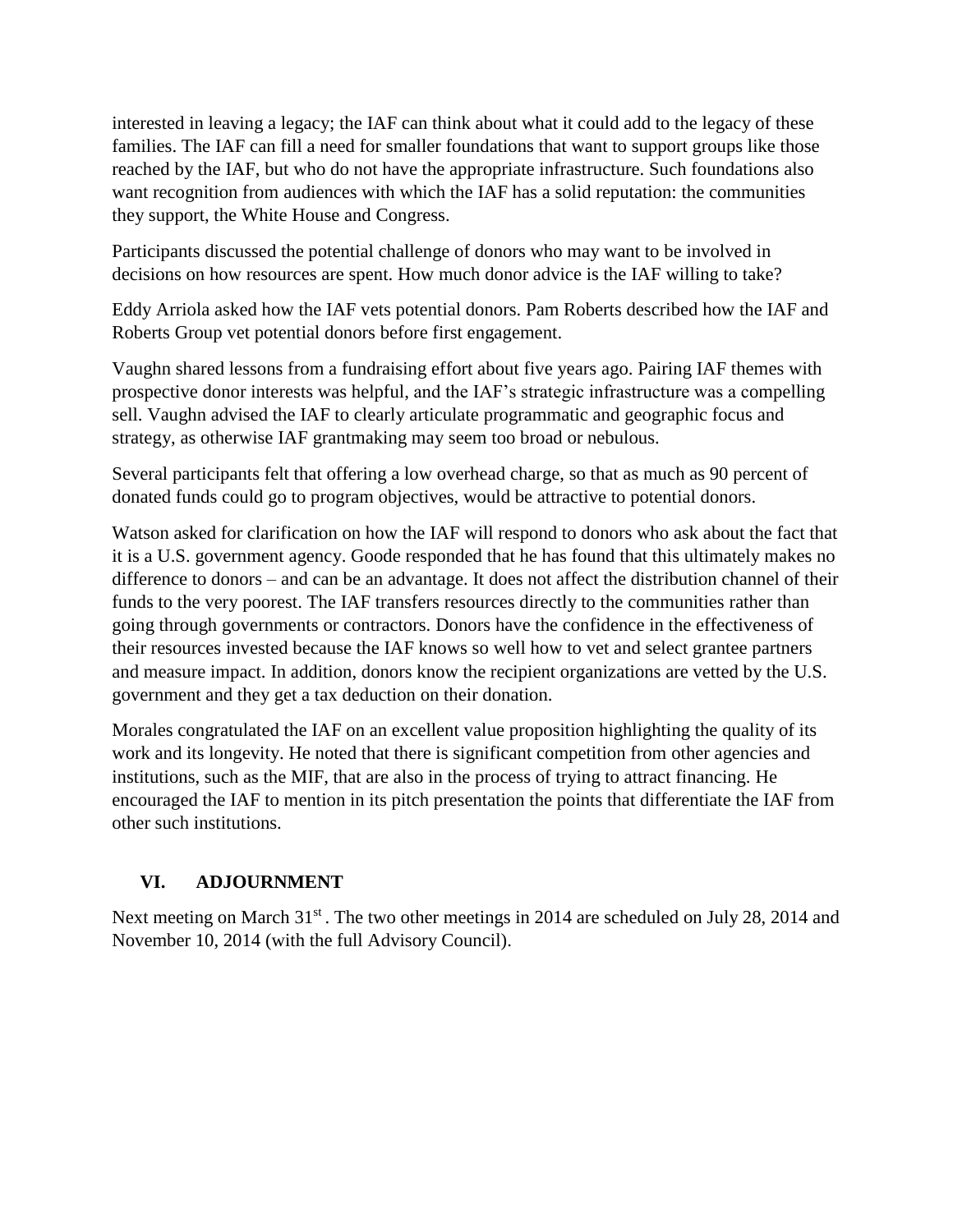Inter-American Foundation Meeting of the Board of Directors March 31, 2014

The Board of Directors of the Inter-American Foundation (IAF) met at the IAF at 1331 Pennsylvania Avenue, NW, Washington, DC 20004, on March 31, 2014. Board Members present were Eddy Arriola, Chair; Amb. Thomas Dodd, Vice-Chair; Jack Vaughn, Secretary; Kelly Ryan, Member; and John P. Salazar, Member. IAF Advisory Council Chair Amb. Alexander Watson also attended. IAF staff members in attendance were Robert Kaplan, President; Stephen Cox, Vice-President for Programs; Lesley Duncan, Chief Operating Officer; Manuel Nuñez, Managing Director of External and Government Affairs; Emilia Rodriguez-Stein, Director of Evaluations; Paul Zimmerman, General Counsel; Rosemarie Moreken, Analysis and Evaluations Specialist; Megan Fletcher, Congressional Affairs Specialist; and Alexis Toussaint, Acting Executive Assistant.

# **I. Call to Order**

Prior to the meeting, new Board Chair Eddy Arriola asked John Salazar to chair the meeting, as Arriola had only recently been appointed to the position on March 20, 2014, and Salazar had prepared the agenda for the meeting in his role as Acting Chair before that date. Salazar called the meeting to order and congratulated Arriola on his appointment.

# **II. Approval of the Minutes**

The minutes of the meeting on December 9, 2013 of the IAF Board of Directors and Advisory Council were approved and adopted by a unanimous voice vote.

# **III. Management Report**

# **A. Overview (Robert Kaplan)**

# IAF Board Positions and Nominations

IAF President Robert Kaplan reported on the status of Board positions and nominations. President Obama designated Eddy Arriola as Chair on March 20, 2014. Arriola will be the tenth Board Chair in 45 years. Ambassador Thomas Dodd continues as Vice-Chair. Four Board nominations are now with the Senate Foreign Relations Committee:

Mark Lopes, currently serving at Deputy Assistant Administrator at USAID and nominated by President Obama last year to be the United States' Executive Director on the Board of the Inter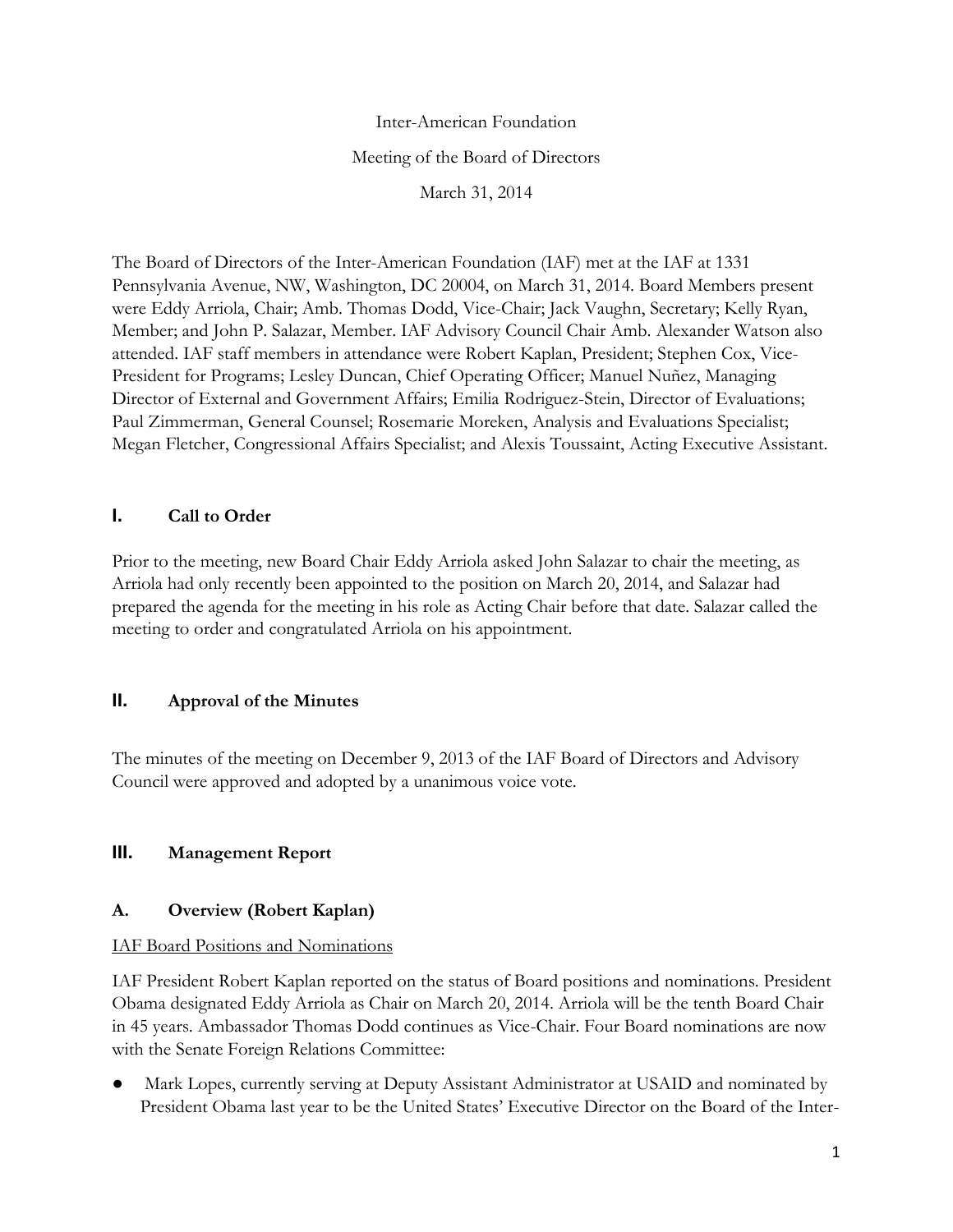American Development Bank, in the position last held by Hector Morales and with a term ending September 20, 2016

- Roberta Jacobson, Assistant Secretary of State for Western Hemisphere Affairs, in the position last held by Adolfo Franco and with terms ending September 20, 2014 and September 20, 2020
- Juan Carlos Iturregui, Senior Advisor at Dentons law firm, in the position currently held by Ambassador Dodd and with terms ending June 26, 2014 and June 26, 2020
- Annette Taddeo-Goldstein, Founder and CEO at LanguageSpeak, Inc., in the position currently held by John Salazar and with a term ending September 20, 2018

Kaplan also reviewed the terms for current IAF Board members. Eddy Arriola's term is through October 6, 2016. Roger Wallace's term ended October 6, 2008, and he continues to serve until replaced. Jack Vaughn's term ended September 20, 2012, and he continues to serve until replaced. Kelly Ryan's term ended September 20, 2012, and she continues to serve until replaced. There is one vacant position last held by Gary Bryner (deceased), and the term runs through June 26, 2014.

Kaplan thanked IAF General Counsel Paul Zimmerman for his work with the White House Office of Personnel, the Office of Government Ethics and the Senate Foreign Relations Committee to ensure complete supporting information on each candidate, including assessment of potential conflicts of interest so that the Senate can consider the nominations.

# IAF Budget

Kaplan reviewed the IAF's total budget authority for FY 2014. Congress enacted an appropriation of \$22.5 million, the same level appropriated in FY 2012 and higher than the IAF's appropriated funds in FY 2013 under the continuing resolution with a 5 percent cut due to the sequester. With \$6 million this year from SPTF and the IAF's fundraising target of \$1.1 million, the IAF expects to have a total operating budget this year of about \$30 million. This amount is less than the \$31.1 million available in FY 2012 and more than the \$26.6 million budget in FY 2013. Kaplan noted that the IAF is about 50 percent ahead of where it was last year in implementing its budget -- program is running a bit less than twice the pace of last year and program support, about 30 percent ahead.

Regarding the IAF budget for FY 2015, the President asked Congress for an appropriation of \$18.1 million, the same as the request in FY2014, but \$4.4 million (20 percent) below the enacted level.

#### Bridge Builder Award

Kaplan thanked all members of the Board and Advisory Council (and others) who made it possible for the IAF to fill a table with supporters at the ceremony convened by Partners for Livable Communities on February 6 in Washington. He thanked Ambassador Dodd and Ambassador Watson for participating on behalf of the Board and Advisory Council. The IAF was among ten honorees, including both individuals and organizations. The IAF's communications team publicized the honor and it has been added as an endorsement in IAF donor engagement presentations.

#### Program Office Realignment

Kaplan reported, as mentioned in December, that the IAF is realigning its program staff to help provide strong leadership and adequate resources to build out the IAF's grassroots network and plug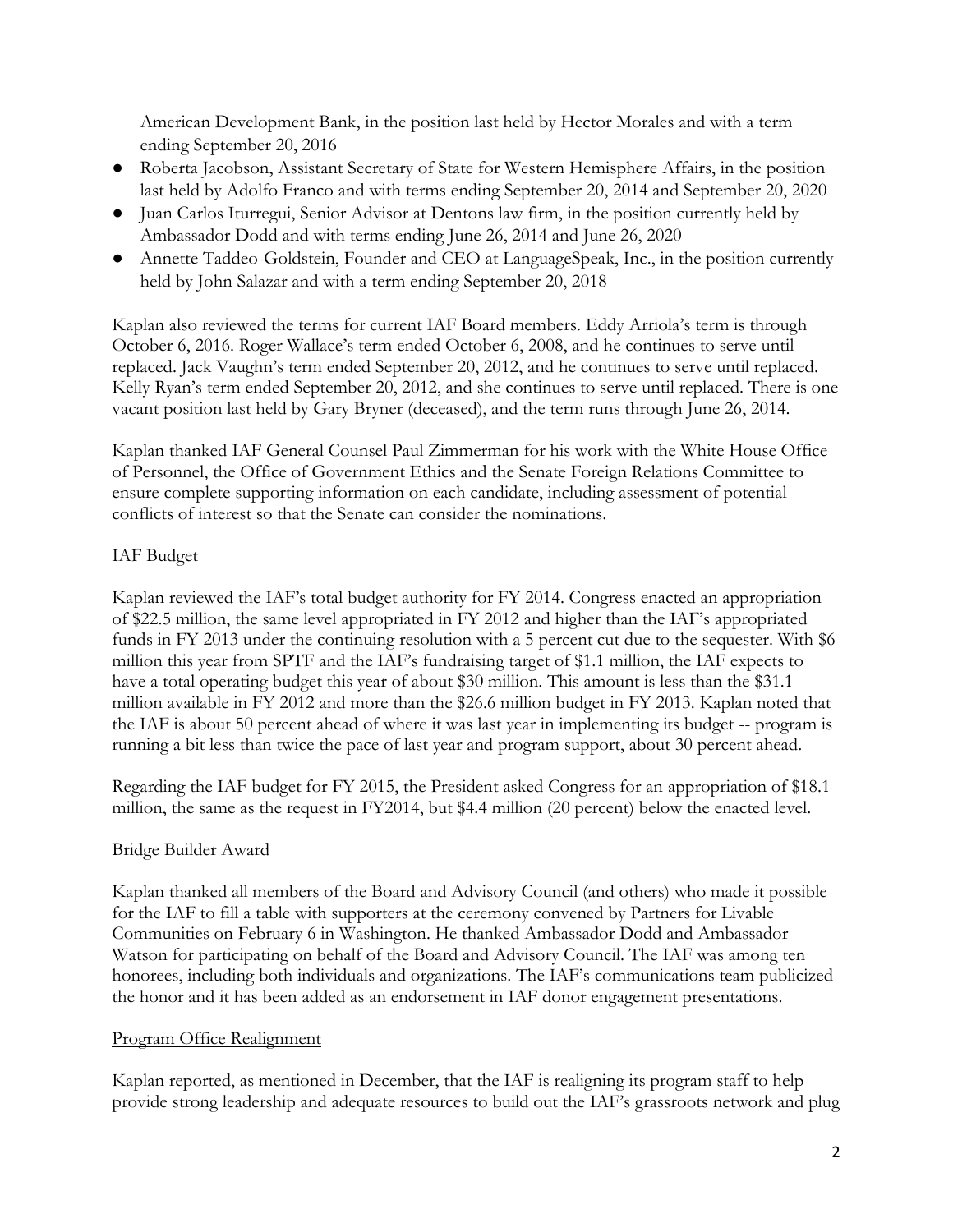into strategic thematic opportunities. The realignment is also intended to better support IAF's fundraising, as many potential donor partners are organized around a specific set of topics where IAF needs to be able to demonstrate value. Management of our program, currently under a Vice-President for Programs, will instead be under two Managing Directors: one for grantmaking and portfolio management, and the other for networks and strategic initiatives.

### Kaplan's Trip to Peru

Kaplan recounted his recent experience accompanying the IAF's program officer for Peru on a visit to the sites of three projects and to participate in an exchange conference with two dozen IAF grantee partners in Peru. Kaplan commented that his experience in Peru underlined the power of the IAF's grassroots network – an idea discussed with the Board and Advisory Council in December. In one case, Kaplan visited with a coffee cooperative (also the focus of an a recent expost assessment by the Evaluations Office) whose idea to diversify into brown sugar production grew out of a visit to a coffee cooperative in Colombia that was also producing brown sugar. Today, the Peruvian cooperative has over 4,000 members, is diversified into brown sugar and cacao, and grosses \$8 million in exports per year. The two-day exchange among Peruvian grantee partners illustrated how diversity in IAF grantee partners enriches the way each partner sees the work in its own community or communities where it works.

### Event at Center for Strategic and International Studies (CSIS)

Kaplan was featured at an event hosted at CSIS by Daniel Runde, director of the organization's Project on Prosperity and Development. The format was a wide-ranging interview, in which Kaplan summarized IAF's mission, approach and ongoing programs and emphasized the cost-effectiveness of the IAF's work. Topics in the Q&A included: sustainability, evaluation and learning from failure, private sector partnerships and RedEAmerica, the IAF's relationship with other U.S. government agencies, the power of networks, how IAF strengthens organizational capabilities, and IAF's work in middle income countries. A videorecording of the event is posted on IAF and CSIS websites.

#### Meeting with Roberta Jacobson, Assistant Secretary of State for Western Hemisphere Affairs

Kaplan reviewed his recent meeting with Assistant Secretary of State for Western Hemisphere Affairs, Roberta Jacobson. They discussed on-going IAF-State Department collaboration, including the Americas Partnership for Social Inclusion and Equality (APSIE) and the Inter-American Social Protection Network (IASPN), and Kaplan mentioned a presentation on our chronic violence learning initiative that same day to State Department staff. Kaplan suggested there may be opportunities for the State Department to make a strategic investment to keep the IAF engaged in countries where USAID no longer has a program. This would enable the United States to maintain positive professional engagement with local civil society organizations at a very modest cost. Jacobson expressed interest in visiting with IAF grantee partners when she travels to the region.

# Kaplan's Mexico Trip (February)

Kaplan traveled to Mexico in February to participate in the IAF fellows' mid-year conference and in meetings with Advisory Council members (Amb. Dodd will report later in the meeting). He found the group of this year's fellows to be energetic and engaged, and noted that two are working directly with IAF grantee partners (not a common occurrence). A medical emergency during the conference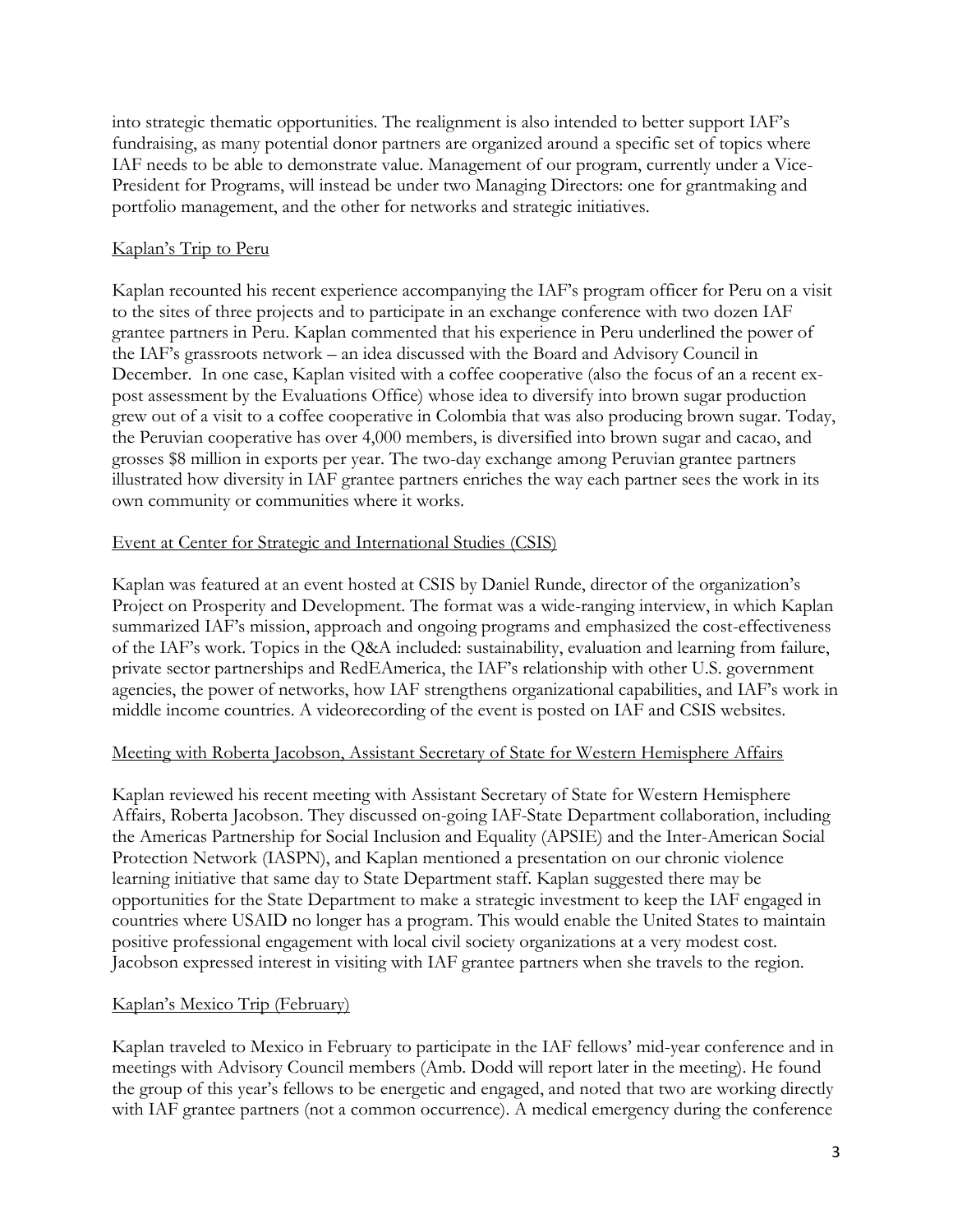involving a participant underscored the advantage of contracting with the Institute for International Education to administer the program. Health insurance coverage provided by the contractor allowed her to undergo surgery in Mexico and be medically evacuated out of the country.

Kaplan and IAF Representative for Mexico Gabriela Boyer met with advisory council member Rafael Fernandez MacGregor, who organized a meeting with the Mexican Institute for Entrepreneurship (INADEM). Advisory Council member Nicolas Mariscal also arranged a meeting with Lorenzo Servitje, founder of Bimbo Bakeries and now the Executive Director of a family foundation, Fundacion Sertull. Sertull subsequently communicated its intention to contribute Mex\$600,000 (about US\$50,000) this year to co-fund a project in Mexico with the IAF.

### Donor engagement

Kaplan reported that we continue to explore potential collaboration with an impact investor, Pomona Impact. In addition, IAF External and Government Affairs Managing Director Manuel Nuñez and the IAF's Representative for Argentina Jeremy Coon were recently in Argentina, where they met with John Deere's corporate team and visited an IAF grantee partner.

Amb. Watson commended staff who work on publications. He noted they are very well done and that project examples are easy to understand. Salazar agreed and also noted the effective use of photographs.

# **B. Program Update (Stephen Cox)**

Vice-President for Programs Stephen Cox reiterated that realignment of the Program Office will create two organizational units (one focused on grantmaking and the other on networks) to allow the IAF to build on what we do well – thoughtful grantmaking, ongoing monitoring and support of grantee partners and measuring of project results – and do more to strengthen the IAF's networks among current and former grantee partners, learn from grantee partners, help build their capacity and sharpen the IAF's value proposition to funding partners.

# Country Priorities

Cox described efforts underway to more clearly define country priorities so that the IAF can be more strategic about where it allocates resources as realignment takes place without expanding staff. All countries in the IAF portfolio are important. Yet, the timing is right to look at priorities and assignments as two program staff will retire this year and as we will be reallocating staff effort to reflect the new alignment. The criteria for evaluating country priorities include relative priority for US interests, potential for a robust portfolio, IAF in-country capacity, the operational complexity of the country environment, and the potential to make an impact in the civil society sector.

We plan to organize our grant funding in two tiers of countries. In both tiers, the IAF would look to fund initiatives that increasingly add to and inform the IAF's body of work on strategic themes. In higher priority countries, the IAF would continue its trademark responsive funding with broad portfolios. In other countries, the objective would be to be more selective in grantmaking and fund initiatives that only add value to strategic themes or other program-wide priorities.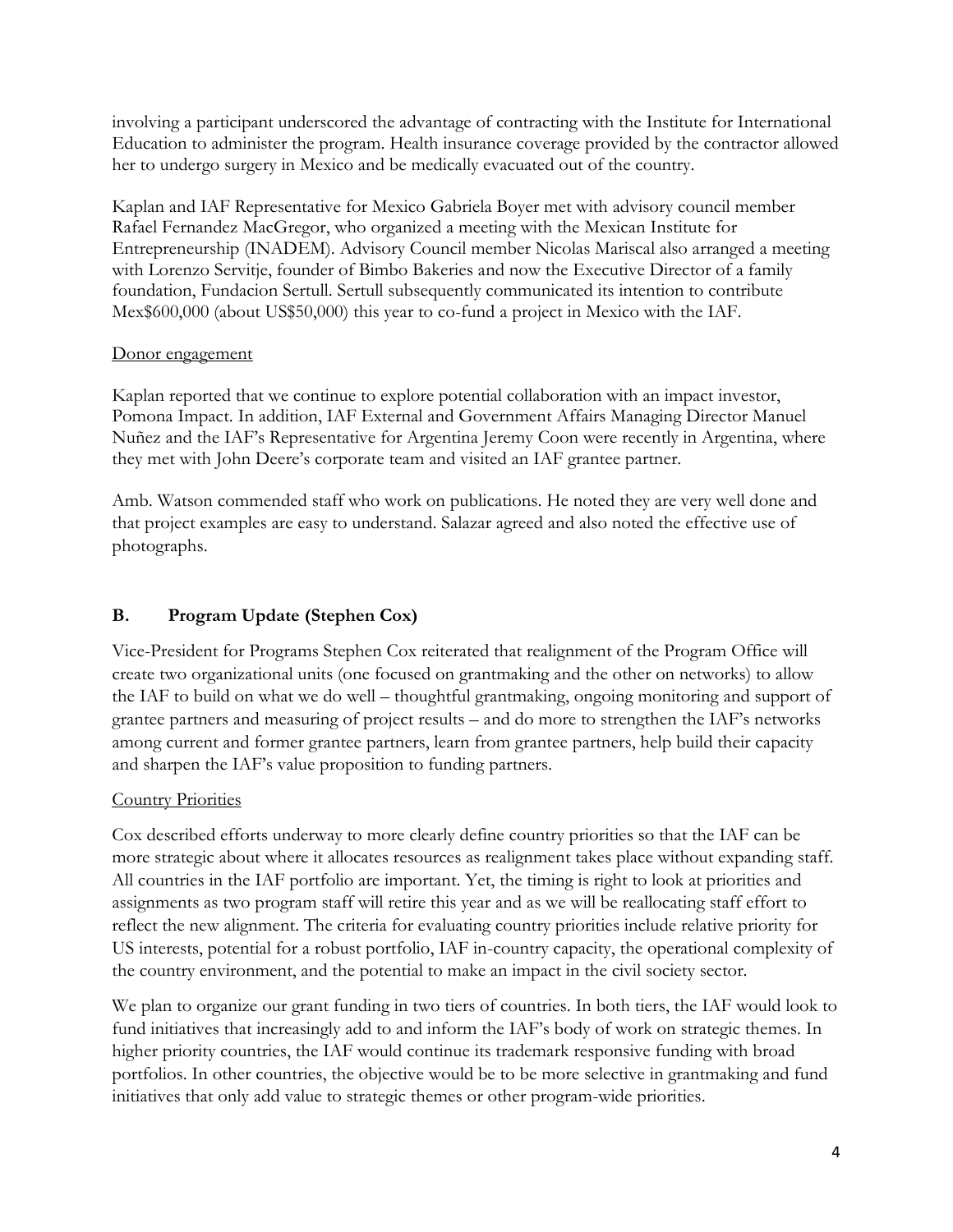#### Strategic Themes

Cox updated the Board on emerging strategic themes of focus for IAF grantmaking, presented in greater depth at the previous Board meeting in December: migration and diaspora engagement, sustainable smallholder agriculture, chronic violence, community-based resource management, and community philanthropy. While the IAF's historically responsive grantmaking is an important core value to continue, the IAF has a lot to gain by investing in a handful of strategic themes and generating shareable lessons in those areas. The IAF increasingly seeks to be recognized as a thought leader regarding how to help communities thrive; this is also critical for establishing funding partnerships. Themes identified thus far have a clear link to US priorities, are areas in which the IAF has a portfolio of experience, and demonstrate value-added to grantee partners.

In the thematic area of migration and diaspora engagement, the IAF has conducted a portfolio analysis to harvest lessons from our grantmaking in this area. Potential thought partners include IAF grantee FUPEC, CAMMINA (which includes Ford, Avina and Open Society Foundations) and the Rockefeller Aspen Diaspora Project. IAF is planning an exchange of diaspora leaders from different countries in El Salvador later this year to engage them on how to work more effectively in migrantsending communities.

Regarding sustainable smallholder agriculture, or agro-ecology, the IAF has completed a draft overview of the subject area, including a first look at IAF projects in this theme. There is an active network of IAF grantee partners that convened at the 2012 Ecovida conference in Brazil and are looking for next steps.

On chronic violence, the IAF hosted an overflow crowd in December for the third meeting of an international working group of government and nongovernmental organizations and thought leaders, convened by scholar Tani Adams. With IAF support, Adams has developed a framework for understanding how chronic violence affects individuals, communities and societies, particularly in capacity to engage in civic life. Two officials from the Department of State joined the meeting, which led to follow-up meetings at the State Department to explore how the chronic violence framework applies to the larger U.S. Government agenda. In addition, as a result of the November 2013 regional meeting on chronic violence with representatives of five grantee partners and IAF staff, three of the groups (in Ecuador, El Salvador and Guatemala) are bringing forward new project proposals to continue or deepen their work to address chronic violence or apply the framework.

A large proportion of IAF grantees are involved in some aspects of community-based resource management. The IAF sees an emerging interest in constructive engagement by the community in issues including natural resource extraction and infrastructure development. The IAF has also been in conversations with organizations, including the Center for International Environmental Law, the Due Process of Law Foundation, Counterpart International, and the Ford and Avina Foundations, that are looking at how communities engage in discussions of how extractive industries affect community well-being. Later this week the IAF will host two grantee partners from Guatemala that are facing these issues.

Community philanthropy is another emerging programmatic theme. The IAF is working closely with the Global Alliance for Community Philanthropy to explore ways to promote the sector and share best practices. IAF has also begun exploring interest among U.S.-based community foundations in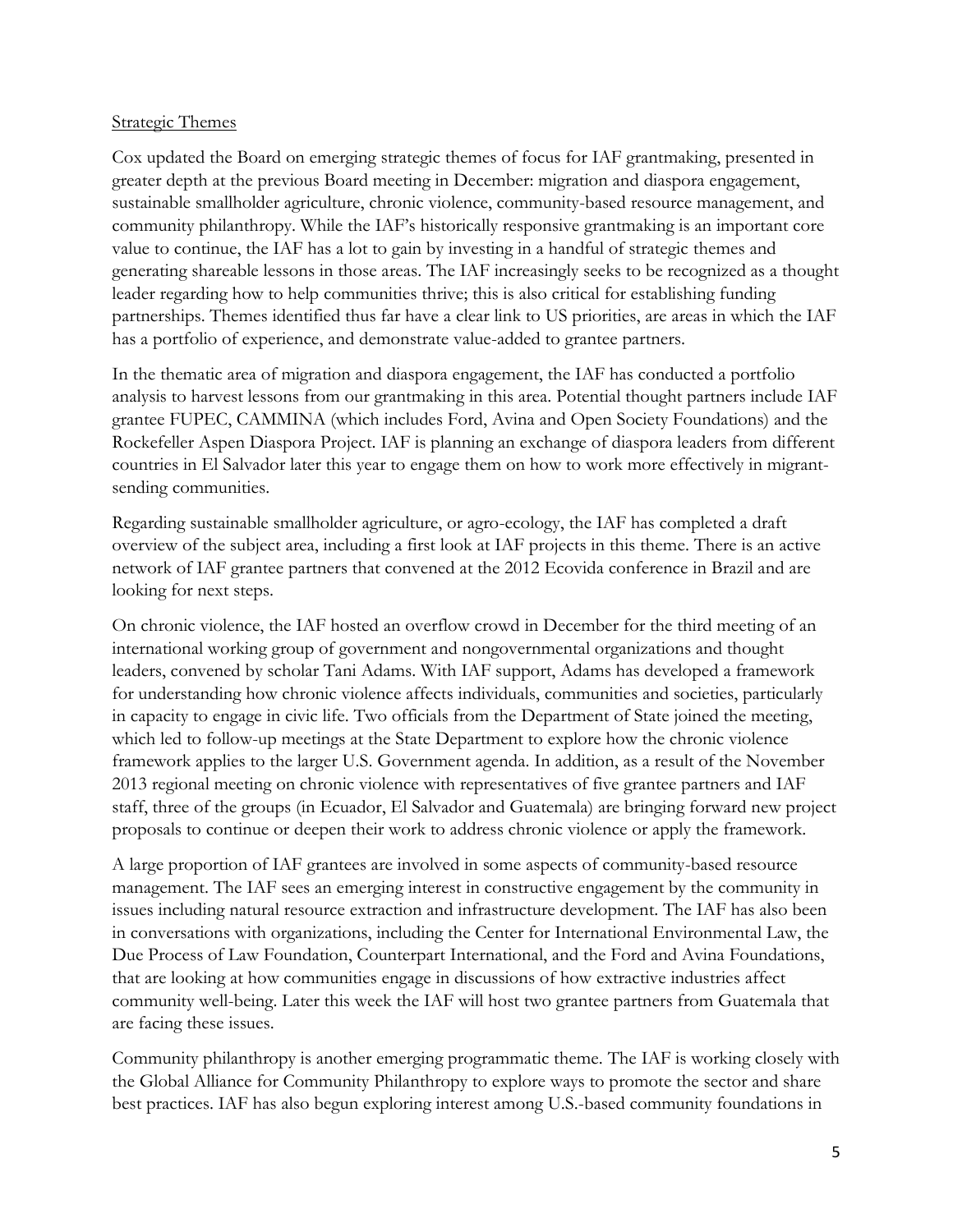supporting initiatives in Latin America. In particular, the Foundation is exploring potential partnerships with U.S. community foundations with the capacity to raise funds from private donors who may be interested in international philanthropy, but have little capacity and infrastructure to do international funding on their own. Cox and staff of the Program Office held two exploratory meetings with local community foundations, one with the Community Foundation of the National Capital Region and another with the Arlington Trust.

#### Cooperative Agreements

We will be looking to cooperative agreements – a funding mechanism distinct from the grants that comprise the majority of IAF funding actions – as a creative way for the IAF to partner with key collaborators on strategic and thematic initiatives. Cooperative agreements are funding actions in which the IAF takes an active role in the design and implementation of projects. RedEAmérica cooperative agreements serve as examples. Partners to the cooperative agreements define the objectives and how much they each will contribute, discuss the evolution of priorities over the life of the agreement and have considerable flexibility to adapt to changes as the partnerships evolve.

New cooperative agreements under development include: with Just Associates (JASS) for providing leadership training for indigenous women leaders in Mesoamerica; with Cambio Democratico for training communities in negotiations regarding infrastructure projects and extractive industry practices; and with former grantee Minga Peru for training other partners in developing and executing marketing and communications strategies. Such cooperative agreements would support these partners' ongoing programs, enable IAF grantee partners to better access their services, and help both cooperative agreement partners and IAF grantee partners take their work to the next level.

#### **Networks**

Cox reiterated that one of the IAF's greatest opportunities ahead is to build networks in which current and former IAF grantee partners can connect and share great ideas. At this moment, this is a latent asset of which the IAF is not taking full advantage. Building network(s) represents a great challenge, as it could include more than 5000 current and past grantee partners, more than 1000 current and alumni fellows, hundreds of current and former IAF in-country professionals and hundreds of NGO, foundation, government and business partners. The Program Office realignment will result in more resources dedicated to these priorities. The Foundation is currently reviewing open electronic platforms that may adaptable to these purpose. However, Cox emphasized that the networks the IAF envisions are much more than electronic spaces to share documents; they are about shared conversation and building lasting relationships.

# **C. 2013 Results Report (Emilia Rodriguez-Stein and Rosemarie Moreken)**

Evaluation and Audits Director Emilia Rodriguez-Stein noted that the Evaluations Office is looking at how we use the information we collect from grantees, including in ex-post assessments of selected grants several years after they conclude. The next set of ex-post assessments will likely be conducted on eight grants in five countries and will have a thematic focus on participatory democracy.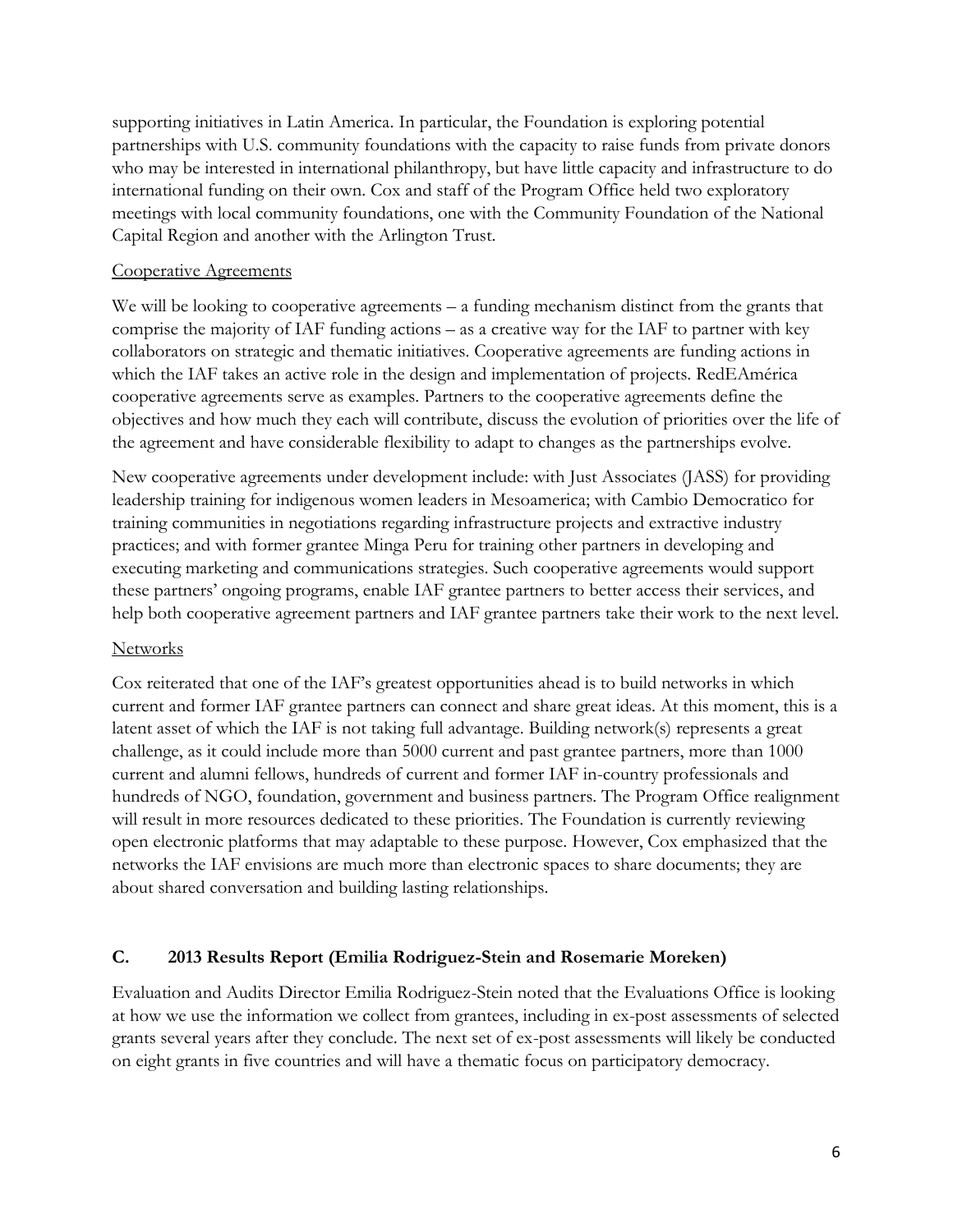Evaluation Specialist Rosemarie Moreken reviewed the IAF's system and methodology for evaluating the results of grants, which have been published in an annual report since 1999. The Grassroots Development Framework (GDF) was developed by the IAF and remains its principal evaluation tool, although it is always evolving and improving. The GDF seeks to identify tangible and intangible results at different levels (the individual, the organization, and the society). It currently tracks 41 indicators; some new, potential indicators related to the environment are being tested.

Grantee partners are introduced to the GDF by the "data verifier" at an orientation meeting. (A data verifier is an in-country professional with strong evaluations experience and respect for grantee partners who works for the IAF on a five-year contract.) The data verifier visits the grantee partner to finalize the selection of five-to-six indicators that the grantee partner will measure and monitor throughout the grant period. The initial visits serve to capture a baseline for project assessment.

Data verifiers help grantees identify tools to measure and report their results every six months. Data verifiers conduct periodic site visits to check the data reported and hear grantee partners reflect on what they have accomplished. Over the years data verifiers have found underreporting to be more common than overreporting errors. The data in verified grantee reports is aggregated in the end-ofyear "Results Report." At the end of the grant period, data verifiers produce a project history that reviews the goals of the project, the results, and lessons, and serves to capture qualitative information not aggregated in the results reports.

The IAF evaluation system is cost-effective, uses local and in-country knowledge and builds the capacity of grantee partners to track progress and identify areas for improvement. The data serve the grantee partners, IAF in-country teams, IAF staff and feeds documents submitted to the Office of Management and Budget (OMB), the Congressional Budget Justification and other publications. In February, a representative of the USAID's Office of the Inspector General visited and was impressed with the IAF's system of evaluation and audit for avoiding waste and abuse. He said that he had not seen a system like in at other agencies and encouraged the IAF to share it with others.

Moreken provided a sampling of some of the results included in the FY 2013 Results Report, which was distributed to Board members before the meeting.

Vaughn asked how the IAF gathers precise data for results indicators, such as the number of jobs created or sustained. He wondered about OMB's interest and whether OMB staff ever question this. Rodriguez-Stein responded that OMB is very supportive of the IAF's job-creation strength and asked the IAF to highlight this number in the last meeting.

Amb. Watson asked whether the IAF could require all grantees to report on those indicators that OMB consistently finds to be most important. Rodriguez-Stein responded that this would be possible, but some grantees decide that other indicators are a better fit with the objectives of their project. Selecting just five or six indicators usually matches their capacity. Moreken noted that grantee partners often want to add more indicators as the grant progresses.

Ryan suggested that it would be important to report on job creation in all projects, given the environment and interest in Washington. She also suggested that a more precise indicator for "improved health" might be more useful.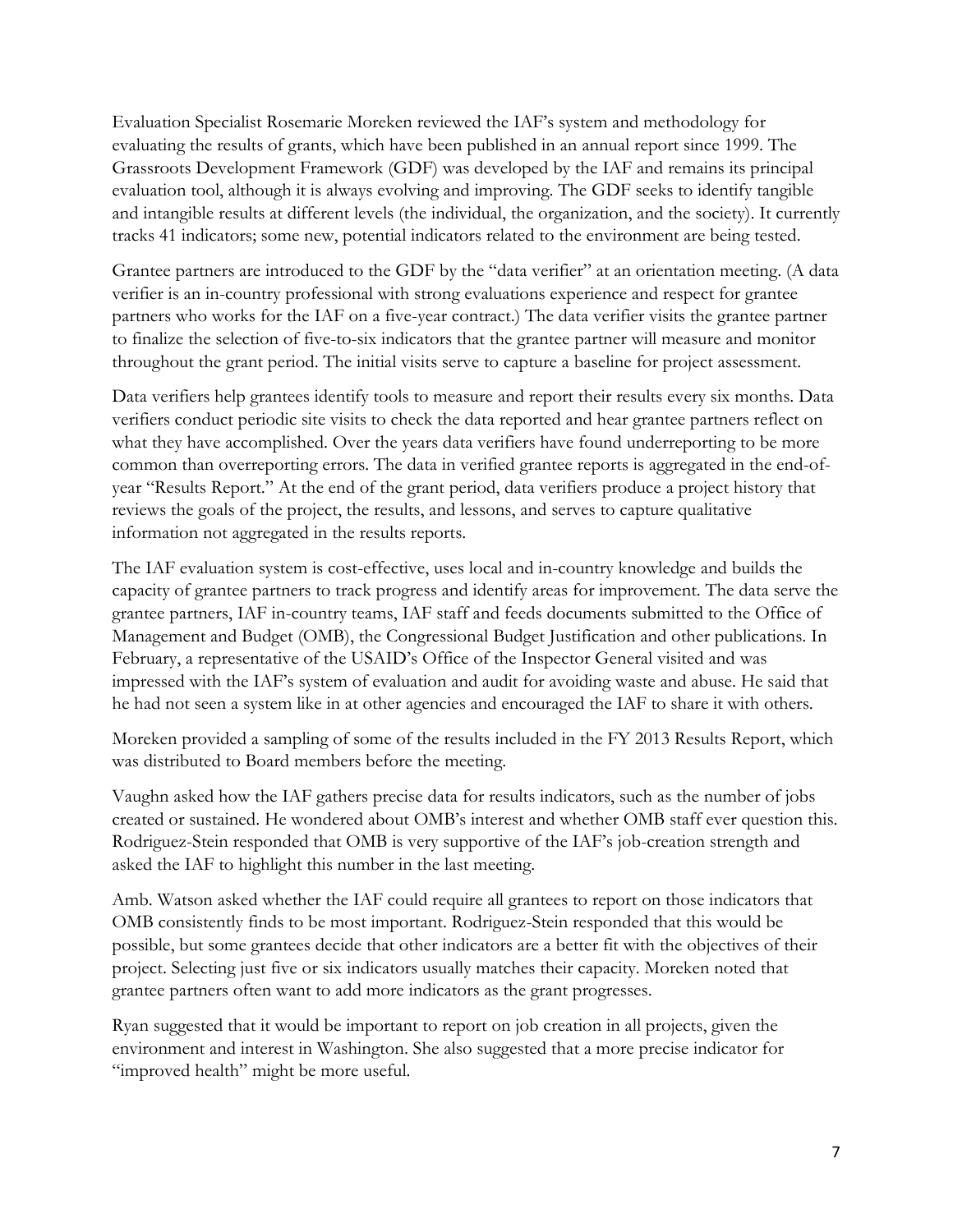Ryan asked about analyzing the results by country or by whether the country is "tier one" or "tier two." This might shed light on what types of projects, activities, themes, etc. are yielding the greatest results. Cox agreed that this kind of aggregation of results indicators could help when demonstrating our leadership in development issues to potential partners, such as illustrating grantees' success in agriculture for Caterpillar.

Ryan asked whether the IAF shares feedback with grantees regarding where they fall in comparison to other grantees. Moreken responded we do not currently do that. Ryan also emphasized the need for grantees to measure not just outputs, but change in behavior.

# **D. Congressional Budget Justification and Donor Engagement (Manuel Nuñez)**

# Congressional Budget Justification (CBJ)

External and Government Affairs Managing Director Manuel Nuñez reviewed the IAF's congressional strategy and budget justification document. He described the importance of understanding congressional priorities, having a presence on the Hill and promptly responding to congressional staff requests (taking less than 24 hours in most cases). Nunez also highlighted the central role transparency and willingness to discuss successes and failures has played in generating credibility for the IAF.

The IAF distributed the CBJ to key Congressional offices the week of March 17 shortly after the President submitted his FY 2015 budget request to Congress. The main messages in support of funding were that the IAF: 1) serves U.S. interests; 2) complements broader U.S. development efforts; 3) provides a cost-effective approach to foreign assistance; and 4) focuses on marginalized groups. The cost-effectiveness argument has resonated most broadly and strongly. We have also received positive feedback on the value of IAF presence where there is little or no other U.S. foreign assistance presence, IAF's ability to leverage resources and our efforts to involve the private sector.

Nunez reviewed the rosters of House and Senate Appropriations Committees (particularly the subcommittees that deal with Foreign Operations), the House Foreign Affairs Committee (particularly the Subcommittee on the Western Hemisphere) and the Senate Committee on Foreign Relations (particularly the Subcommittees on Western Hemisphere and on International Development). Other key Members who do not serve on these committees include those with geographic proximity to the border or a thematic interest.

John Salazar complemented the IAF on how it works with Congress.

# Donor Engagement

Nuñez updated the Board on donor engagement work. Nuñez recently visited Argentina with IAF Representative Jeremy Coon where they met with representatives from John Deere to continue exploring a partnership. Ambassador James Jones originally facilitated the connection to John Deere. The Deere Foundation has a global community development fund, but little presence in Latin America. Rosario, Argentina is one of Deere's oldest international production sites.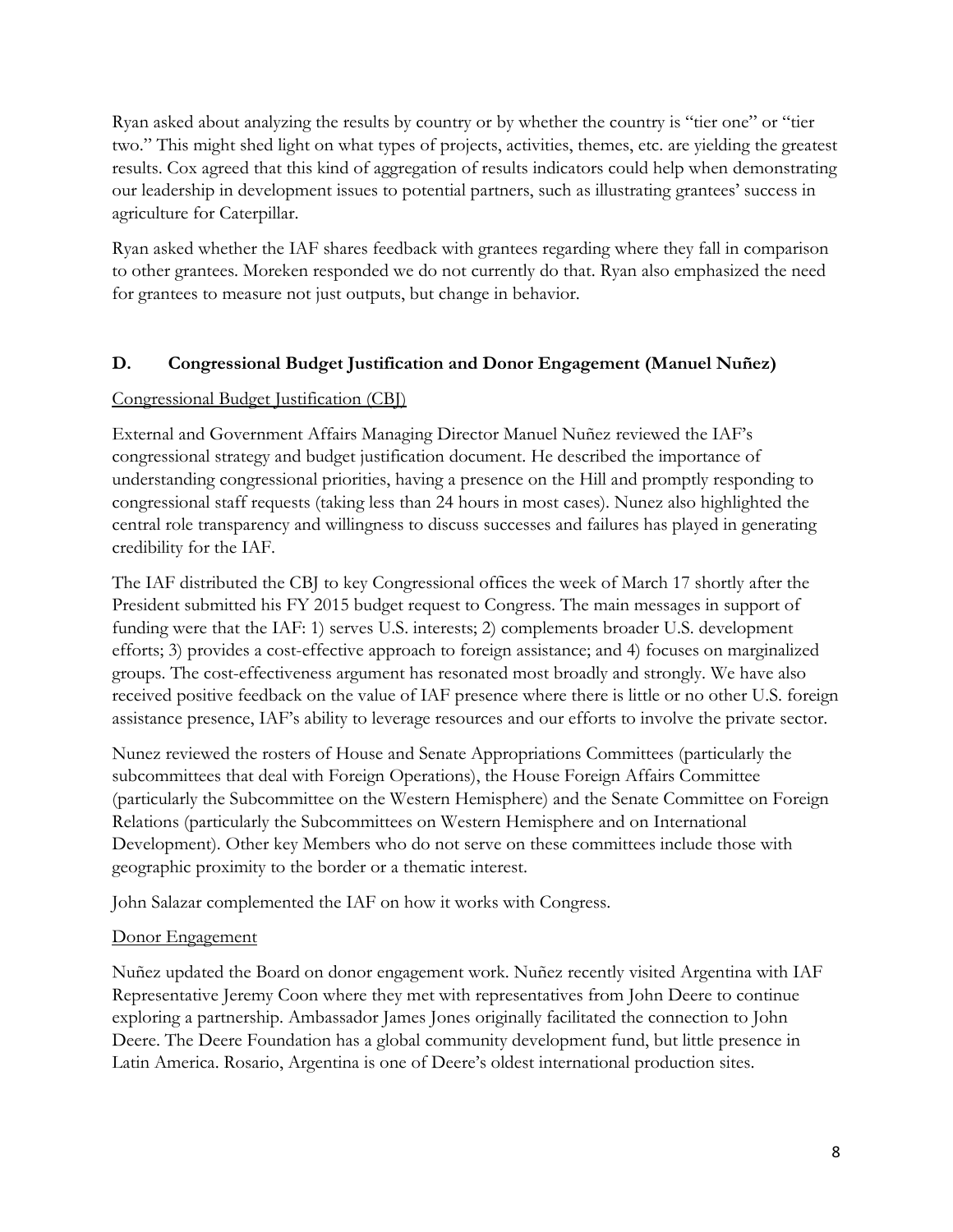In Argentina, Nuñez and Coon met with Deere's Head of Corporate Relations for Latin America and the manager of the Rosario plant site. Nuñez, Coon and the Deere team also traveled to Mendoza to visit an IAF project. The Deere Foundation has asked the IAF to put together a partnership proposal for presentation at their Board meeting in May.

Amb. Watson commented on the potential exploitation of natural gas resources expected in northwest Argentina in the future. Although it is still early, he cautioned that this exploration will be controversial and IAF should be aware of its potential impact on partnerships.

In other developments, Nuñez reported on ongoing strategic alliance discussions between impact investing firm Pomona Impact and the IAF. Swiss bank Vontobel's U.S. wealth advisory arm has expressed an interest in exploring a Pomona Impact/IAF alliance as an asset class. Vontobel is underwriting and hosting an event in Dallas, TX on April 25 to showcase IAF and Pomona Impact to their clients.

Ryan commented that migration and development is a timely issue now garnering lots of attention, and she sees opportunities to link the IAF to the topic. She suggested that IAF explore having a presence at the World Economic Forum in Davos next year. In order to build up to that, Ryan offered to work with the International Organization for Migration to identify opportunities for the IAF to get some international visibility on this theme. Ryan says the Forum wants to highlight creative ways to do development.

# **E. IAF's Corporate Structure (Paul Zimmerman)**

Paul Zimmerman described the IAF's corporate structure, challenges it poses for new creative partnerships with co-funders or donors, and legal options for moving forward. He cautioned that conversations on these internal matters are still at an early stage.

The IAF's enabling legislation, which states that the IAF "shall be a nonprofit corporation," and shall have broad authority to accept gifts, indicates that the original intention was for the agency to operate flexibly and with funding from both public and private sources. At the same time, the way in which OMB and the Treasury Department extend their oversight and control to private funds managed by the IAF may impose unnecessary inefficiencies and inhibit potential partners.

As the IAF seeks to attract private donations and establish creative partnerships with other organizations, it would be useful to be able to open and manage its own bank account and make disbursements without having to go through the accounting processes required by OMB and the Treasury Department for appropriated and other public funds. One way to accomplish this would be to create a subsidiary  $501(c)(3)$  in order receive and manage the funds from various partnerships.

As a government entity, the IAF may not do anything without explicit authorization. The IAF's statute states, *"The Foundation, as a corporation— …(11) shall have such other powers as may be necessary and incident to carrying out its powers and duties under this section."* Ordinarily, this would suggest that the IAF Board would have the authority to decide if creating a subsidiary 501(c)3 is necessary and incident for the IAF to carry out its mission.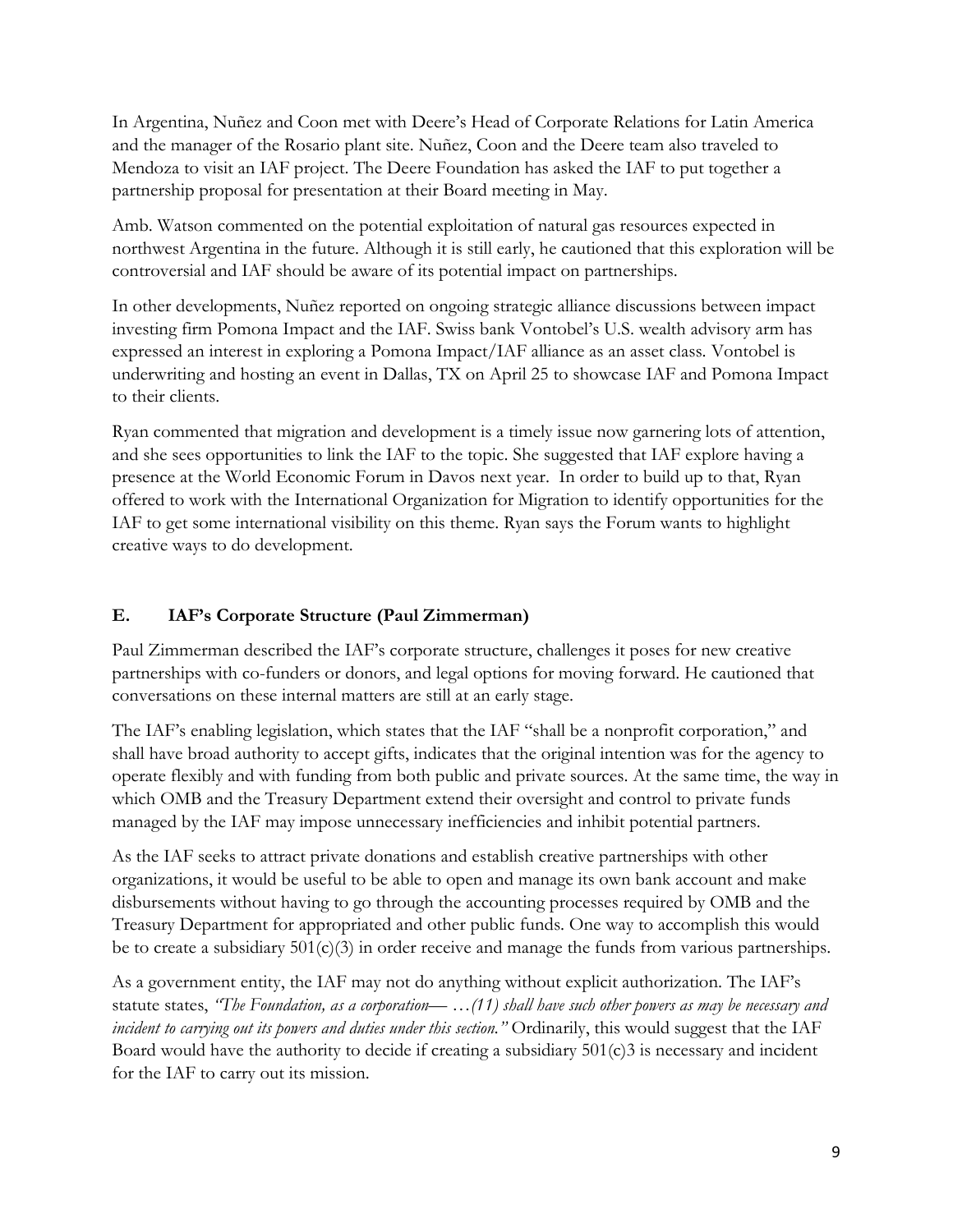Zimmerman noted that the National Endowment for the Arts (NEA), which shares similar status as a government corporation, explored some years ago if it could create a 501(c)(3) to receive private funds. The Department of Justice found that the NEA did not have the authority to do so because the Government Corporation Control Act (GCCA) barred the NEA (and all government entities falling under the GCCA) from doing so unless specifically authorized to do so by Congress. Zimmerman said that this logic would also apply to the IAF.

Zimmerman suggested that there are several options for achieving the desired objectives, including asking Congress to amend the language in our enabling legislation either to authorize the creation of a subsidiary non-profit or make the GCCA inapplicable to the IAF. Other options that would not require an act of Congress may include creating a trust account or entering into a contractual relationship that specifies all the desired particulars, including flow of funds from income.

Zimmerman noted that his work on this matter has benefited from pro bono legal advice from Baker & MacKenzie, facilitated by Advisory Council member Hector Morales.

Ryan asked if any federal agencies have a non-profit subsidiary. Zimmerman mentioned the Smithsonian and the Wilson Center as examples, but noted that their historical backgrounds are different than the IAF. Both are government-private hybrid corporate structures.

Salazar voiced support for the IAF to continue to explore options that ensure a corporate structure that supports partnerships for its strategic initiatives.

# **IV. Report on IAF Fellows Mid-Year Conference (Ambassador Thomas Dodd)**

Amb. Dodd shared reflections and observations from his five days at the IAF Fellows Conference in Mexico City.

First, the IAF Fellows Conference is a unique opportunity for doctoral candidates to meet and collaborate with others across disciplines and fields of study. By the end of the week, students had planned collaborative efforts across fields. This is important in the development of their careers, as any university grant requires an inter-disciplinary approach.

Second, the influence the fellows have on the grassroots organizations and vice versa is profound. He believes each of their lives are changed by the fellowships. He urged the IAF to explore what these scholars can do for the IAF in the short and long terms. He suggested having fellows write about some of the grassroots organizations the IAF is funding. Amb. Dodd remarked that the fellows are some of the finest young people he has met; many will go on to positions of influence. He urged the IAF to keep up its support of the fellows program.

Third, Amb. Dodd asked the group of fellows, what has changed in the grassroots organization and in its relationships with other grassroots organizations and with government? The answer he heard was that grassroots groups are doing more to influence and impact public policy. The failure of government to listen to and strengthen civil society has been one of the fundamental flaws of governments that have come to power. The grassroots organizations are having a profound influence strengthening each other. For some organizations, such as those in Ciudad Juarez and El Salvador, addressing local challenges means taking on risk in dangerous conditions.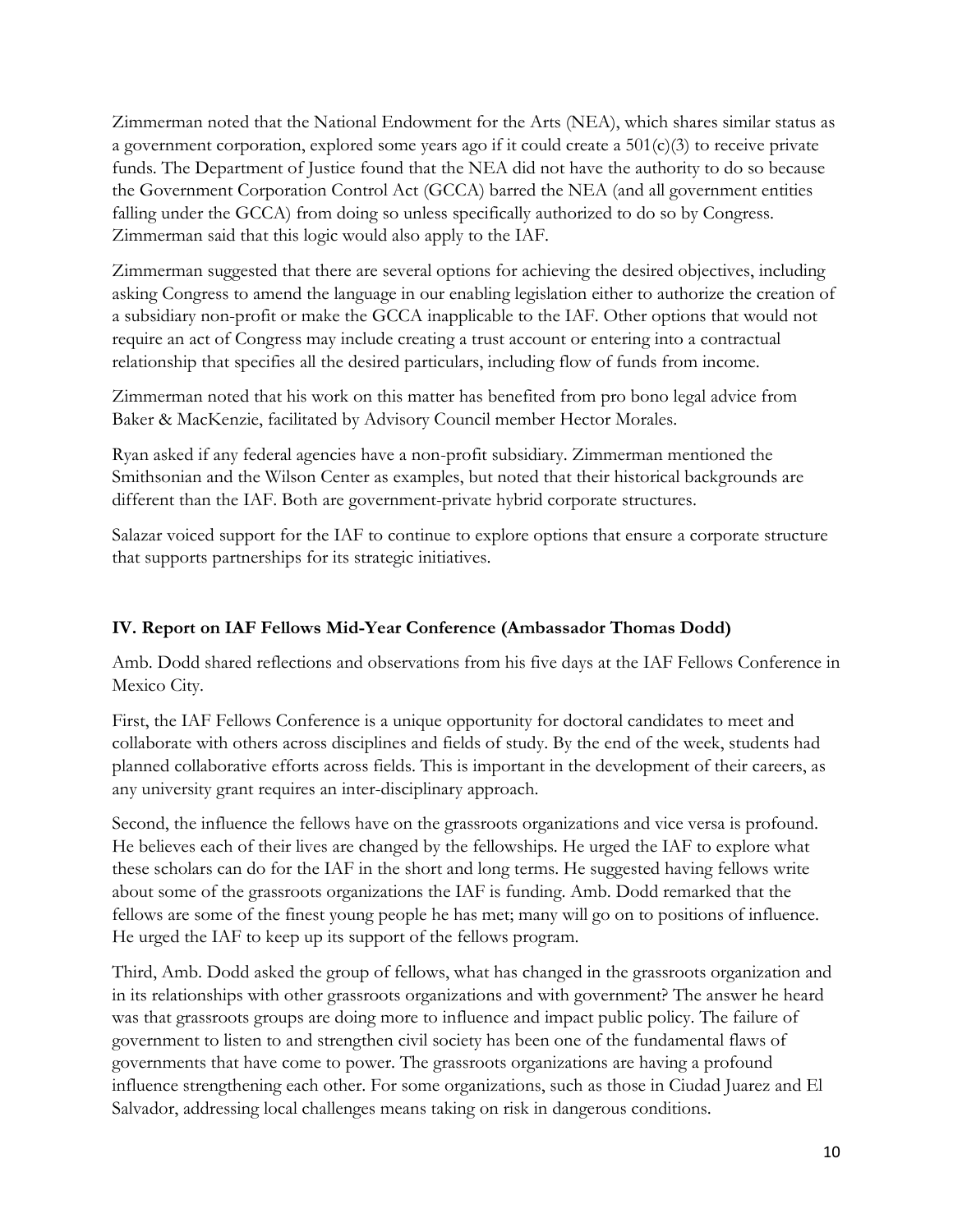Fourth, as Amb. Dodd was all but certain this would be his last IAF Fellows Conference, he shared some advice with the students. He urged the fellows, who will go into a variety of professions, to move outside the classroom in order to share their knowledge broadly by, for example, giving briefings to decision-makers in the public and private sectors. He also encouraged the fellows to keep a journal or diary, which may turn out to be more interesting than their lectures. What fellows and organizations learn from each other can be revealing.

# **V. IAF Goodwill Ambassador (Kelly Ryan)**

Kaplan introduced this topic by noting that Kelly Ryan had suggested at a previous meeting that the IAF consider naming a celebrity goodwill ambassador.

Ryan explained that she had followed up since then with colleagues at a UN organization to hear their experience, which has generally been quite positive. One benefit is that a celebrity goodwill ambassador attracts media and others to events that they would not otherwise attend, bringing greater visibility to specific issues and initiatives.

Ryan said that she had discussed the idea with other colleagues in the U.S. government who suggested Mexican actor and director Diego Luna as a potential goodwill ambassador for the IAF. Luna is the director of the just-released biopic on César Chavez and a well-known actor. He is cofounder of the production company Canana Films along with childhood friend and fellow actor Gael Garcia Bernal (*The Motorcycle Diaries*) and Mexican producer Pablo Cruz. The company focuses on Mexican- and Latin American-themed features that deal with social justice issues.

Nunez reviewed criteria for evaluating Luna as a potential goodwill ambassador including: endorsement potential (familiarity, impact, endorsement status); personality and the values he represents; and match with the IAF. While raising awareness of the IAF, would he also *strengthen* our brand image?

Neither Ryan nor Nunez uncovered anything controversial about Mr. Luna. Ryan said she was impressed by the maturity and measured judgment of his responses to reporter questions on immigration. Ryan also thought his relatively young age could be advantageous in bringing the IAF's work to the attention of a younger audience.

Zimmerman clarified that there are no legal prohibitions or restrictions that would prevent the IAF from establishing a formal relationship with a goodwill ambassador. The IAF would still have to consider the terms of the relationship, including how to terminate it if that were necessary.

Board members responded favorably to the concept of a goodwill ambassador and discussed Luna as a candidate. They discussed the relative merits of calling on a U.S. citizen vs. a citizen from the region. They underscored the importance of ensuring that the ambassador be someone with a passion in line with the IAF's mission. Ryan noted that Luna seems very interested in empowerment and in leveling the playing field.

Based on the discussion, Ryan will reach out to a colleague who may be able to facilitate contact with Luna. Nuñez, Zimmerman and Kaplan will support her in the outreach and in clarifying specific role and terms if he is interested.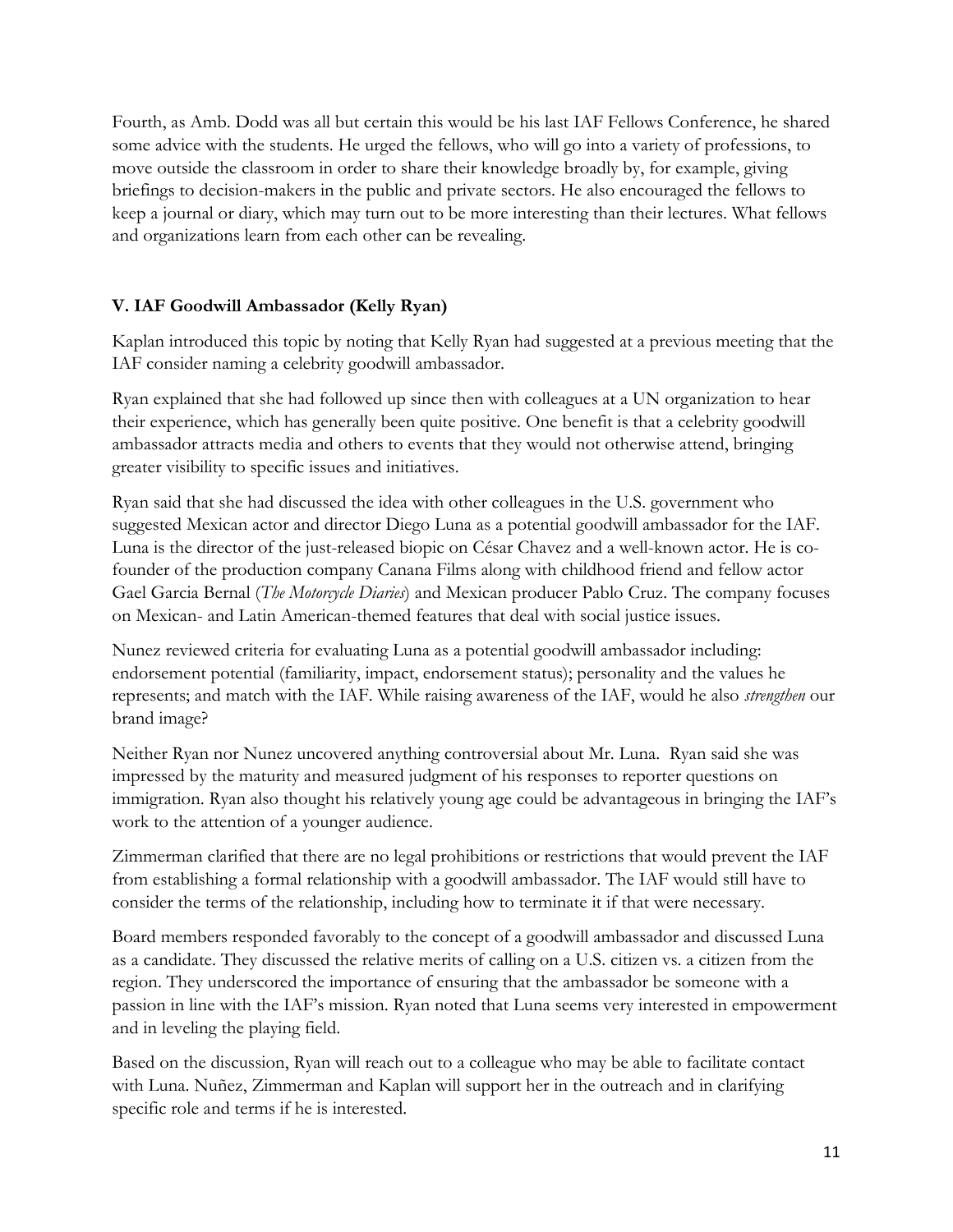If discussions with Luna proceed favorably, Salazar suggested presenting a "final package" to the Board for approval.

#### Closing Words from former Chairman Salazar

Salazar offered some words at the close of his role as Acting Chairmanship. He contrasted the blooming initiative and energy now at the IAF with the environment when he started. Rather than working in silos, there are now a lot more synergies at the IAF. "We are all now of one mind here at the IAF. We have a great team. We're on track."

# **VI. Executive Session**

Salazar moved to go into executive session. Amb Dodd seconded. (This portion of the meeting is omitted from the minutes.)

# **VII. Adjournment**

The meeting was adjourned 1:18 by new IAF Chairman Arriola, who thanked outgoing Chairman Salazar for his leadership.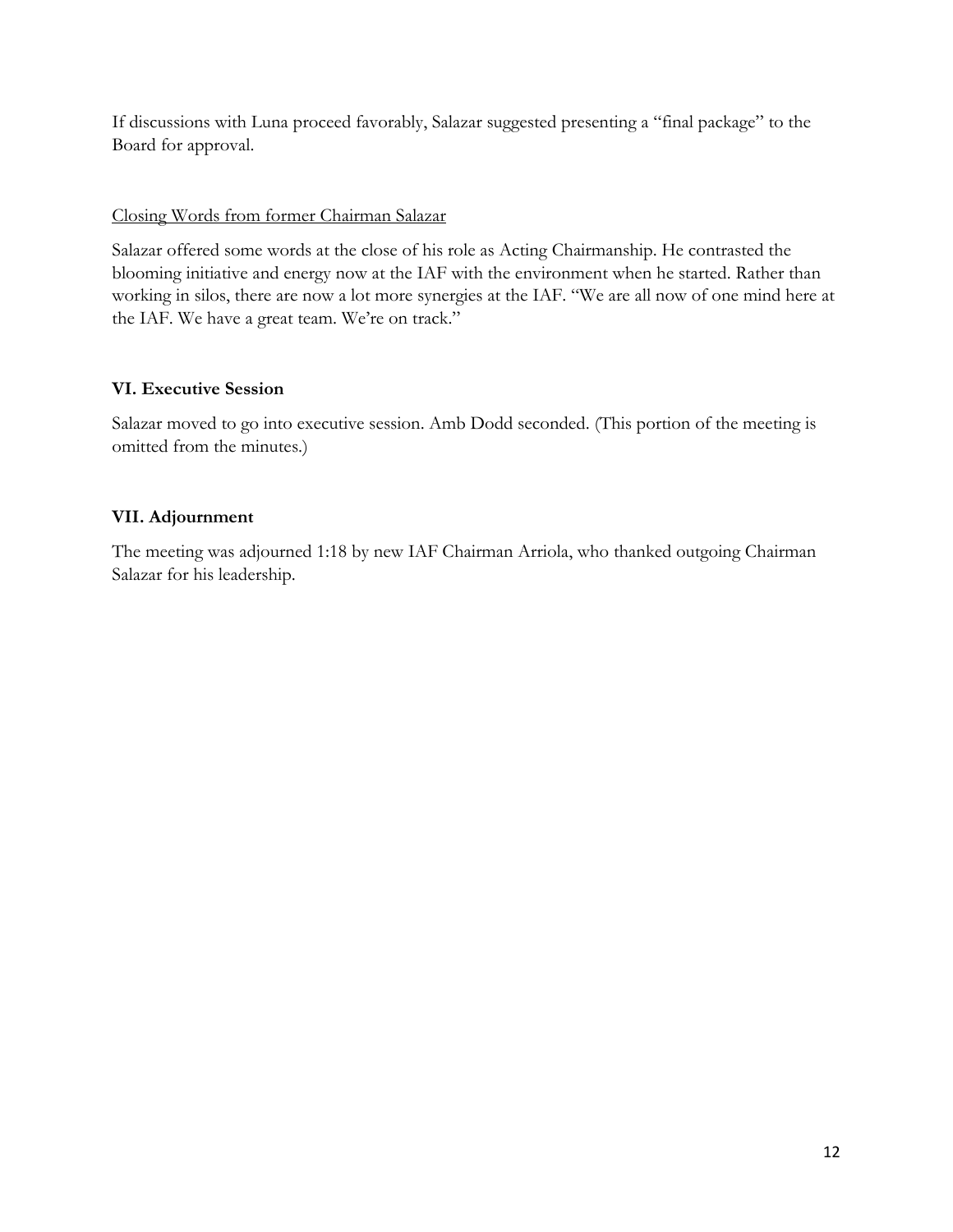Inter-American Foundation Meeting of the Board of Directors August 11, 2014

The Board of Directors of the Inter-American Foundation (IAF) met at the IAF at 1331 Pennsylvania Avenue, NW, Washington, DC 20004, on August 11, 2014. Board Members present were Eddy Arriola, Chair; Amb. Thomas Dodd, Vice-Chair; Jack Vaughn, Secretary; Kelly Ryan, Member; and Roger Wallace, Member. John Salazar attended the meeting via video conference. IAF Advisory Council Vice-Chair Kay Arnold and Charles Krause also attended. IAF staff members in attendance were Robert Kaplan, President; Stephen Cox, Managing Director for Networks and Strategic Initiatives; Lesley Duncan, Chief Operating Officer; Marcy Kelley, Managing Director for Grants and Portfolio Management; Manuel Nuñez, Managing Director for External and Government Affairs; Emilia Rodriguez-Stein, Director for Evaluations; Paul Zimmerman, General Counsel; and Karen Vargas, Executive Assistant.

# **I. CALL TO ORDER**

Chairman of the Board, Eddy Arriola began the meeting with a statement of gratitude for the participants' time, energy and enthusiasm. Arriola called the meeting to order at 9:08.

# **II. APPROVAL OF THE MINUTES**

The minutes of the meeting on March 31, 2014 of the IAF Board of Directors were approved and adopted by a unanimous voice vote.

# **III. MANAGMENT REPORT**

# **A. Overview (Robert Kaplan)**

Kaplan provided a brief update of IAF affairs since the last Board meeting in March, mainly highlighting items introduced in the monthly management reports to the Board.

# IAF New Staff and Members of the Management Team

Kaplan welcomed new members of the management team: Marcy Kelley, who has been with the IAF for 10 years and is now Managing Director for Grants and Portfolio Management; Karen Vargas joined as Executive Assistant in May, replacing Cindy Soto who left in December.

New Senior Budget and Finance Specialist, Christopher Wood joined in May, replacing Nicole Tillman who left in September. Natalia Mandrus will join the IAF in September as Associate General Counsel, replacing Mara Quintero-Campbell who left in December.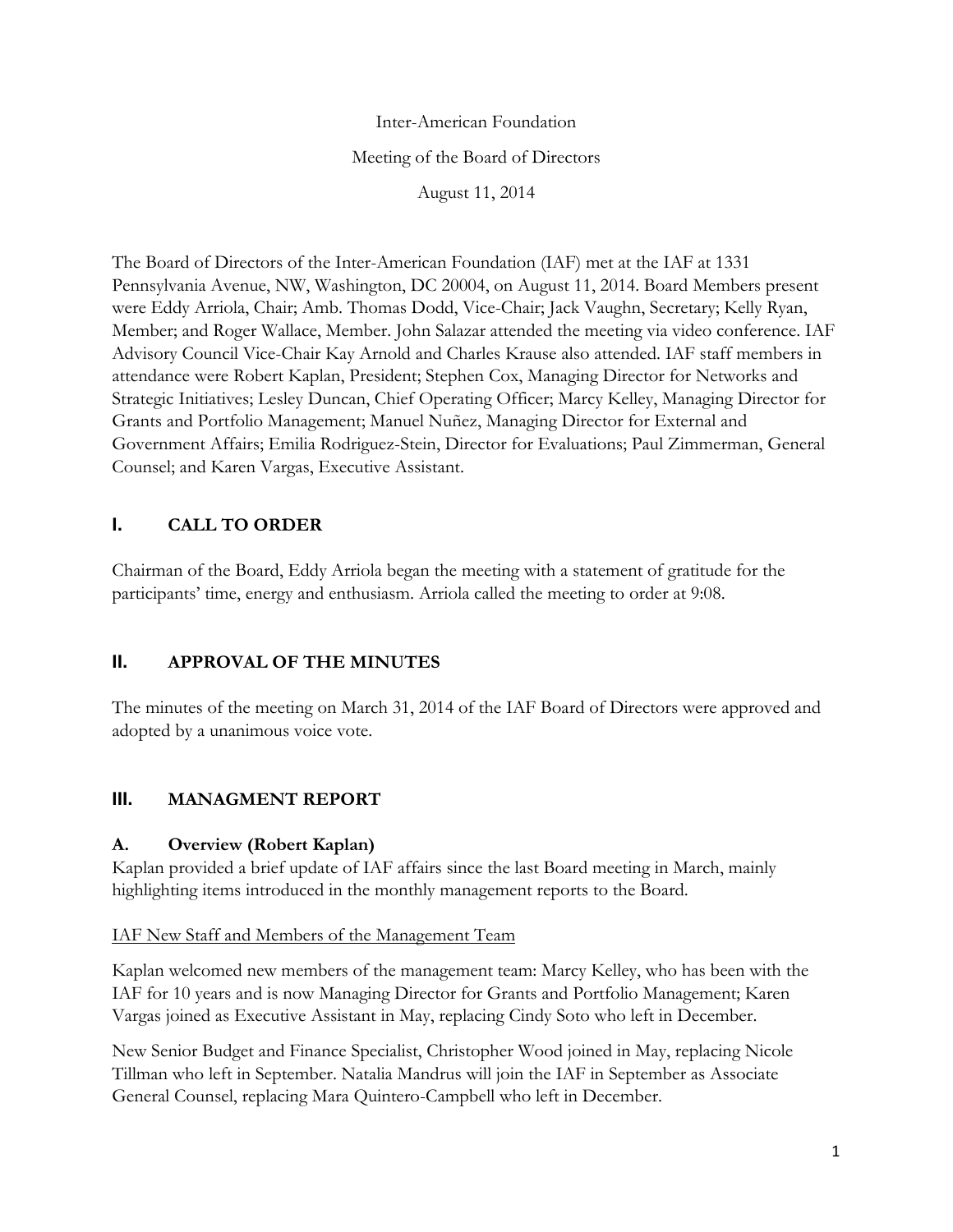#### Program Office Realignment

The Program Office realignment is underway. Marcy Kelley is Managing Director for Grants and Portfolio Management, and Steve Cox is Managing Director for Networks and Strategic Initiatives.

Kaplan affirmed that the realignment is a deliberate shift to dedicate attention and resources to building out and nurturing the IAF's grassroots network and supporting strategic initiatives. Several further changes will flow from the realignment over the next year. The Fellowship program will move from External Affairs to Networks and Strategic Initiatives at the beginning of FY15. While the program will be implemented in its current fashion for the 2014/15 cycle, Cox will lead a top to bottom review of the program's objectives and design over the next few months, and consider whether we should introduce changes next year to align it more closely with the rest of our program.

Continuing with the effort to align our program resources and focus on learning, Evaluation will be consolidated with Networks by FY16. Emilia Rodriguez-Stein has emphasized over the last several years the importance of creating strong links between the Evaluation Office and the Programs Office. By consolidating Evaluation and Networks, we hope to tighten feedback loops between evaluation results and our programs, particularly network interactions and strategic initiatives.

### New Grants Audit Policy

Kaplan reported that he approved a new grants audit policy reflecting a risk assessment approach. The new policy calls for a risk assessment at the outset of the project, intended to identify capacity deficiencies in the Grantees that may be addressed by specific training. There will be an audit after one year, at which point future auditing intervals will be determined. The IAF maintains the right to call for an audit at any time it deems necessary. Emilia Rodriguez-Stein presented the policy last week at the IAF Auditors and Data Verifiers Meeting in Panama.

# **RedEAmérica**

Kaplan and IAF Foundation Representative Juanita Roca participated in RedEAmérica's annual forum in April, held this year in Chile. The topic of this year's forum was the "Enterprise and Community: actors for sustainable development." It was a very successful event, with 500 participants from 11 countries. Kaplan spoke in a plenary panel on the topic of how companies can establish a closer connection with communities.

Strengthening ties between corporations and communities directly reflects an evolution in RedEAmérica's mission and strategy. Kaplan, Cox, and Roca participated in a two-day strategic planning session with the RedEAmérica Board in May. We are now waiting for RedEAmérica to finalize its new strategic plan so that we can define how to engage the network and its members most productively. Roger Wallace noted that far more resources are in play in a company's operations than are allocated via its foundation.

#### Inter-agency process within U.S. government (USG)

Kaplan reported that the IAF is increasingly engaged in the U.S. government's inter-agency process. Manny Nuñez has represented the Foundation in inter-agency meetings preparing the Summit of the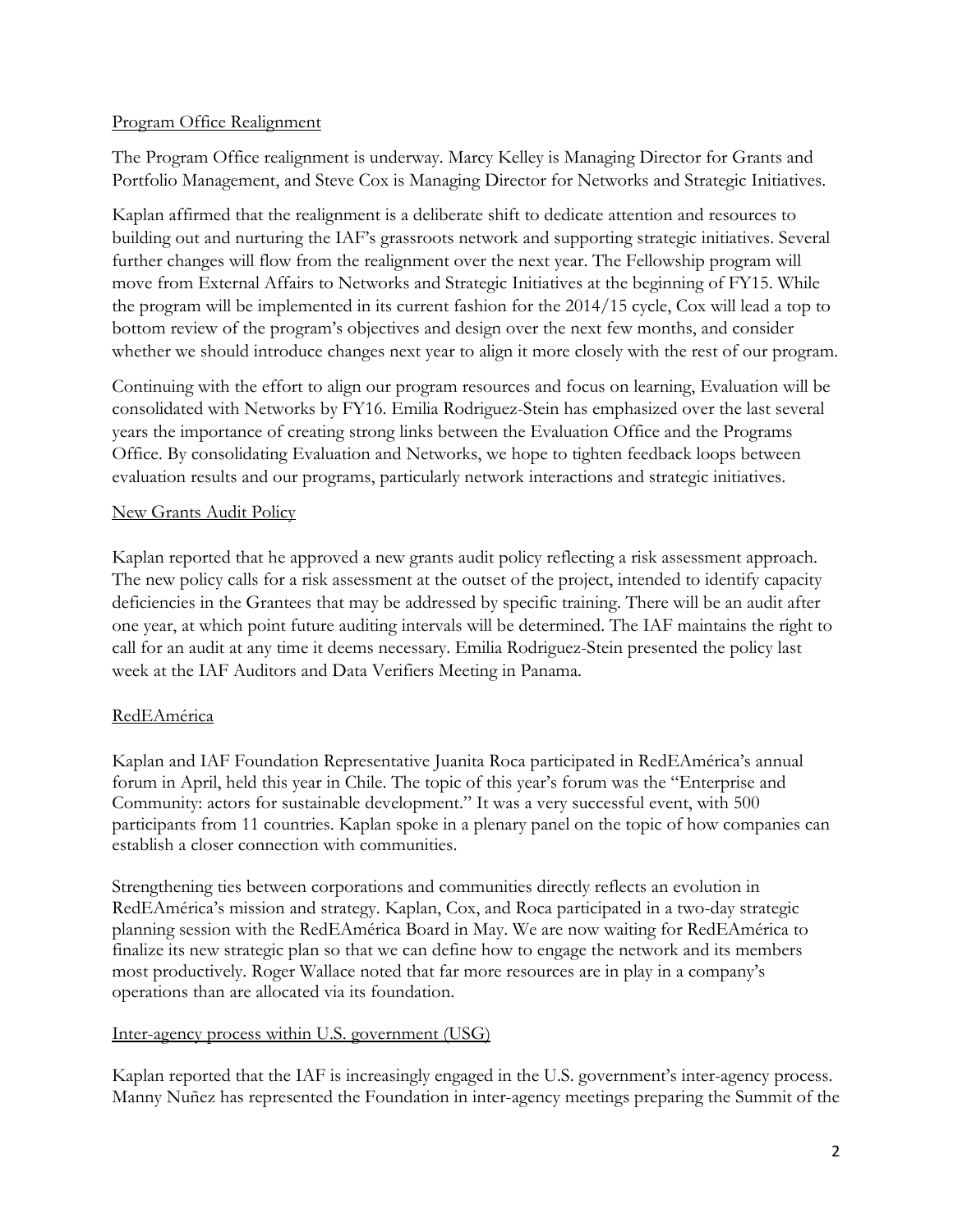Americas. There will be another Summit next year in Panama, with dates yet to be announced. Nuñez has also represented the IAF in the inter-agency meetings on the President's student exchange initiative 100,000 strong.

Kaplan participated in the Deputies Committee meeting on Central American strategy last month, in preparation for three Central American presidents' visit to Washington D.C. to meet with President Obama and Vice President Biden. Kaplan noted increased resonance with agency partners about how the IAF can be strategically important in the region. Board chairman Arriola and Kaplan recently met with Ricardo Zuniga, NSC Director for Western Hemisphere Affairs and talked concretely about how the IAF is relevant to US policy across the region. Kaplan met with the Deputy Assistant Secretary for Central America at the State Department to follow up on the Central America strategy and the NSC Director for Central America and the Caribbean came to the IAF last month to meet with Nuñez and Cox. Kaplan will meet later this week with the new Director for Western Hemisphere at the Treasury Department to discuss the IAF's work.

Kaplan explained that the big picture here is that we are seeking more engagement with different parts of government to see where the IAF can collaborate effectively. This potential for inter-agency collaboration was also a topic of discussion in a meeting last week with the new OMB branch chief for international affairs, Fouad Saad.

#### Fellows Program

As previously mentioned, Steve Cox will lead a top-to-bottom review of the fellows program in FY 15. Kaplan reported that the IAF awarded 16 fellowships for fieldwork in seven countries for the 2014-2015 cycle. The Fellows represent eight nationalities and 14 universities. For the last several years, about half of the fellows have been American citizens and half foreign nationals.

# Ex Post Assessment

The topic for the 2014 Ex-Post Assessments is "Participatory Democracy." Fieldwork is underway, and our evaluators will visit nine former grantee partners in six countries. The meeting in Panama last week provided a good opportunity for all of the evaluators to share progress and discuss the approach. We hope to complete the evaluations by the end of the year.

#### Auditors and Data Verifiers Meeting in Panama

About 50 data verifiers and auditors from 17 countries met in Panama last week to share experience and get updated on IAF policies and practices. Kaplan mentioned that, collectively, the participants had over 600 years of experience with the IAF. Today these individuals work under 5-year contracts with the IAF; some have been affiliated with the Foundation for over 30 years. A very professional group, they are in some ways the eyes and ears of the Foundation in the field (along with our Local Liaisons), and we hope to increase how we engage with them, including using some of the new information and communications technology that we are introducing into the Foundation's work.

#### Budget

Kaplan reviewed the FY15 budget, recapping the President's \$18.1 million request and the House and Senate appropriations committees' approval of \$22.5 million. The appropriations process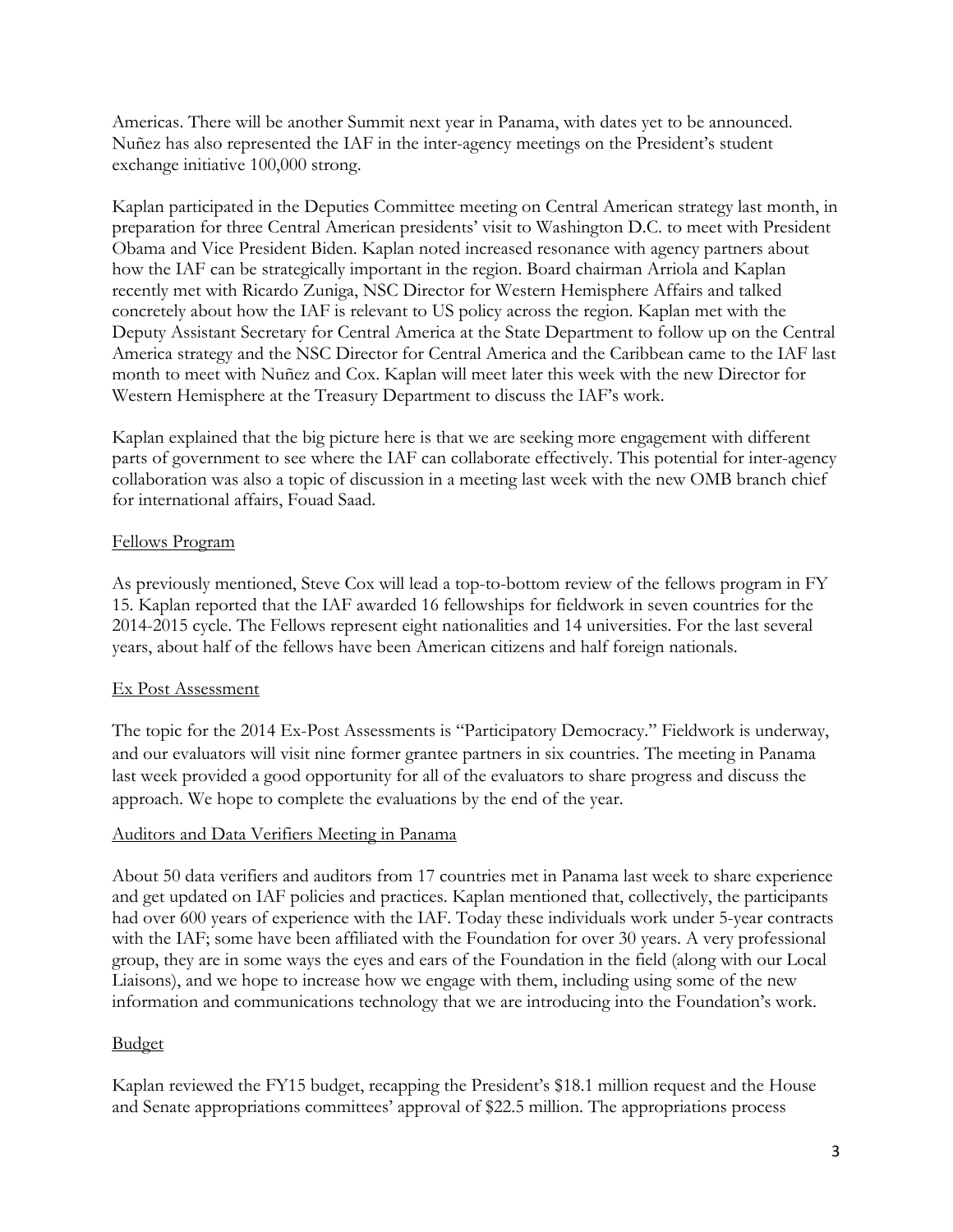appears stalled at this time, so there may need to be a Continuing Resolution to keep the government open on October 1st. Kaplan also mentioned that the Senate appropriations committee's bill for FY 14 supplemental funds for Central America included \$5 million for the IAF to work with at risk-youth in the region. While this is a nice vote of confidence for the IAF and shows the impact of our efforts to increase the Foundation's visibility on the Hill, Kaplan noted that the Senate has not approved a bill, the House bill does not include additional funding for the IAF.

Several Board members asked questions about the supplemental budget. John Salazar and others complimented the staff on achieving greater recognition for the IAF's work.

# **B. Donor engagement Update (Manuel Nuñez)**

We had a \$1.1 million goal for FY14, and so far we have commitments totaling about \$250,000. Although short of our goal, we have had to start our fundraising operation from scratch and learn as we go. Nuñez called attention to the new donor vetting process and tools, which are included as background materials for this meeting. All donor prospects will be vetted through this process.

# Impact Investors and High Net worth Individuals:

Nuñez summarized discussions with two impact investors: *Pomona Impact* (Rich Ambrose), which has a Central America focus, and *Minerva Capital*, which has a focus on Mexico. We are exploring possible relationships that could generate viable deal flow for the impact investor, access to capital and technical assistance on good terms for the community enterprise, and a supplemental funding source for the IAF.

We have also had discussions with Vontobel Swiss Wealth Advisors, who are interested in creating an impact investment portfolio for their clients. Vontobel sponsored an event in Dallas to explore interest in this idea and is interested in holding another event in Miami. Thanks to Jack Vaughn and Roger Wallace for their help and advice for the event in Dallas.

The Roberts Group continues to assist us in evaluating these potential partnerships.

#### **Corporations**

Nuñez summarized interactions with several corporations. We submitted an initial proposal to John Deere in Argentina for \$500,000 for community development projects around their factory in Rosario, and they asked us to start with a pilot project for \$75,000. This is a good starting point that we consider a positive relationship building opportunity. *Coca-Cola* and *Citi Group* are two new prospects that are interested in presenting our work to their Latin American groups. We are also reengaging with *Tupperware* and *Green Mountain Coffee.*

#### Foundations

Nuñez reminded the Board that we have received \$275,000 so far from an original \$300,000 commitment from the Mott Foundation. The remaining \$25,000 is payable at the beginning of FY15, and Mott now wants to explore the possibility of adding \$100,000 to their commitment. Fundación Sertull in Mexico has expressed interest in committing \$45,000 for a project in Mexico, and we hope to finalize agreement before the end of FY14. Nuñez reported on on-going conversations with the Communities Foundation of Texas and other foundations in the Dallas area.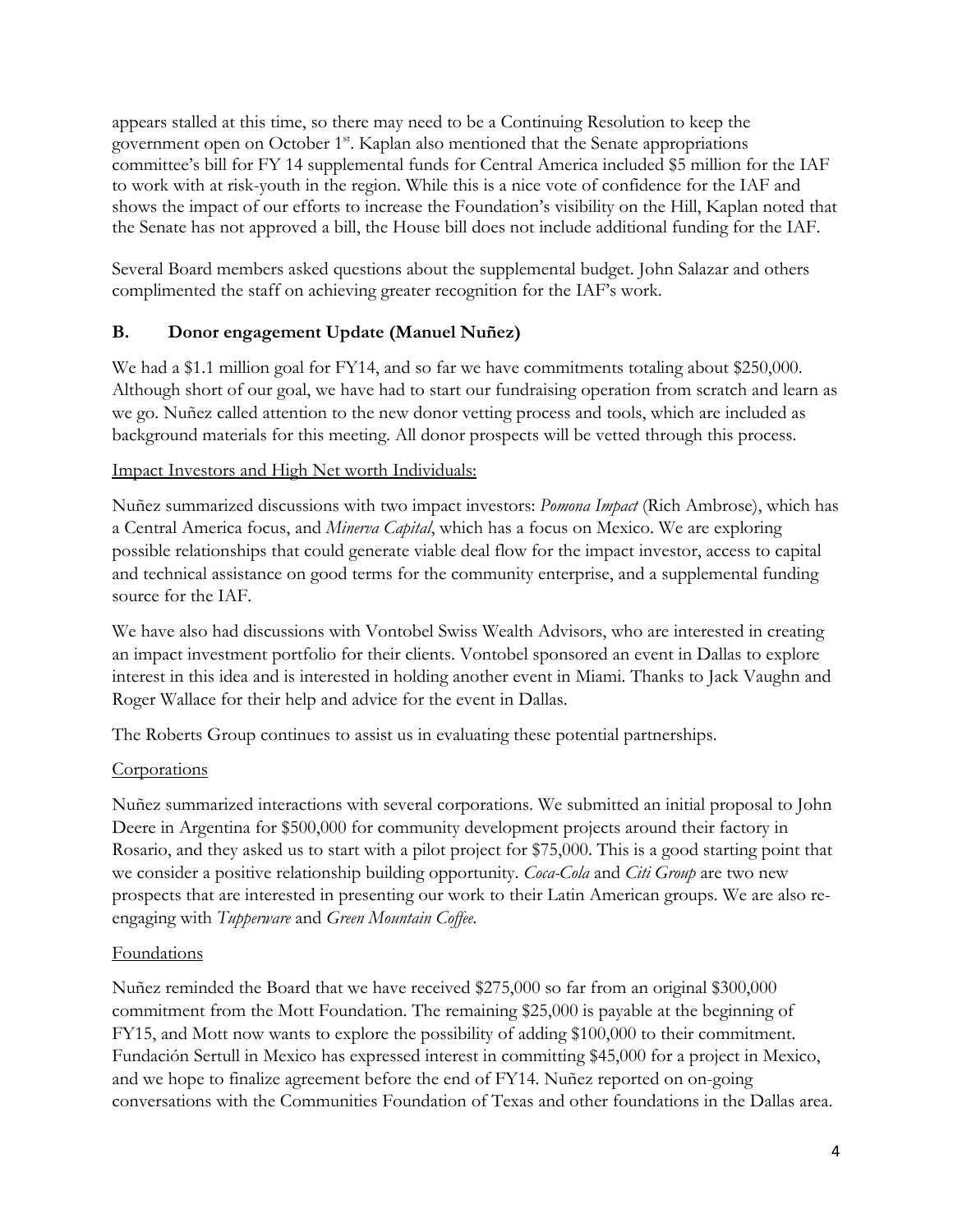There was some discussion about how much IAF might realize in revenue by participating in impact investing initiatives, what is the value that the IAF brings to the table and what would be the cost to the IAF. Board members concurred that it is important that the IAF receive money at the front end when impact investment funds are established, as we should not count solely on distribution of net income from the funds.

Ambassador Dodd suggested that another opportunity for the IAF could be Partners of the Americas, which he found to be a very effective channel for identifying corporate partners that are willing to help in specific country projects.

# **C. Multi-Channel communications plan (Manuel Nuñez)**

Nuñez provided an overview of the communication channels the IAF is planning to activate from the proposed Communication Plan. He started with an overview of the digital channels the foundation currently has activated and outlined which channels the IAF will increase or activate over the next year. The IAF will add an "Open Mic" component to our website that will permit IAF Grantees and partners to engage in more inter-active communications. We will also set up a Facebook Page to complement the Twitter account.

Nuñez commented that the IAF has amassed significant video footage and the next step is to open a You Tube channel and to increasingly focus videos on strategic themes. This will complement and support the newly established Office of Networks and Strategic Initiatives, which will ensure relevance of what we choose to cover. Additionally, the IAF is beginning to explore Webinars as a way to reach selected audiences.

We will continue to print our *Grassroots Development* journal, but instead of collecting articles to publish all at once in the journal, we will initiate a rolling cycle and publish articles electronically throughout the year and then collect them into a themed journal. As a result the journal will be more of a compendium at the end of the year of things that we have written about throughout the year in a timely and relevant fashion.

External digital channels are outlets we do not control but want to plug into – e.g. Oxfam, Center for Global Development, Americas Quarterly. Additionally, we want to do a Blogger tour, where we take bloggers to visit IAF projects and blog about what they see. .

Instead of a Newsletter, we will use E-mails / E-bulletins with 1-3 lines that can be sent out relatively frequently and are user friendly.

We plan to hold more external events, particularly focusing on products that provide a concrete understanding of the IAF's work.

The IAF also will be more opportunistic with "Other media" which includes radio and newspaper. Some examples include Chairman Arriola's Op-Ed piece in the Miami Herald and Kaplan's Q&A response in the Inter-American Dialogue.

# **D. Congressional Staff Delegation (Manuel Nuñez)**

Nuñez reported that from August  $19 - 24<sup>th</sup>$  there would be a Congressional Staff Delegation to Central America, with a focus root causes of youth migration. The participants are Cesar Gonzalez,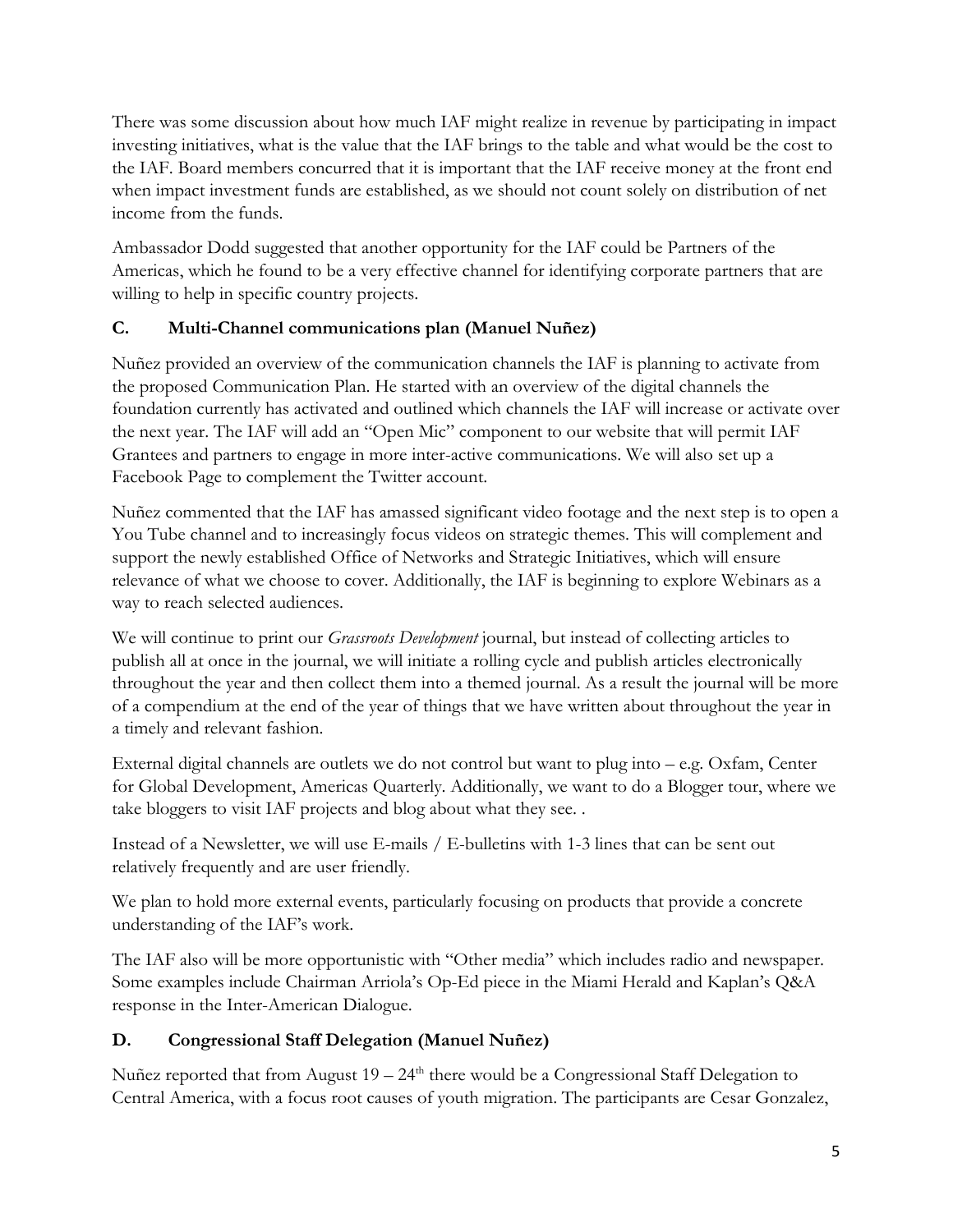Chief of Staff for Representative Mario Díaz-Balart (R-FL); Eric Jacobstein, Senior Policy Advisor for the House Foreign Affairs Committee Minority Staff; Nury Gambarrotti, Legislative and Research Assistant for the Senate Foreign Relations Committee Majority Staff; Robert "Bobby" Hamill, Legislative Assistant in the Office of Rep. Sean P. Duffy (R-WI); and Clare Seekle, Latin America Analyst at the Congressional Research Service. This is a small staff delegation, well balanced with Republicans and Democrats from both the House and the Senate.

In response to questions about how IAF is staffing the visit, Nuñez said that Seth Jesse (Foundation Representative for El Salvador) and Megan Fletcher (Congressional Affairs Specialist) and he would accompany the delegation in El Salvador, and Steve Cox and Megan Fletcher would accompany the delegation in Guatemala. IAF Local Liaisons in each of the countries would also participate in their respective country. Responding to a question about the choice of countries, Nuñez mentioned that we have also included in the briefing book information about the IAF's program in Honduras, and Fletcher will be in Honduras the week before the visit, so she will be able to share her reflections.

There was some discussion about the value of meetings with local government and U.S. embassy officials, particularly in the context of recent heightened interest in the region because of child migration and displacement of local populations. Kelly Ryan spoke of her own experience accompanying deported children back to their country and visiting a return center. Nuñez noted that the Congressional Staff had voiced particular excitement about the opportunity to talk to community members where they live, and that this has been a real focus for the trip.

# **E. Budget matters (Lesley Duncan)**

Duncan began by stating that most of what would be covered is in fact background information that the Board would have already seen in the management reports and previous presentations.

FY14 funding sources are the IAF appropriations at \$22.5 million, Social Protection Trust Fund (SPTF) at \$6.03 million, and \$0.8 million in recoveries, for a total budget of nearly \$30 million. These funds will be used for grants/audits (\$16.9 million), other programs (\$4.8 million) and program support (\$9 million).

Duncan showed the range of IAF appropriations and SPTF funds over the last 20 years. Since FY09, the IAF appropriations has been steady at about \$22.5 million. The SPTF, on the other hand, has been quite variable and is nearly depleted, which adds urgency to the need to replace it through fund-raising, revenue generation or an offsetting increase in our base appropriation.

Duncan then showed a graphical representation of the IAF grants and leveraged funds from counterparts. Over the last 13 years the ratio for what the Grantees contribute on top of what the IAF contribution is to projects has been around \$1.30 for every \$1 from the IAF.

Duncan showed two graphical representations detailing the IAF's program (excluding grants) and program support. She explained that the IAF has very little scope to change overhead except by cutting personnel. The IAF has reduced staff over the last few years from 42 staff members three years ago down to about 38 today, and we have shifted staff to highest priority needs (e.g. eliminating a full-time receptionist and increasing staff support for information and communications technology). There was some discussion of what is included in overhead and how that compares with how overhead is defined in the private sector.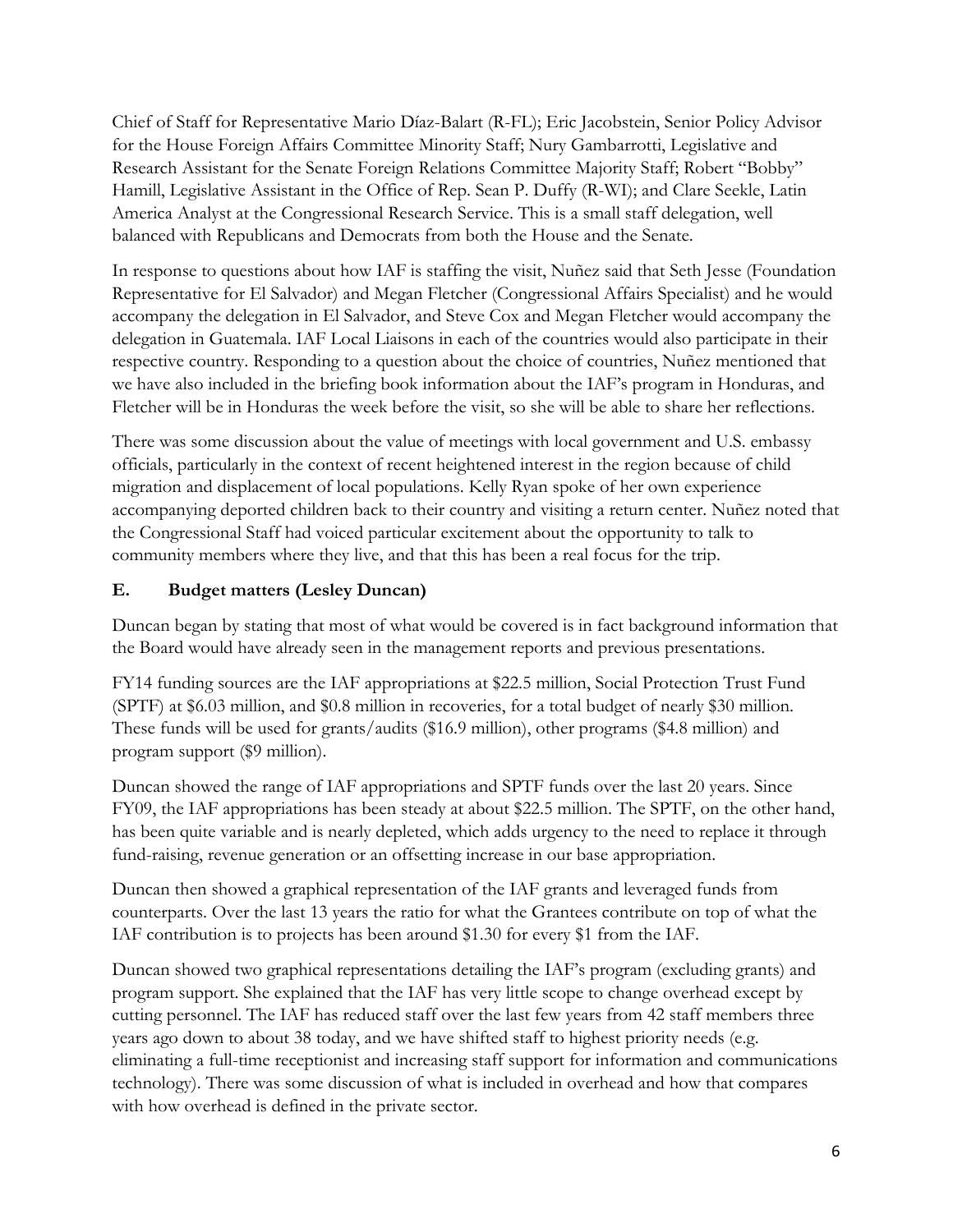Duncan moved to FY16 Funding Scenarios, showing the FY13 Actuals, FY14 Estimates, the FY15 President's request of \$18.1 million the House and Senate \$22.5 million, and then OMB guidance for FY16. She said that we plan to submit a few scenarios, including one at the \$18.1 million OMB guidance level, but also providing other options at a higher level. She concluded by informing the Board that FY16 budget submission is due to OMB on September  $8<sup>th</sup>$  and that we would send a draft to the Board on August  $20<sup>th</sup>$ .

Kaplan reiterated that since 2009 IAF has had an appropriation of \$22.5 million every year except one year at \$23 million and a sequester year when it went down to \$21.4 million. Despite this fact, OMB considers the IAF's base appropriation to be \$18.1 million because that is what was included in the President's FY15 request. He said that we intend to ask OMB to revise our base to \$22.5 million to reflect our actual experience over the last few years. Otherwise the guidance level cut of 2 percent would really be a cut of over 20 percent.

Kaplan reported that the management team is currently considering whether to add a third scenario of \$27.5 million reflecting special needs in Central America. We would bolster that request by showing how we are already prioritizing investment in Central America: we estimate 37 percent of the IAF's grant making in FY14 will be in Central America; adding Mexico brings that figure to nearly 50 percent. He said that staff are currently working on a detailed program at that level, and that we will decide in the next week how to move forward.

Several Board members urged the IAF to present a budget scenario at the higher level.

# **VI. DATES FOR MEETINGS IN 2015**

Kaplan noted that the date of the next Board meeting is Monday, November  $10<sup>th</sup>$  and that this meeting will also include the full Advisory Council.

After some discussion, the Board approved the following dates for Board meetings in 2015:

Monday March 16<sup>th</sup>

Monday August  $10^{th}$ 

Monday November 9<sup>th</sup> (with Advisory Council)

Discussion ensued about the merit of holding one of the Board meetings in the field so that Board members could also visit IAF grantee partners and meet with U.S. embassy and other officials. Arriola asked Kaplan to explore the possibility of holding the March meeting in one of the countries where the IAF is working. The meeting would take place during the week of March  $16<sup>th</sup>$ .

# **VII. ADJOURNMENT**

The meeting was adjourned 10:32 by Chairman Arriola.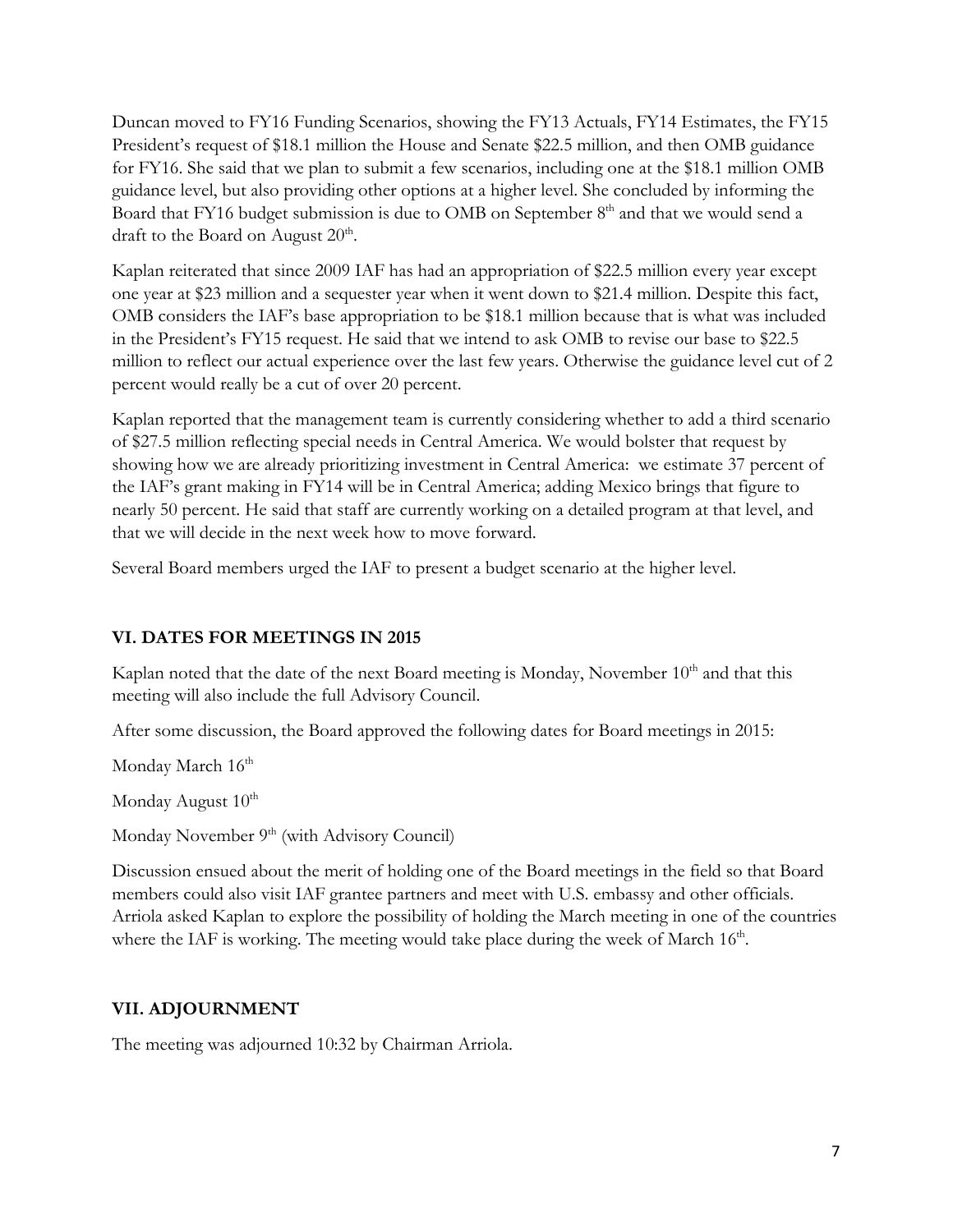Inter-American Foundation Meeting of the Board and Advisory Council November 10, 2014

The Board of Directors and Advisory Council of the Inter-American Foundation (IAF) met at the offices of Baker and McKenzie LLP at 815 Connecticut Ave, NW Washington, DC 20006, on November 10, 2014. Board members present were Eddy Arriola, Chair; Amb. Thomas Dodd, Vice-Chair; Jack Vaughn, Secretary; Kelly Ryan and John Salazar. IAF Advisory Council members present were Amb. Alexander Watson, Chair; Marcos Flavio Azzi, Charles Krause, Nicolás Mariscal, Amb. Hector E. Morales, Juan Edgar Picado, James Polsfut, and Dr. Susan Tiano. Members of the IAF management team in attendance included Robert Kaplan, President; Stephan Cox, Managing Director for Networks and Strategic Initiatives; Lesley Duncan, Chief Operating Officer; Marcy Kelley, Managing Director for Grantmaking and Portfolio Management; Manuel Nuñez, Managing Director for External and Government Affairs; Emilia Rodriguez-Stein, Managing Director for Evaluation and Audit; Paul Zimmerman, General Counsel; and Karen Vargas, Executive Assistant. In addition, IAF Foundation Representatives Miriam Brandao (Peru), Seth Jesse (El Salvador) and Juanita Rocca (Chile, Colombia, and Venezuela) were present. Mr. Elmer Arias of Fundación FUPEC was a guest at the meeting.

# **I. CALL TO ORDER**

Chairman of the Board, Eddy Arriola began by thanking Amb. Hector E. Morales and Baker & McKenzie LLP for hosting the meeting and reception. He thanked the members of the board and advisory council for their participation and called the meeting to order at 9:08 a.m.

# **II. APPROVAL OF THE MINUTES**

The minutes of the August 11, 2014 meeting of the IAF Board of Directors were called for approval by Arriola; Secretary Jack Vaughn seconded the motion and the minutes were approved by a unanimous voice vote.

# **III. MANAGEMENT REPORT**

**A.** Overview and Update (Robert Kaplan)

Kaplan reiterated Arriola's gratitude to Amb. Hector E. Morales and Baker & McKenzie for hosting the reception and present meeting. He walked through the agenda for the meeting and provided summary updates on key events since the last meeting of the board.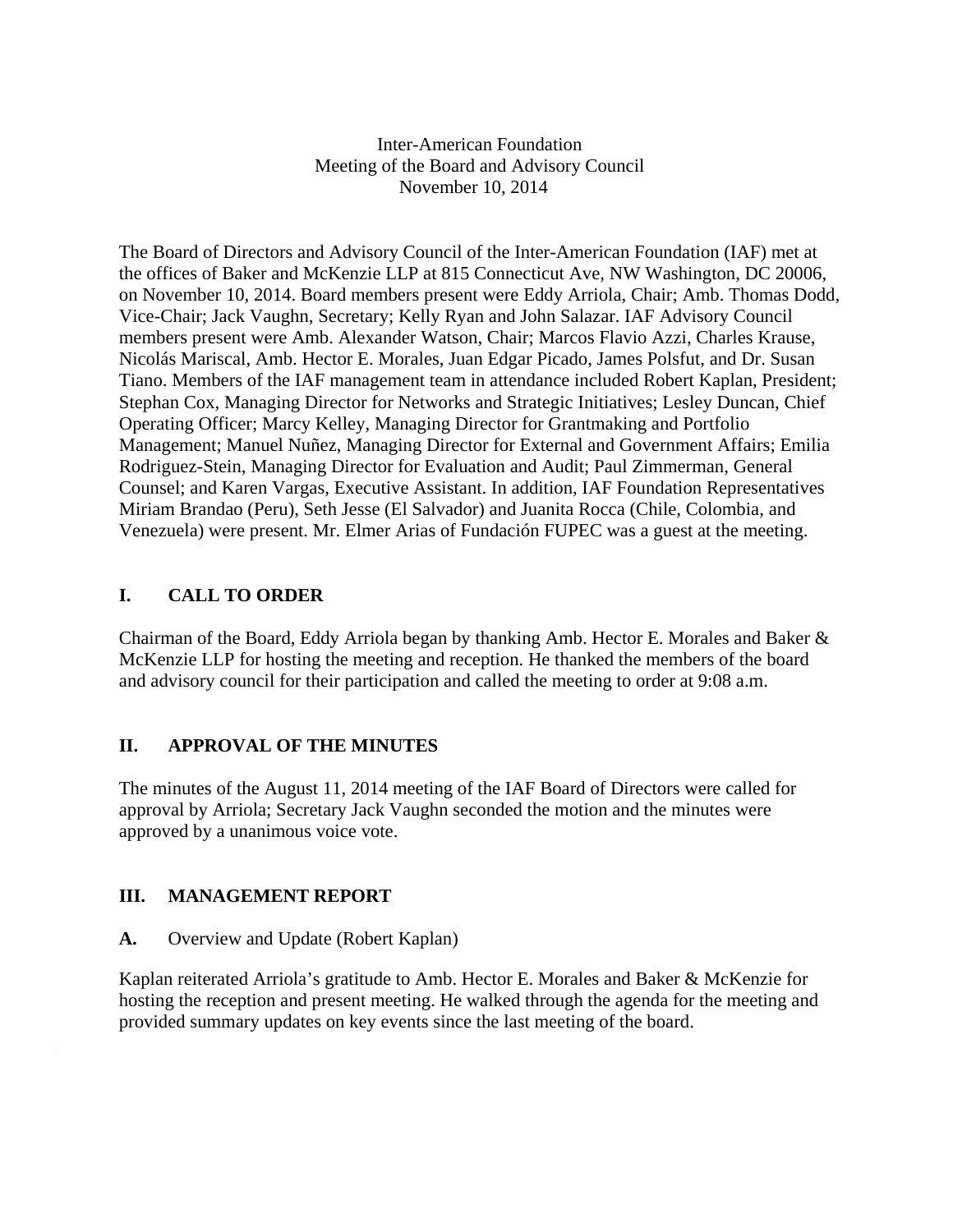### Congressional staff delegation to El Salvador and Guatemala

The IAF hosted a successful congressional staff delegation to El Salvador and Guatemala, and Kaplan called attention to a Congressional Research Service (Library of Congress) memorandum on the IAF's work in Central America, included in the board book under Tab 6.

Members of the delegation met with Kaplan after the visit to provide feedback and report key takeaways. These included a greater understanding of the IAF's work and how it can have an impact on the "push factors" leading to child and youth migration from the communities. Overall, the delegation was impressed with the IAF's direct engagement in the community, its ability to improve organizational capabilities and how it measures and reports results. They expressed interest in how IAF can replicate and scale up efforts and posed important questions, including how IAF can coordinate with and advise other agencies. Kaplan concluded by noting how this was an important opportunity for the IAF to raise awareness of the relevance its work in addressing an important foreign policy issue. He thanked Nuñez and his team for their work on this important initiative.

Several board and advisory council members inquired about the staff delegation and the Congressional Research Service memo and complimented the IAF for this initiative.

### FY16 Budget Submission to Office of Management and Budget (OMB)

Kaplan recapped the three budget scenarios presented to the Office of Management and Budget (OMB): \$18.1 million guidance reflecting President Obama's FY15 request for the IAF; \$22.5 million at actual FY15 marks by Senate and House appropriations committees; and \$27.5 million, which reflects an enhancement with an additional \$5 million for Central America and Mexico. The budget hearing with OMB was in mid-September, and OMB's decision is expected by early December with an opportunity to appeal.

#### Focus on Central America

Kaplan referred to increased attention over the summer to the crisis situation in Central America and said that the IAF has engaged on several specific initiatives as a result. He reported that the IAF has participated in an intensive round of inter-agency meetings on U.S. engagement in Central America chaired by the National Security Staff in the White House. He thanked Nuñez for representing the agency at most of the meetings.

# *IDB Meeting*

Kaplan also said that Nuñez would represent the IAF as part of the U.S. delegation at a meeting on November 14 at the Inter-American Development Bank on "Investing in Central America: Unlocking Opportunities for Development." The presidents of El Salvador, Guatemala and Honduras will be present, and Vice-President Biden will address the meeting. There was a brief discussion on the purpose of the IDB conference and the role of the IAF at the meeting. Ms. Kelly Ryan added that the topic of migration and development has been elevated on the priority list at the United Nations, and that it is now linked to funding.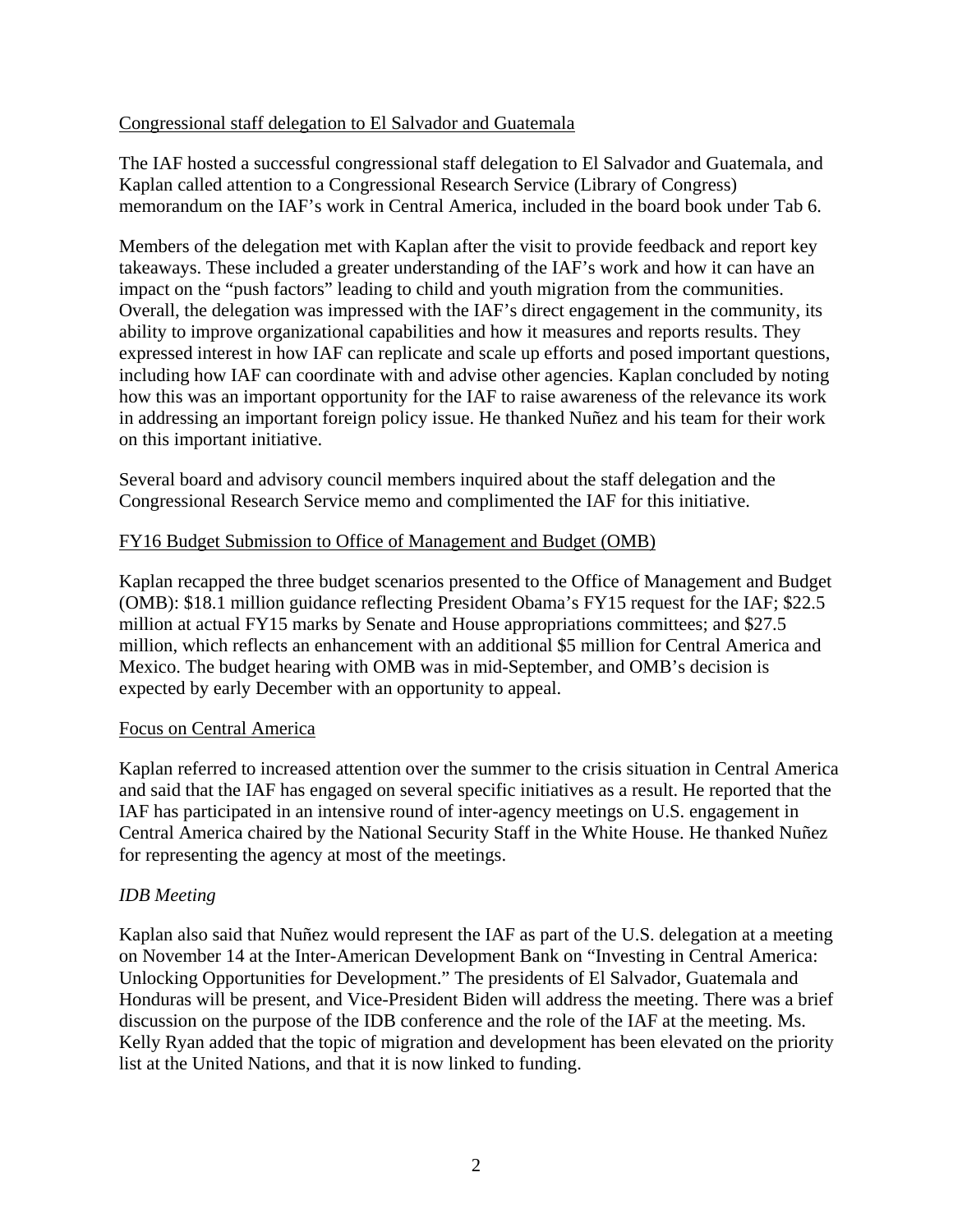Kaplan noted that he would testify before the House Foreign Affairs Subcommittee on the Western Hemisphere on November 18 alongside Roberta Jacobson, Assistant Secretary for Western Hemisphere Affairs at the Department of State, and Elizabeth Hogan, Acting Assistant Administrator for the Latin America and Caribbean Bureau of USAID, on the issue of "Unaccompanied Alien Children: Pressing the Administration for a Strategy."

#### *Learning Exchange for Home Town Associations*

Kaplan mentioned a successful learning exchange conducted by an IAF grantee partner and communities in El Salvador with Salvadoran, Honduran, Guatemalan, Haitian, Mexican and Peruvian leaders from the US to learn about diaspora investment in economic activities in countries of origin. Foundation Representative for El Salvador Seth Jesse joined by Elmer Arias, leader of the effort in El Salvador, will present on "Engaging home town associations" later in the meeting.

### *Central America Donors Forum*

Kaplan reported that the IAF is a member of the strategic council of the Central American Donors Forum, an initiative of the Seattle International Foundation, and will participate in the next Forum meeting in December in Mexico City. This is the third time the IAF is participating, and Steve Cox, Managing Director of Networks and Strategic Initiatives will represent the IAF.

#### Other Matters

#### *Subsidiary 501 (c)3*

Kaplan reported to the board and advisory council on follow-up from the discussion in the board meeting last March about corporate governance, and in particular how the IAF could establish a subsidiary 501(c)3 organization. The purpose of doing so would be to facilitate donor engagement for the IAF's mission. During the meeting in March, General Counsel Paul Zimmerman presented legal analysis on this matter and concluded that the IAF would need approval from Congress in order to establish a subsidiary. He thanked Amb. Morales and Baker & McKenzie for the support provided in conducting the legal review. Kaplan reported that over the course of the last months, he has explored the idea with key Congressional committee staff – both authorizers and appropriators. Nobody expressed any strong negative reactions, and all have said they would be interested in discussing the details of such a proposal. Kaplan also reported that the IAF raised this matter in our budget hearing with OMB in September.

# *Fundraising and Donor Engagement*

Kaplan briefly mentioned that the IAF signed a framework cooperative agreement with Minerva Capital Group, an impact investor focused on small and medium sized enterprises in Mexico. Nuñez will speak more on this later in the meeting. Thanks again to Amb. Morales for facilitating pro bono advice from Baker & McKenzie on this matter.

Chairman Arriola, Nuñez, and the Roberts Group participated in a fundraising dinner with potential investors in Miami earlier this month. Mr. Nuñez will provide more information during his presentation.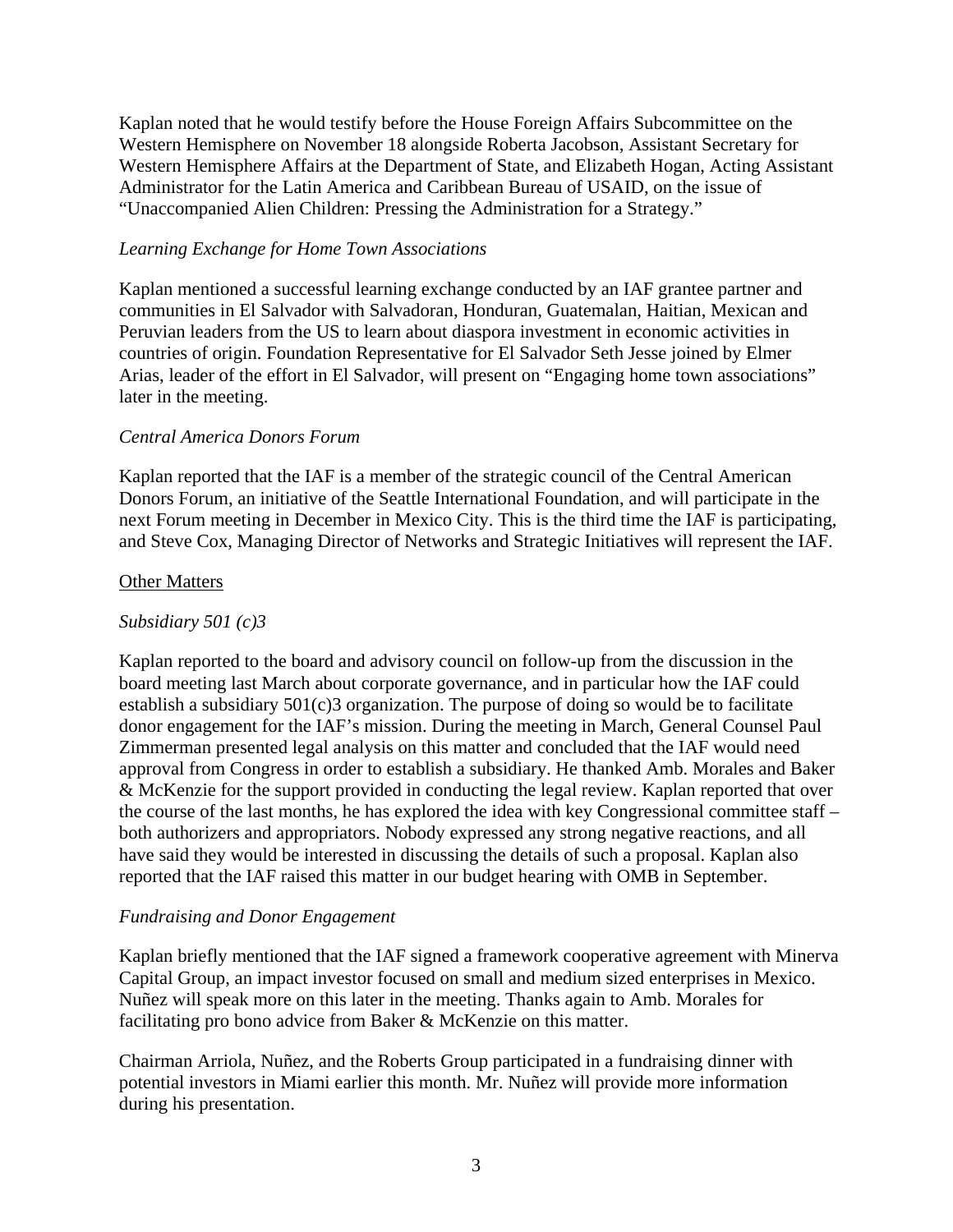#### *Community Foundations and our growing Network*

Cox and Gabriela Boyer participated in the Council on Foundation's fall conference last month -- an important meeting celebrating the centennial of the first community foundation, which was in Cleveland. This year there was an expanded discussion on global programs, and the IAF facilitated participation of several of our community foundation partners in Latin America and the Caribbean. We consider growing interest in community foundations globally to be an important development and an excellent opportunity to showcase and validate our experience. Cox will report on this later in the meeting.

### *Board Membership*

Kaplan recapped that three IAF board members are pending Senate confirmation, Mark Lopes, Roberta Jacobson, and Juan Carlos Iturregui. A fourth nominee (Annette Taddeo-Goldstein), was presented in February 2014, and her nomination was withdrawn in September.

Kaplan added that there is no indication if the Senate will complete consideration of pending nominees before year's end. If not confirmed by that time, nominees will need to be resubmitted in 2015.

# *Board and advisory council meetings in 2015*

Board meetings in 2015 will take place on March 16, August 10 and November 9, with this November meeting also involving the full advisory council. At the board's request at the August meeting, IAF staff have explored the option of holding the March meeting in the region. In choosing where to hold the meeting, staff have taken into account the opportunity to show and engage in the IAF's core business, accessibility and security, and the ability to meet an array of stakeholders. At this time, we have narrowed down the list to Mexico, Costa Rica, Dominican Republic, and Peru. We will continue to work on details in order to make take a decision in the next several weeks, but we wanted to inform advisory members of the dates (March 15 to 19) in case any may want to join. Advisory council members would need to cover their own expenses.

**B.** Report on implementation of strategic plan (Lesley Duncan)

Chief Operating Officer Lesley Duncan reported on the implementation of the IAF's five-year strategic plan for the years 2013-2017. Duncan began by referring members to Tab 3 of the board book, where the material of her presentation is found. Opening her presentation by citing the mission and vision of the IAF, she noted that overall the agency did well in meeting its goals for the year and is well-positioned for continued achievement of the 5 year strategic plan. She then presented each goal, highlighting key achievements. In summary:

Goal 1: Support the coordinated efforts of the poor to improve their material circumstances, strengthen their organizations and enhance the social and economic environment for community-led development. Duncan highlighted performance measure 1.3, number of beneficiaries reached through IAF grantmaking (356,000 beneficiaries).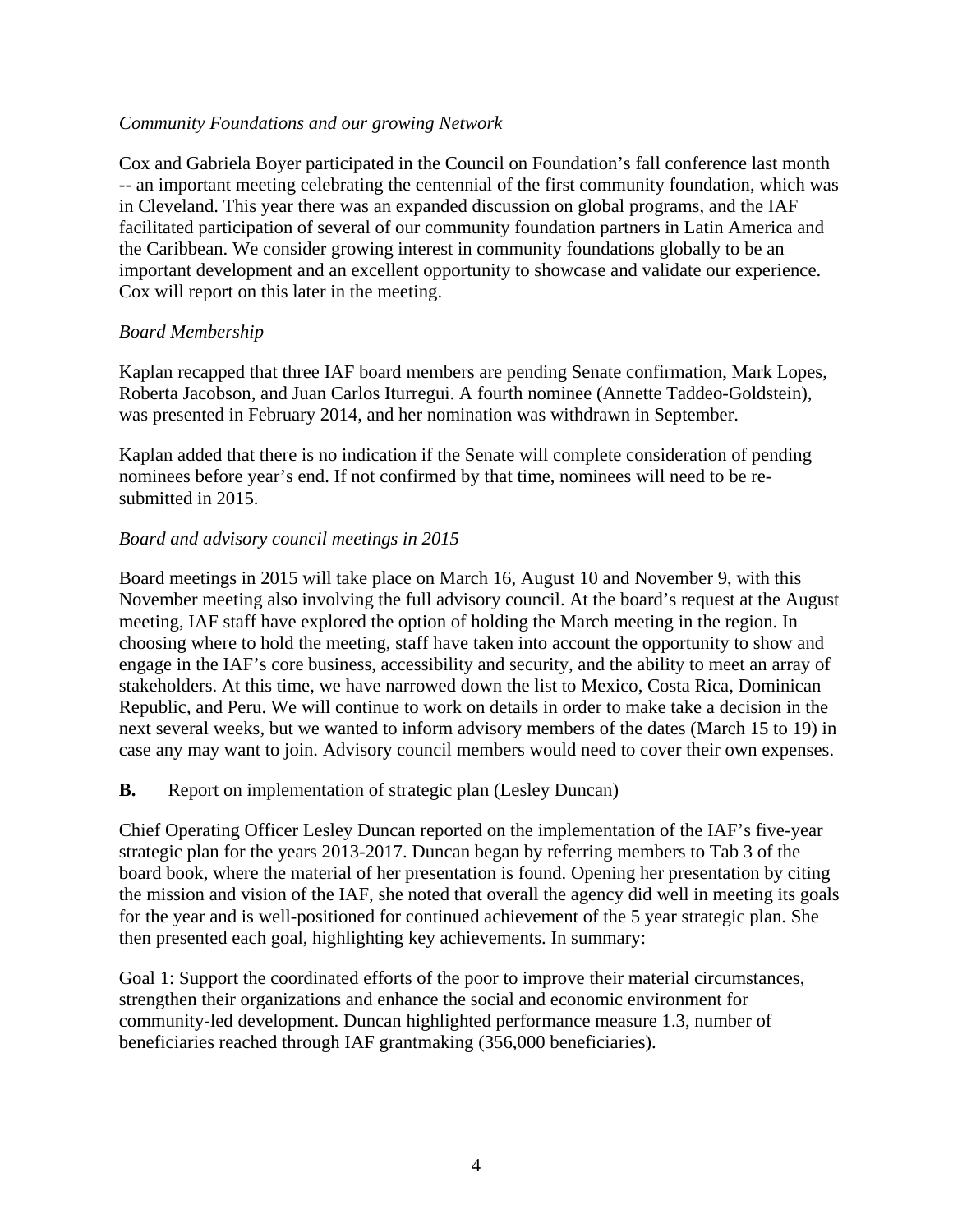Goal 2: Promote the social inclusion and civic participation of traditionally marginalized groups. Duncan highlighted performance measure 2.3, improved quality of life, reached in various ways through IAF grantmaking (62,000 individuals from marginalized groups).

A brief conversation ensued on who is counted among the group of marginalized individuals and whether perhaps all beneficiaries of IAF grants should be included. Staff clarified that, while almost all beneficiaries of IAF grants are poor, the IAF has used the term "marginalized" to refer to a subset subject to social exclusion on the basis of race, ethnicity or other personal characteristic.

Goal 3: Make knowledge-generation and knowledge management an integral part of our work, informing new approaches and smarter investments by IAF and others. Duncan highlighted two performance measures: 3.1, funding actions, events, conferences and exchanges that directly enhance opportunities for generating and disseminating new knowledge and promoting interactive learning among IAF partners (76 travel grants), and 3.4, institutional knowledgemanagement plan (in progress). Duncan reported that the agency has been in the process of procuring a new grants management system and had to resubmit a call for bids. She said that she is hopeful that by this time next year the new system will be implemented.

Goal 4: Increase awareness, understanding and support for the IAF and its programs among key audiences in order to draw more resources into grassroots development. Duncan highlighted two performance measures: 4.4, dollar value committed by counterparts in FY14 (\$21.5 Million), and 4.5, donations from outside funding sources, the only performance measure we fell short on this year. Nuñez will speak more on this in his presentation on donor engagement later in the meeting.

Goal 5: Modernize and strengthen our operations. Duncan noted that work is still in progress on re-engineering the IAF's system of grants approval, monitoring and evaluation supported by versatile grants management system, and that we decided to defer until this year work on putting in place a new staff performance evaluation system. The Grantee Perception Survey has been sent to grantees and we expect to have results by February.

Staff responded to questions regarding how the IAF tracks and verifies grantee counterpart contributions. Several participants commented on the IAF's fundraising goal and asked about the resources that the IAF is putting into the effort. Kaplan noted that this topic would be covered by Nuñez is his presentation later in the meeting.

**C.** FY14 program report (Steve Cox and Marcy Kelley)

Kelley and Cox presented information on the FY14 program. They opened their presentation by calling attention to the FY14 IAF funding by region table and graph (included in board book under Tab 4) depicting 107 funding actions. They drew attention to grants cited as "Latin America," which refers to grants that are carried out in more than one country. They noted that 41 percent of new funding actions last year were in Mexico and Central America, representing 42 percent of overall IAF funding. They went on to explain that IAF aims to increase this to 50 percent in FY15, which will enable us to balance an expanded presence in a priority region while also staying engaged elsewhere to retain maximum flexibility. Kelley reported that the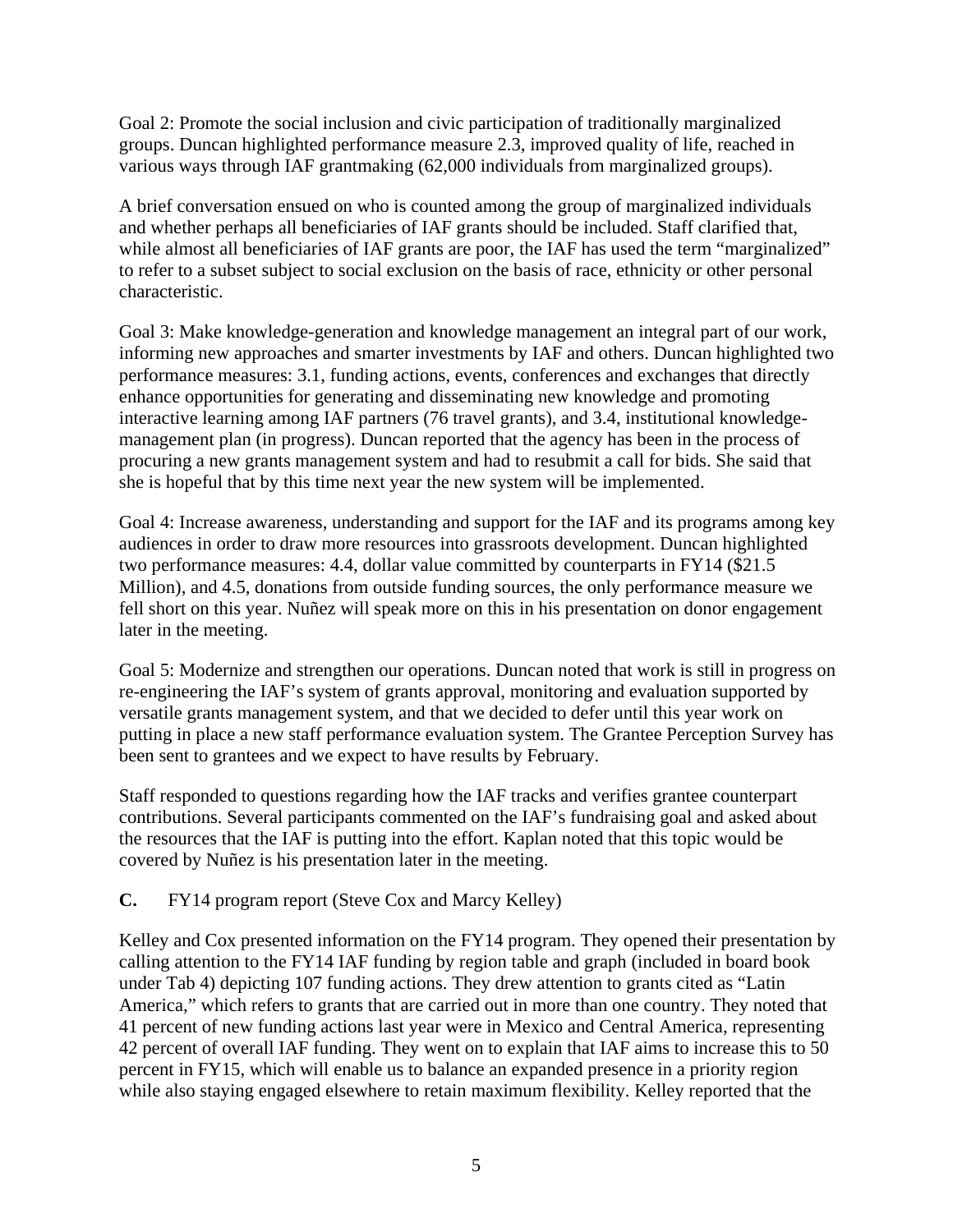IAF's total active portfolio at the end of FY14 included 268 grants, with 38 percent in Mesoamerica.

Cox reported on the program office realignment. In FY14 the program office transitioned into what is now the office of Grantmaking and Portfolio Management (Grants) led by Marcy Kelley and the office of Networks and Strategic Initiatives (Networks) led by Steve Cox. Kelley and Cox presented an overview of the makeup, focus and role of each office. In citing FY14 highlights, they noted that we have put greater emphasis on identifying and capitalizing opportunities in which grantee partners could share their capabilities with other partners. In this context, Cox mentioned a group of regional grants ("Latin America" grants). These include a group in Peru that is supporting IAF's regional work on social protection systems; another Peruvian group that is providing training for grantees on communications strategies; a group in Mexico focused on women's rights in Mexico and Central America; a network of organizations located in the South American Chaco (parts of Argentina, Bolivia and Paraguay); a Salvadoran group supporting a network of organizations in Central America working with persons with disabilities; a Colombian organization currently chairing a regional network focused on racial discrimination; and a multi-national firm whose individual country subsidiaries are members of RedEAmérica.

# *Minga Peru*

Miriam Brandao, Foundation Representative for Peru, provided a brief overview of Minga, a Peruvian grantee partner dedicated to promoting social justice in the Peruvian Amazon. The objective of IAF's cooperative agreement with Minga is to improve strategic communications skills of grantee partners in the Dominican Republic and Peru. Brandao emphasized that this capacity building initiative is demand driven and facilitated by the IAF to tap grantee partners' expertise where it is needed elsewhere in the region. Brandao explained that this kind of South-South exchange and training strengthens all parties.

# *CEDER*

Brandao provided a brief overview of the IAF's inter-agency agreement with the Department of State for the Inter-American Social Protection Network, which has been underway for the last few years. The cooperative agreement with the *Centro de Estudios para el Desarrollo Regional* (CEDER) will support a series of technical exchanges over the next few months with IAF grantee partners who have been supported with social protection grants over the last few years. One exciting product of the initiative will be a summary of lessons and recommendations for presentation at the Summit of the Americas meeting in Panama in April 2015.

A brief discussion emerged on the IAF's participation at the Summit of the Americas. Several participants expressed excitement over this opportunity.

# *Community Philanthropy*

Cox reported that the IAF has had an evolving relationship in several countries with emerging community foundations. He referred to IAF's work in Mexico in collaboration with the Mott Foundation as being the most visible, but also referenced Costa Rica, Haiti, and Brazil. Cox mentioned the agency's participation in the Global Alliance for Community Philanthropy, a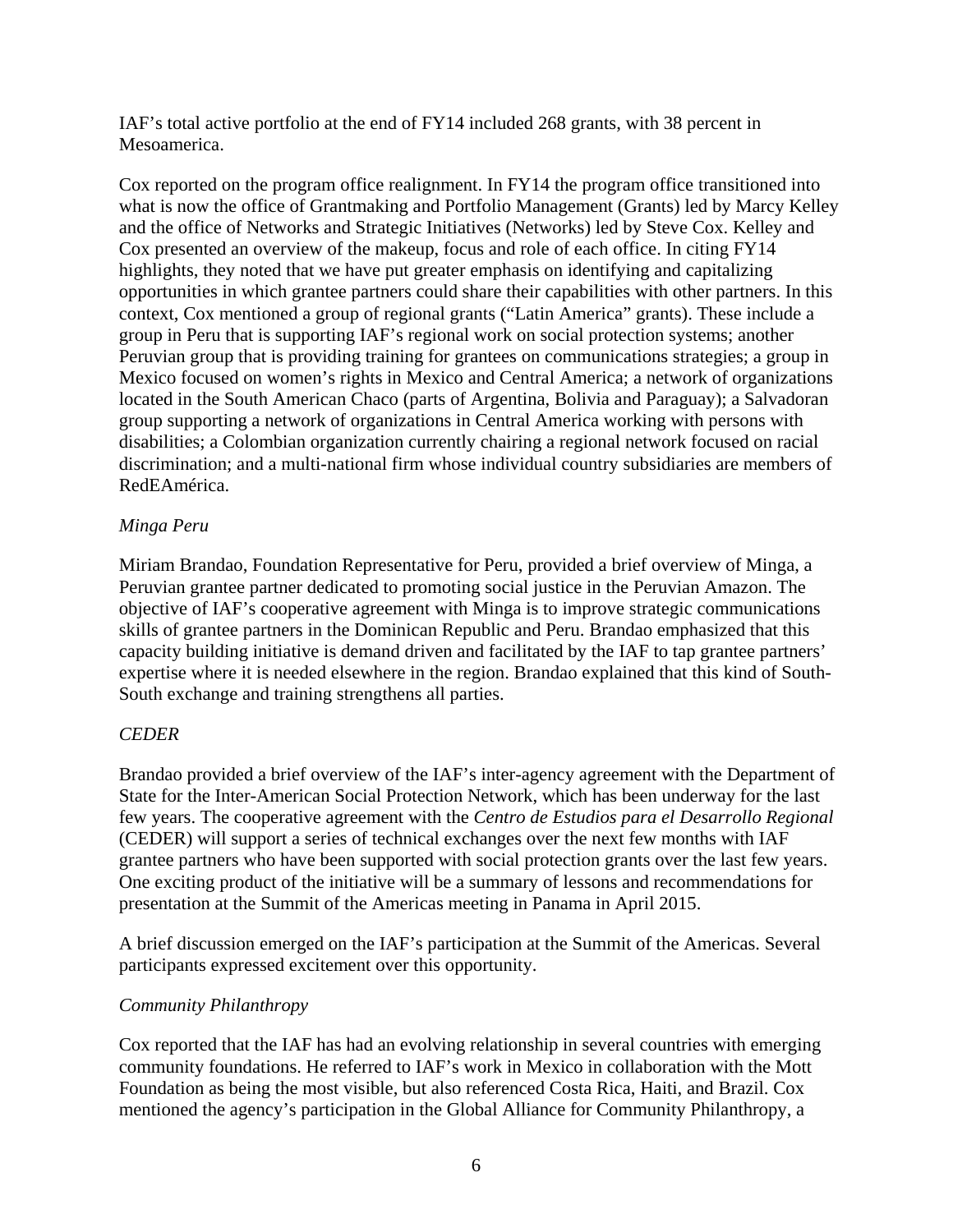forum that includes participation of Aga Khan Foundation, USAID, Mott Foundation, Ford Foundation and Rockefeller Foundation. Cox suggested that community philanthropy is a linkage opportunity for the IAF to tap into a broad donor market. He noted that there are over 700 community foundations in the U.S. and that there is an opportunity for the IAF to help these foundations expand their efforts to include more international programming.

Cox reported on the Council of Foundations meeting in Cleveland where IAF grantees participated in the plenary and where he had the chance to promote the idea of collaborations between US and Latin American community foundations, particularly in cities with large Hispanic diasporas. He mentioned that the idea was welcomed and that there are several interested parties in continuing to explore this possibility.

Some board and advisory council members asked questions regarding the volume invested through community foundations, as well as level of effort on behalf of the IAF. One participant suggested that we may want to add to the IAF advisory council a member who could bring knowledge and contacts in this arena.

# **D.** Donor engagement report (Manuel Nuñez)

Mr. Nuñez provided an overview of donor engagement efforts, voicing dissatisfaction with where the IAF stood at present time. He clarified that the consultant hired to help raise money, the Roberts Group, has been onboard for 14 months and that he gets about 90 hours a month from them.

Nuñez reported on the three main "buckets" of donor engagement: 1) corporations, 2) foundations and 3) impact investor / high net worth individuals. He provided updates on initiatives contained within each category, all of which have been presented in the monthly management reports to the board and advisory council.

Nuñez returned to the question of where the Roberts Group has focused its efforts, reporting that it has been in the impact investors category. He mentioned our discussions with Pomona Impact and the Minerva Capital Group and that we have now signed a framework cooperative agreement with the Minerva Capital Group. He outlined a preliminary structure for a fund established to generate financial return and create social impact that includes a 10% catalytic first loss component for investors and incentives and support for investees designed to help strengthen business and support achievement of social impact goals. The role of the IAF would be to raise money for the catalytic first loss fund component and partner with select portfolio companies to help achieve social impact goals. Nuñez explained that this is of interest to the IAF because it aligns with the mission and presents an opportunity for corporate partnerships and increased financial opportunity.

Several board and advisory members engaged Nuñez in questions and provided feedback and recommendations on this matter. There was a clear sense of excitement for the opportunity that this may signify for the IAF. At the same time, many cautioned against moving into something without exploring all the intricacies of such a partnership. Some key takeaways include suggestions about other funds to explore, the importance of defining specific tasks and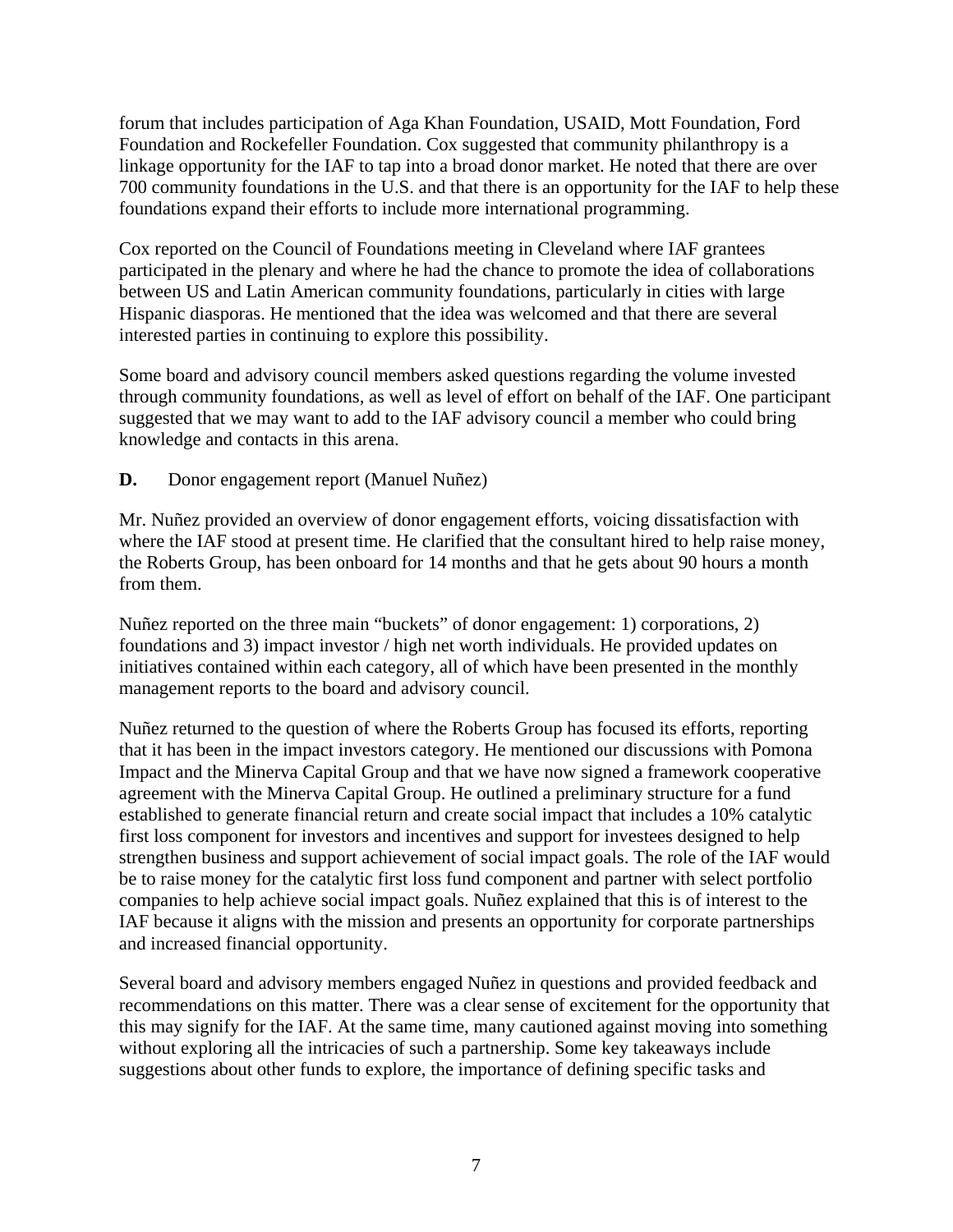timeframes to track performance and stay on task, a caution on reputational risk considerations, and a suggestion to use embassy contacts for vetting if at all possible.

# **E.** Ethics training for Special Government Employees

General Counsel Paul Zimmerman presented information on annual ethics training for special government employees. He provided the following link:

[http://education.oge.gov/training/module\\_files/ogesge\\_wbt\\_07/10.html](http://education.oge.gov/training/module_files/ogesge_wbt_07/10.html) and further clarified that it is a self-directed online training module. He mentioned that he would follow-up with an email and assured the board and advisory that if they had any questions they were welcomed to contact his office.

- **IV.** Focus on Central America and Mexico
- **A.** Current program and how we can expand it (Marcy Kelley)

Marcy Kelley reported that at the end of FY14, the IAF had 109 active grants in Central America and Mexico, the region collectively called "Mesoamerica." Forty-one funding actions were made in the year for a total IAF commitment of \$6,520,505. Furthermore, the 41% of total IAF grants represented in Mesoamerica account for 35% of IAF's active portfolio. 32% of the IAF portfolio focuses on agriculture. Grants supporting youth initiatives in the northern triangle comprise more than 40% of the portfolio.

Kelley described an overlay of IAF grants on a Department of Homeland Security map of municipalities that are the highest source of unaccompanied minors arriving at the U.S. border this year, which shows IAF grantee partners working in 550 high sending communities. This illustrates that the IAF has an extensive grassroots presence in the region that could be expanded quickly.

She said that IAF has identified several areas of focus for scaling up its work with additional resources: 1) Enhance current projects and vetted partners; 2) issue a focused call for new proposals and partners; 3) invest strategically in capacity building, exchanges and networks; 4) expand our support for new types of projects (water, scholarships, IT); and 5) engage the diaspora and U.S. donors. She also noted that a substantial increase in programming would require an increased staff, and that IAF is looking at ways to train new staff quickly. She also said that IAF is beginning to explore baselines and monitoring metrics related to the migration issue.

A brief discussion ensued on the percentage of scaling up that was being referred to and what the board and advisory could do to complement the efforts of the Grants office. Kelley introduced Foundation Representative for El Salvador Seth Jesse, who led the initiative on home town associations (HTAs) and presented at last year's meeting of the board and advisory council on the topic. Jesse would speak on how the IAF could capitalize on the movement of HTAs as "development actors" in scaling up efforts in the region as well as fundraising.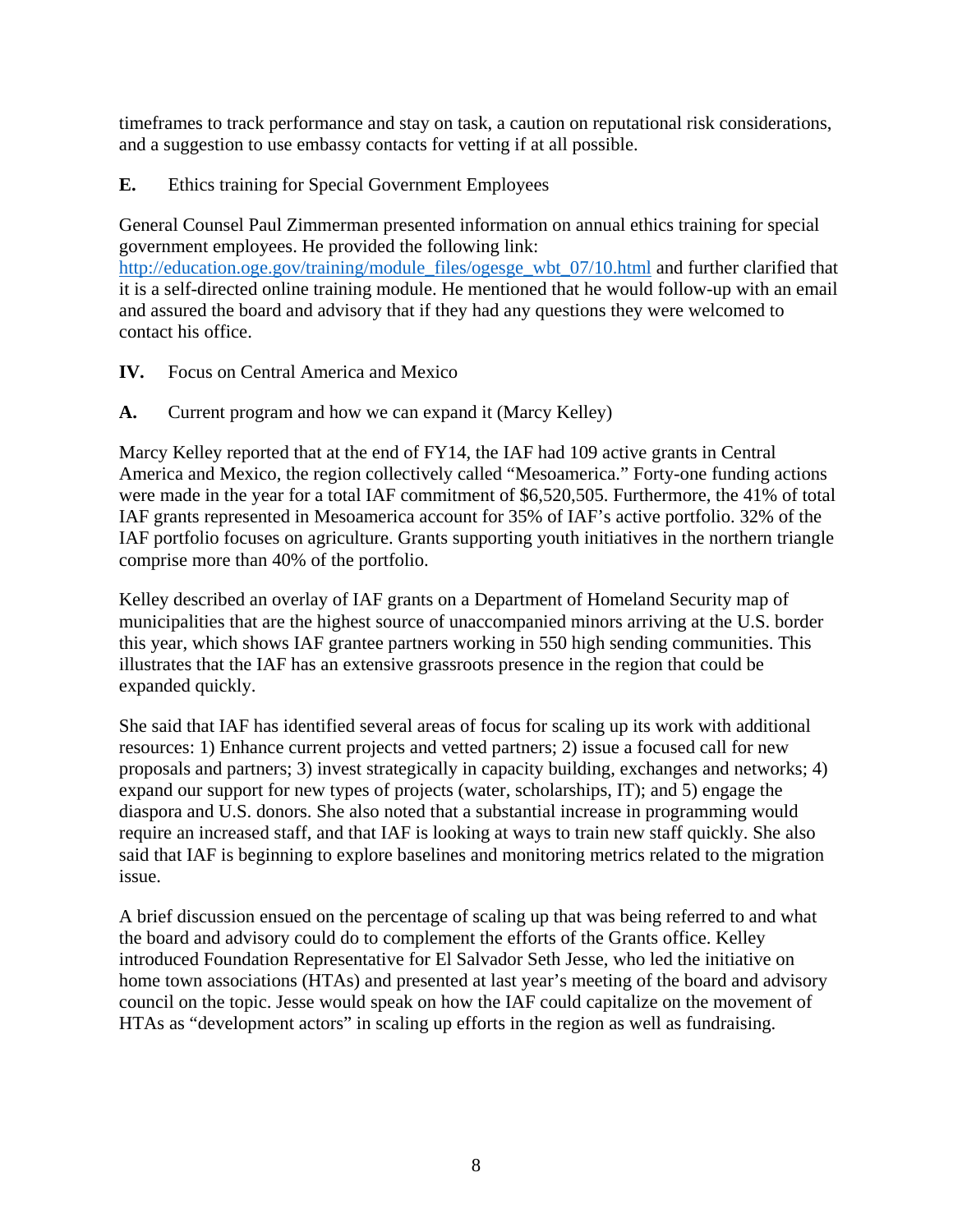### **B.** Engaging home town associations (Seth Jesse and Elmer Arias)

Jesse began with a historical overview of the makeup of HTAs in the United States followed by a brief introduction of the IAF's work with them. He mentioned thirty grants supported by the agency mostly involving migrants. Jesse said that engaging HTAs is in line with the mission of the agency, and he suggested that over the next four to five years the agency should continue to work on capacity building efforts addressing specific weaknesses already identified. Areas for continued improvement include legal status and incorporation as 501(c) 3, empowerment of organizations in communities of origin and engagement of new partners and mechanisms (i.e. community foundations).

Jesse introduced Mr. Elmer Arias of the group Fundación para la Educación Social, Económico y Cultural (FUPEC). Arias is based locally in the greater DC area, and FUPEC engages in collective remittances for social projects in El Salvador. The IAF has collaborated successfully with FUPEC for three years.

[Speaking in Spanish] Mr. Arias thanked everyone present for the opportunity afforded him to present his work, acknowledging that FUPEC would not have been possible without the support of the IAF. Arias provided a biographical account of his life in the U.S. and took meeting participants through the journey of launching his business, the difficulties he faced in the initial phase and how that led him to the realization of using remittances to fund social improvement in his home country of El Salvador. Arias then informed how FUPEC manages funds, emphasizing the confidence the community places in the organization because not a single dollar has ever been misplaced. Arias asserted that all the money goes to productive projects that bring community development and opportunities for employment. He further stated that people in these communities feel less inclined to leave their communities because of the opportunities created.

Arias shared reflections from a project where a \$25,000 investment was able to substantially increase the capacity of a shrimp production plant by improving their supply-chain. He underscored elements of the project including the impact on women and how small investments have big social and economic impacts in small communities.

Lastly, Arias recapped the exchange that took place October  $12<sup>th</sup>$  through  $15<sup>th</sup>$  2014 in which representatives of Guatemalan, Haitian, Honduran, Mexican, Peruvian and Salvadoran communities in the United States travelled to El Salvador to learn how the organization collaborates with ex-patriates to pool resources for improving living conditions in home countries. Participants exchanged best practices on partnering with organizations in communities of origin, fundraising and project design, among others.

Jesse added that an important highlight from the exchange and a somewhat unexpected result is that the group from Honduras has since invested funds to bring FUPEC on as capacity building partner.

**C.** Tragedy of September 26, 2014, Iguala, Mexico (Mariscal)

Mr. Mariscal provided a brief report on the tragic event of September 26, 2014 in Iguala, Guerrero, Mexico. He recounted the assassination of forty-three students noting the collective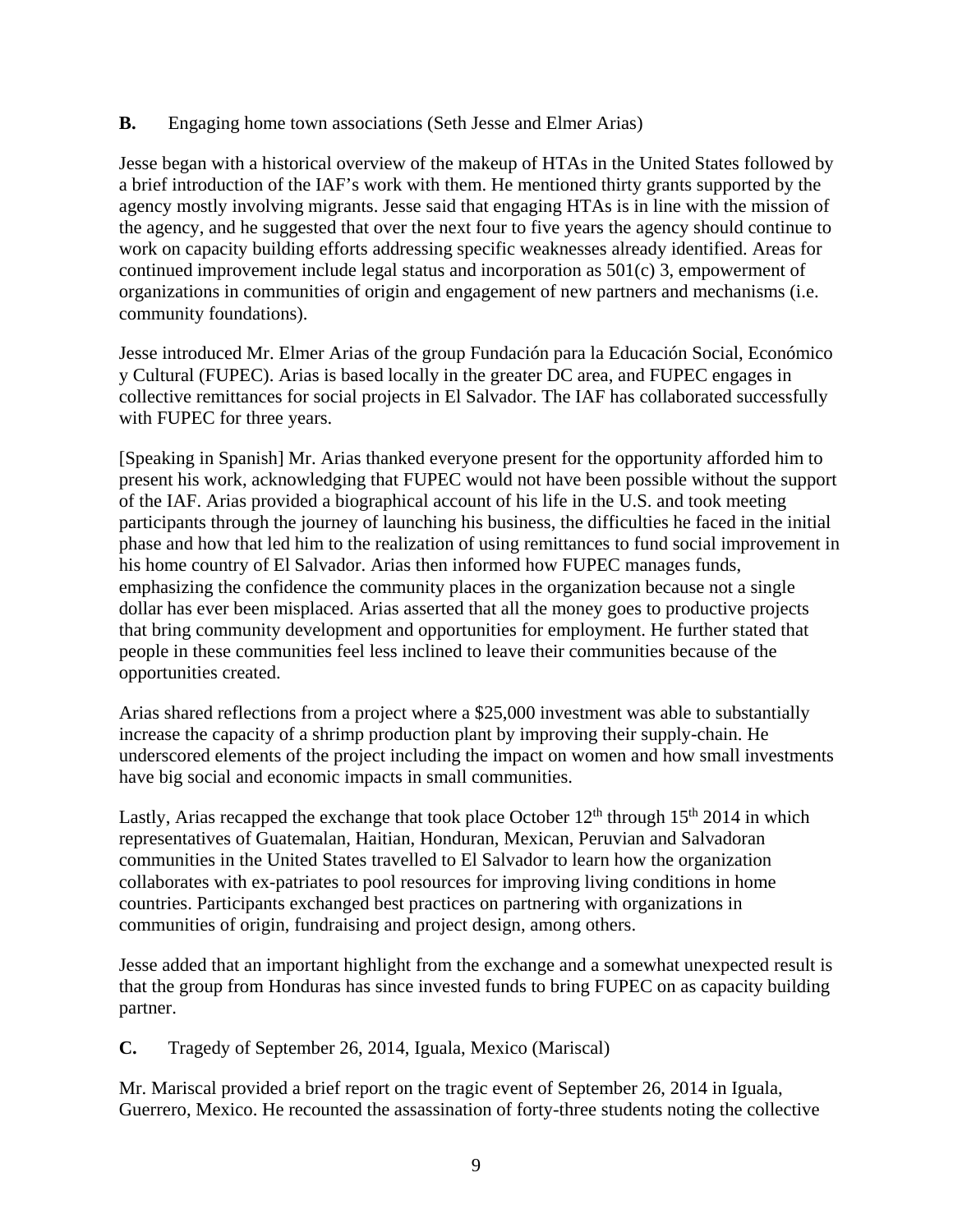sense of social discontent and alarmed public outcry that resulted, as well as rampant dissatisfaction in public institutions. Mariscal commented that although many reforms are needed, he believes President Peña Nieto will act accordingly and with absolute transparency in the matter. He concluded with a statement of hope, saying that President Peña Nieto has good energy to lead Mexico through this tragedy.

Several attendees joined in expressions of sympathy.

# **V.** RedEAmérica (Juanita Roca)

Juanita Roca, Foundation Representative for Chile, Colombia, and Venezuela, reported on a regional cooperative agreement with Holcim, a Swiss-based company with offices throughout Latin America. Roca underscored the value added to the field of development practice by partnering with the corporate sector, naming corporate know-how, contacts and networking and contextual understanding as additional benefits. The IAF is contributing \$153,500 to the partnership, and Holcim is committing \$454,813. This will provide funding for grassroots grantmaking to small groups in several countries where Holcim has operations (Argentina, Brazil, Ecuador, and Colombia).

The Holcim cooperative agreement reflects an important development in RedEAmérica's focus that resulted from its strategic planning process this year, where the IAF played a key role. IAF staff participated in RedEAmerica's board meeting last May where key decisions on the strategy were taken. Roca reported that the elements of the strategic plan are: continuation of capacity building (grassroots), consolidation and growth of the network, and exploration of how to influence core business practices.

**VI.** Reflections on August brainstorming session

Kaplan reported on the August brainstorming session involving members of the board and advisory council and the IAF management team. He prefaced his summary by reminding participants that the brainstorming session was not intended to develop or act on any specific proposals, nor resolve any issues. Quite the contrary, Chairman Arriola wanted to create the space for participants to think expansively as individuals outside assigned roles at IAF and brainstorm in a free form and out-of-the-box way. Kaplan described the gathering of input before the session and how the discussion was conducted before summarizing it. He commented that it was a good session bringing important questions to the table.

Kaplan summarized his reflections in two parts -- an overview of the principal positives and the principal challenges that emerged from the discussion. He said that the overarching positive was a strong support for the IAF's mission and direct engagement with Latin American civil society organizations. Among the principal positives of the agency are: (1) impact at three levels (household, organization and community); (2) approach in making and monitoring high quality grassroots grants that put local people in charge; (3) financial leverage and local ownership; (4) organizational flexibility and adaptive management; (5) excellent reputation among civil society organizations in the region; (6) recognition of the value of long-term relationships and the potential value of extensive grassroots networks; and (7) complementarity with other U.S. government agencies working in the region.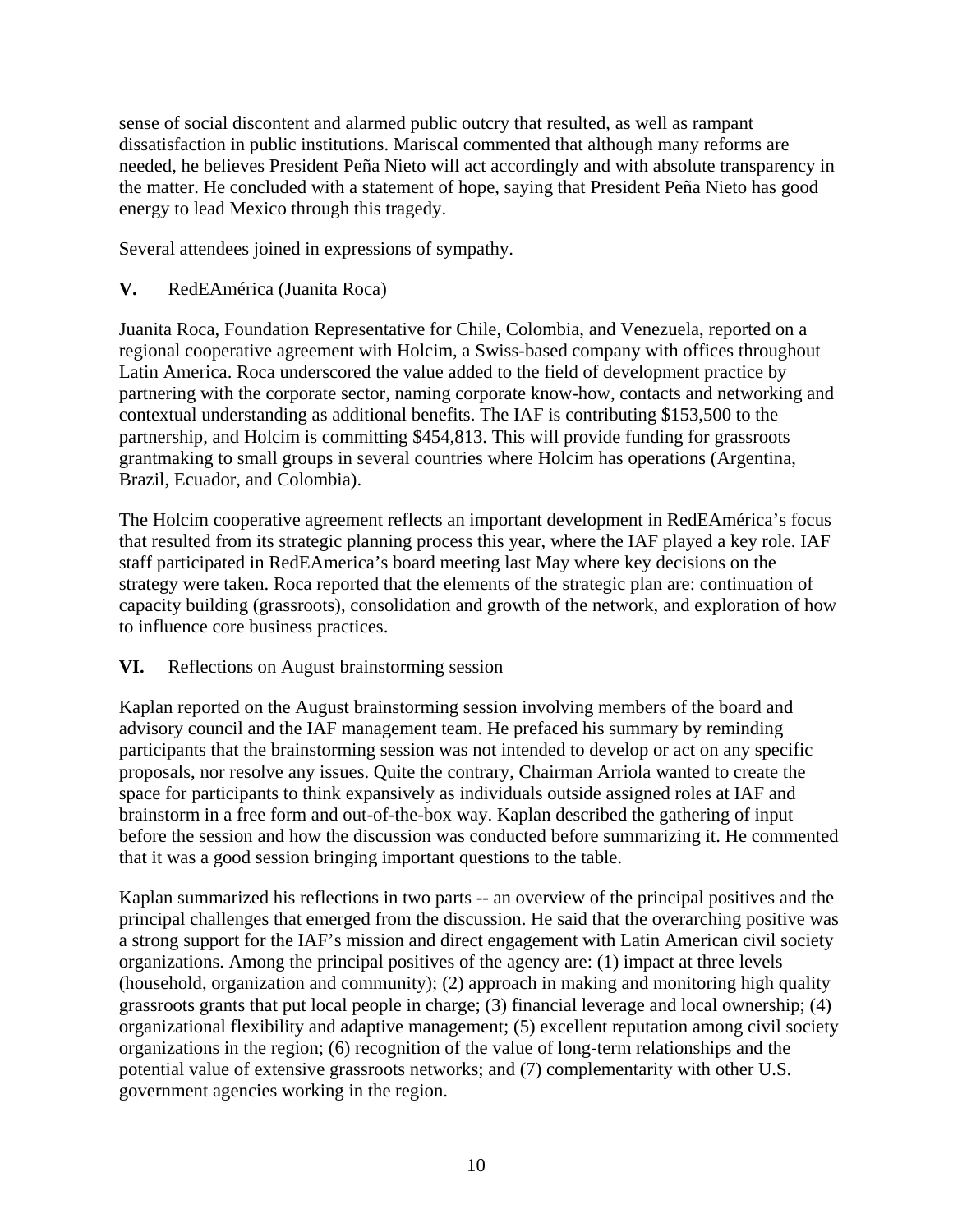He summarized four principal challenges identified as: (1) "the identity challenge," which includes questions of geographic focus, balancing near-term versus long-term priorities, and size; (2) "the resource challenge," which includes questions about how to align institutional resources to support programmatic, fundraising and communications objectives, how to diversify and increase our resources, and how to strengthen the role of our board and advisory council; (3) the "visibility challenge," which includes questions about what is a simple and compelling narrative about the IAF's work backed up by clear and specific evidence of results, why there are few third party testimonials about the IAF's work, and how we can best enlist the board and advisory council to increase visibility; and (4) "the evidence of impact challenge," which includes questions about generating more value with our evaluation efforts, what is the appropriate standard of evidence to confirm impact, and how can IAF demonstrate broader and more transformational community impact that goes beyond the relatively narrow project impacts, including impact on a field of practice.

Kaplan opened the floor to questions and comments, and several advisory council members, including Mariscal, Watson, Picado, Krause all contributed recommendations for continued exploration on how to maximize the agency's impact and improve its visibility.

**VII.** Role and engagement of advisory council

Ambassador Watson commented that the Inter-American Foundation is headed in the right direction for engaging its advisory council members. He suggested that the council functions less as a collective body than as a resource of individual expertise that can be tapped by the IAF. He suggested that members are willing to participate more, and that tapping them depends on clear communication of what the IAF needs and understanding of which members can help with specific needs.

Advisory council members offered recommendations on how they could be more engaged, including adoption of a committee structure, focusing part of the management reports on requests to the advisory council, and the use of fact sheets on topics and countries of interest so that board and advisory council members can have them at hand as opportunities arise.

# **VIII.** ADJOURNMENT

Chairman Arriola reminded participants of the next board meeting date and welcomed their participation, thanking them for their engagement.

Kaplan thanked all for their active participation in the meeting. He said that the Inter-American Foundation is a stronger organization because of the commitment from everyone present, and he thanked the board and advisory council for their investment of time and energy in the IAF.

Chairman Arriola adjourned the meeting at 1:49 p.m.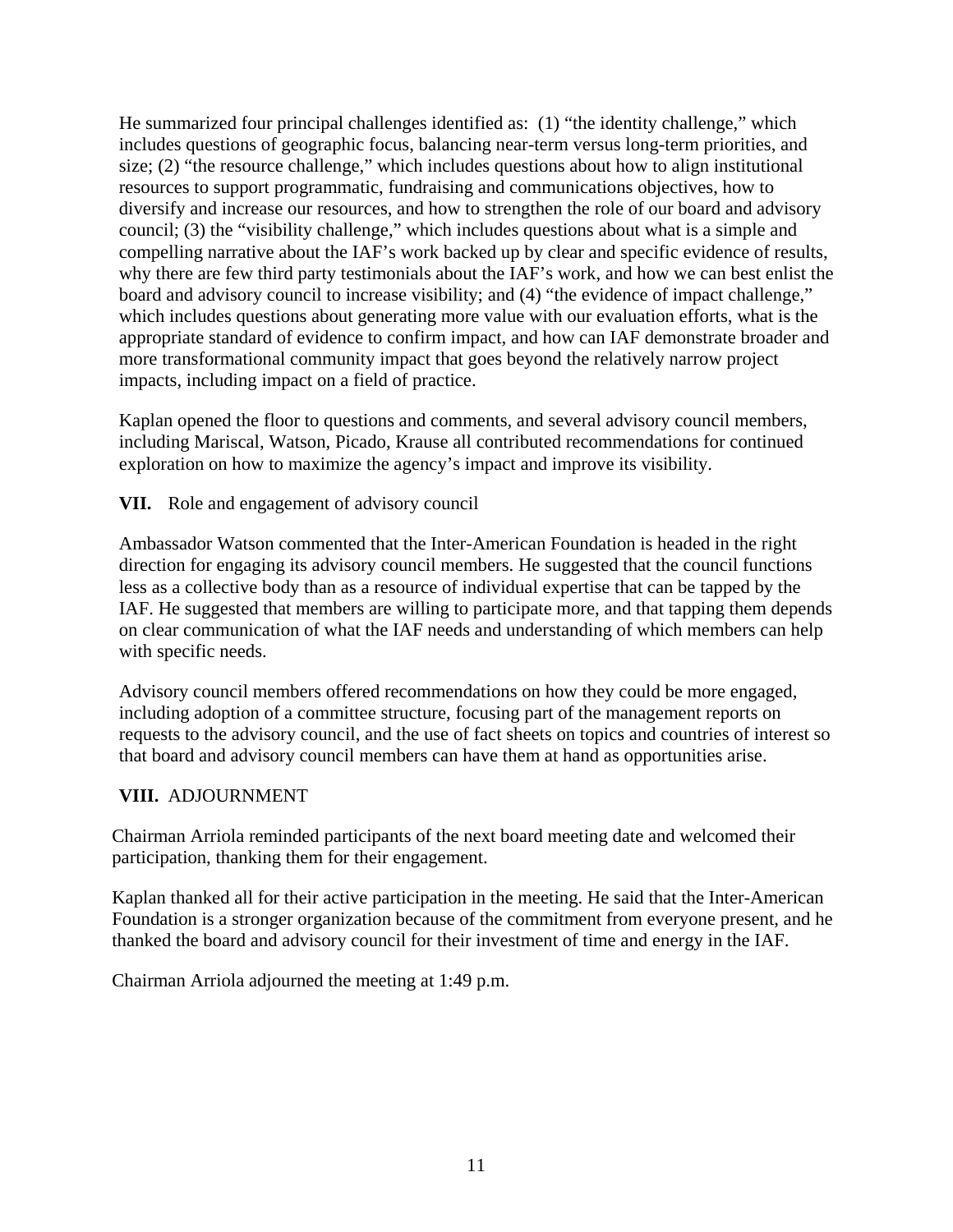Inter-American Foundation Meeting of the Board of Directors August 10, 2015

The board of directors of the Inter-American Foundation (IAF) met at the IAF at 1331 Pennsylvania Avenue, NW, Washington, DC 20004, on August 10, 2015. Board members present were Eddy Arriola, Chair; Amb. Thomas Dodd, Vice-Chair; Kelly Ryan, Member; John Salazar, Member; and Roger Wallace, Member. IAF staff members in attendance were Robert Kaplan, president; Stephen Cox, managing director for networks and strategic initiatives; Lesley Duncan, chief operating officer; Marcy Kelley, managing director for grants and portfolio management; Manuel Nuñez, managing director for external and government affairs; Emilia Rodriguez-Stein, director for Evaluation; Karen Vargas, executive assistant. Paul Zimmerman, general counsel, and Anita Perez-Ferguson, advisory council member, joined via tele-conference. Christopher Wood, Budget Specialist joined the meeting for the financial discussion.

# **I. CALL TO ORDER**

Board chairman Eddy Arriola began the meeting with a statement of gratitude for the participants' time, energy and enthusiasm. He commented that the meeting agenda was full and interesting. Arriola called the meeting to order at 9:01 a.m.

# **II. APPROVAL OF THE MINUTES**

The minutes of the meeting on November 10, 2014 of the IAF board of directors and advisory council were approved and adopted by a unanimous voice vote.

# **III. MANAGMENT REPORT**

# **A. Overview (Robert Kaplan)**

# Update on IAF Affairs

IAF president Kaplan welcomed the board members, commenting that much time had elapsed since the last meeting in November. He outlined the agenda and provided a brief update of IAF affairs since the last meeting. Stating that the update mainly highlights items introduced in the monthly management reports, he noted that the nine reports were included in the briefing book.

A full report on the IAF's FY15 program will be presented at the next board meeting, by which time the fiscal year will have ended. The development grants program for FY15 is on track despite some major changes in the program office, including a transition into two offices (grants and portfolio management and networks and strategic initiatives) and several staff assuming new positions and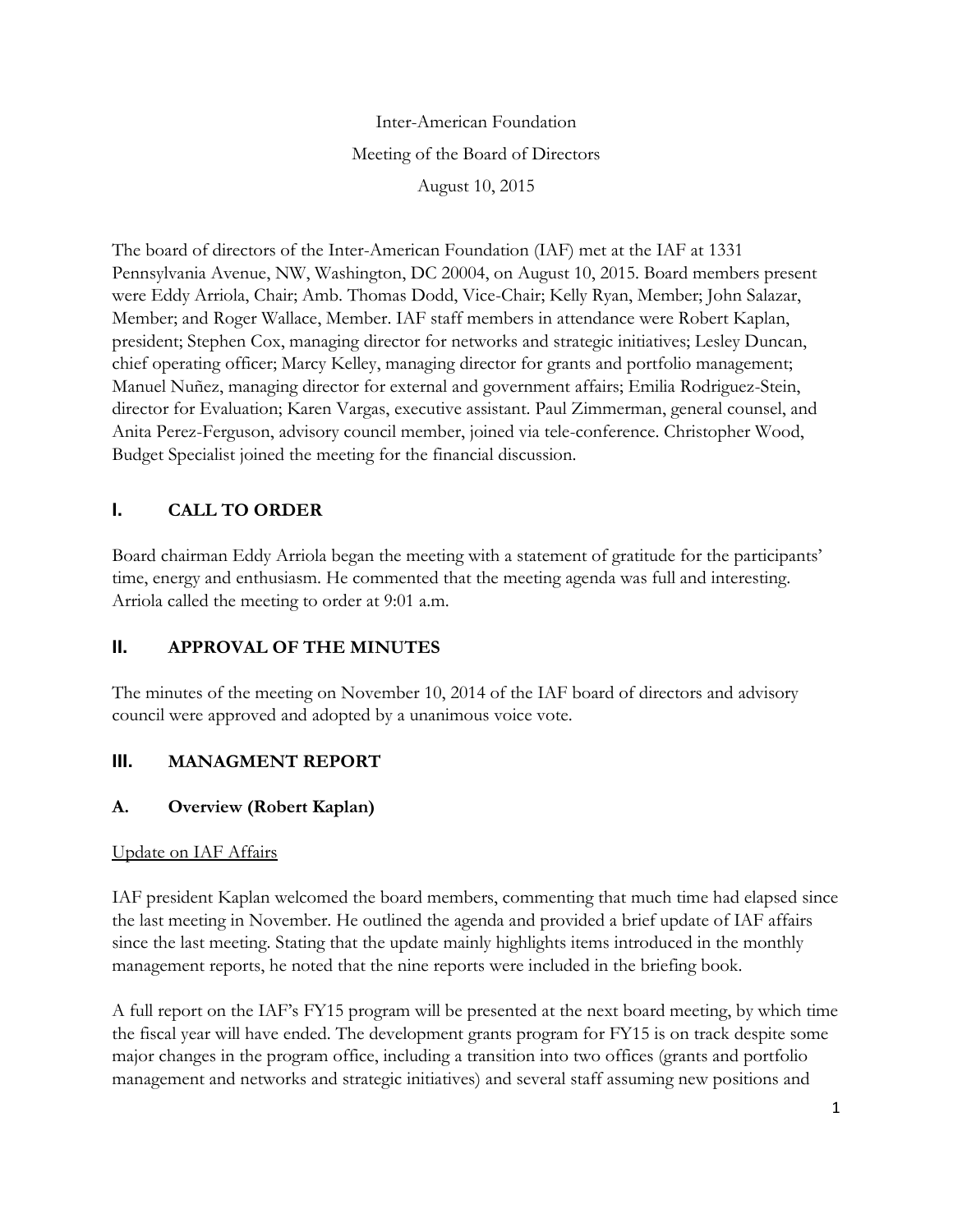country assignments. Importantly, the IAF is close to achieving its FY15 goal of dedicating 50 percent of new funding commitments to Central America and Mexico. The current portfolio of development grants is healthy, with 250-260 total active grants. Additionally, we have increased support for grantee exchanges and special capacity building initiatives. Strengthening our grassroots network is a primary objective of the realignment. We awarded fourteen fellowships for Ph.D level field research related to grassroots development. Steve Cox will say more on the fellowship program.

The IAF has procured a new grants management system that will be implemented over the next few months to consolidate relevant grants data that are currently stored in several siloed systems; data integration will enable us to analyze results more easily and effectively, informing our own decisionmaking and enabling us to share lessons with others.

We have made progress in efforts to raise the IAF's visibility. We now have many short videos on the website, and we have recently also launched a blog and a Facebook page. Among several IAFsponsored public events was a very visible series of discussions and a video launch around lessons from the response to the earthquake in Haiti five years ago. Manny Nuñez will say more.

### Grantee Perception Survey

Kaplan reminded the board that three years ago the IAF became the first US government agency to participate in the Center for Effective Philanthropy's (CEP) Grantee Perception Survey. The survey's usefulness derives from the ability to draw comparisons with other grantmakers, as well as with surveys of the same grantmaker in previous years. Last fall, the IAF partcipated in the survey for a second time, and CEP sent about 200 confidential survey requests to IAF grantee partners; about 70 percent responded. The grantee perception report, presented to the management team in March, compares responses from IAF grantee partners with those of over 42,000 grantees from nearly 300 foundations, as well as with a smaller cohort of fourteen international funders (e.g. Ford, Kellogg, MacArthur, Mott, Skoll, etc.). It also compares the IAF's absolute and relative results with our own results reported three years ago.

We have discussed the report with staff, presented it to our in-country teams and shared it with all grantee partners who had been invited to participate. It is posted on the IAF's website in full, as well as summarized in four languages. The principal findings were slightly better but mostly consistent with those of the previous survey. They included high ratings on impact in grantees' field, community and organization, as well as on the grantee-funder relationship, helpfulness of selection, reporting and evaluation processes, and on non-monetary assistance such as opportunities for grantee meetings and exchanges. This last area was prioritized by IAF grantee partners three years ago, and we are gratified to see higher ratings reflecting the fact that we have increased these initiatives. The IAF received relatively low scores on responsiveness and consistency of communication, with grantees noting a long wait to receive a definitive commitment of funding and spending a lot of time on administrative requirements.

#### Evaluation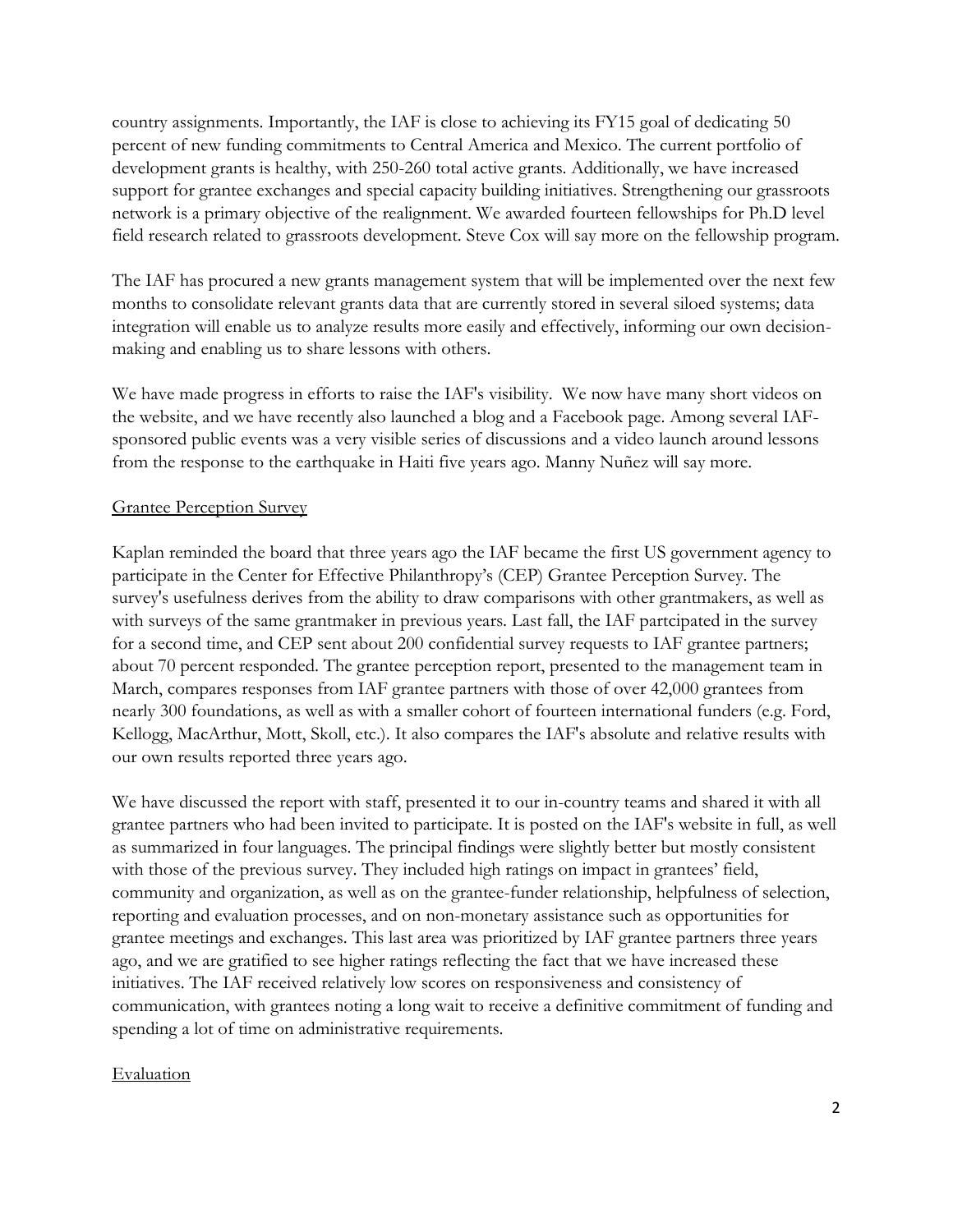Kaplan provided some comments on evaluation. First, the IAF contracted Giving Evidence, a British consultancy dedicated to helping non-profit organizations use evidence to improve the impact of their work, to conduct interviews and focus groups with our grantee partners to learn what they find so helpful about our evaluation process. Giving Evidence will prepare a case study with findings and provide the IAF with suggestions about how we could improve the utility of our evaluation process for our own decision-making while preserving its value to our grantee partners.

Second, we completed ex-post assessments on eight projects related to civic participation that ended five years ago. The assessment looked at the experience of groups working to increase the effectiveness of citizens' organizations collaboration with public authorities, including for the purpose of allocating participatory budgets. With these eight new projects, there are now a total of 21 ex-post assessments available on our website. This year, ex-post assessments will be conducted on nine grants in eight countries, studying the very relevant topic of youth.

Finally, the evaluation team will shift into the networks office in October as part of the strategic realignment to strengthen our ability to tie together evaluation, learning and new programming.

### Audits

The USAID Office of the Inspector General (OIG), which provides the internal audit function for the IAF, conducted a program audit in El Salvador and Brazil. We have received a draft report with recommendations about increasing counterpart commitments in El Salvador, applying OMB and other requirements to grantees, and reporting fraud, waste and abuse to OIG. We are reviewing the report and will present comments so it can be finalized in the next couple of months.

The Government Accountability Office (GAO) concluded a performance audit on US agency programs to reduce unaccompanied child migration from Central America. The audit covered USAID; the Departments of Homeland Security, State and Justice; the Millennium Challenge Corporation and the IAF. The GAO recommended that the Departments of Homeland Security and State strengthen their evaluation of relevant programs. There were no recommendations for the IAF. Overall, this is a good report for the IAF and includes details about how the agency conducts and evaluates its program. We sent the full report to the board, and it is available on GAO's website.

The annual Federal Information Security Management Act audit is also in its final stage, and we are reviewing the draft report, which includes several recommendations.

#### Board Nominations

There are two presidential nominations to the board pending Senate confirmation. Juan Carlos Iturregui has been nominated to the position currently occupied by Ambassador Dodd for a term through June 26, 2020. Luis Viada has been nominated to the position currently occupied by John Salazar for a term through September 20, 2018. Both had interviews the last week of July with a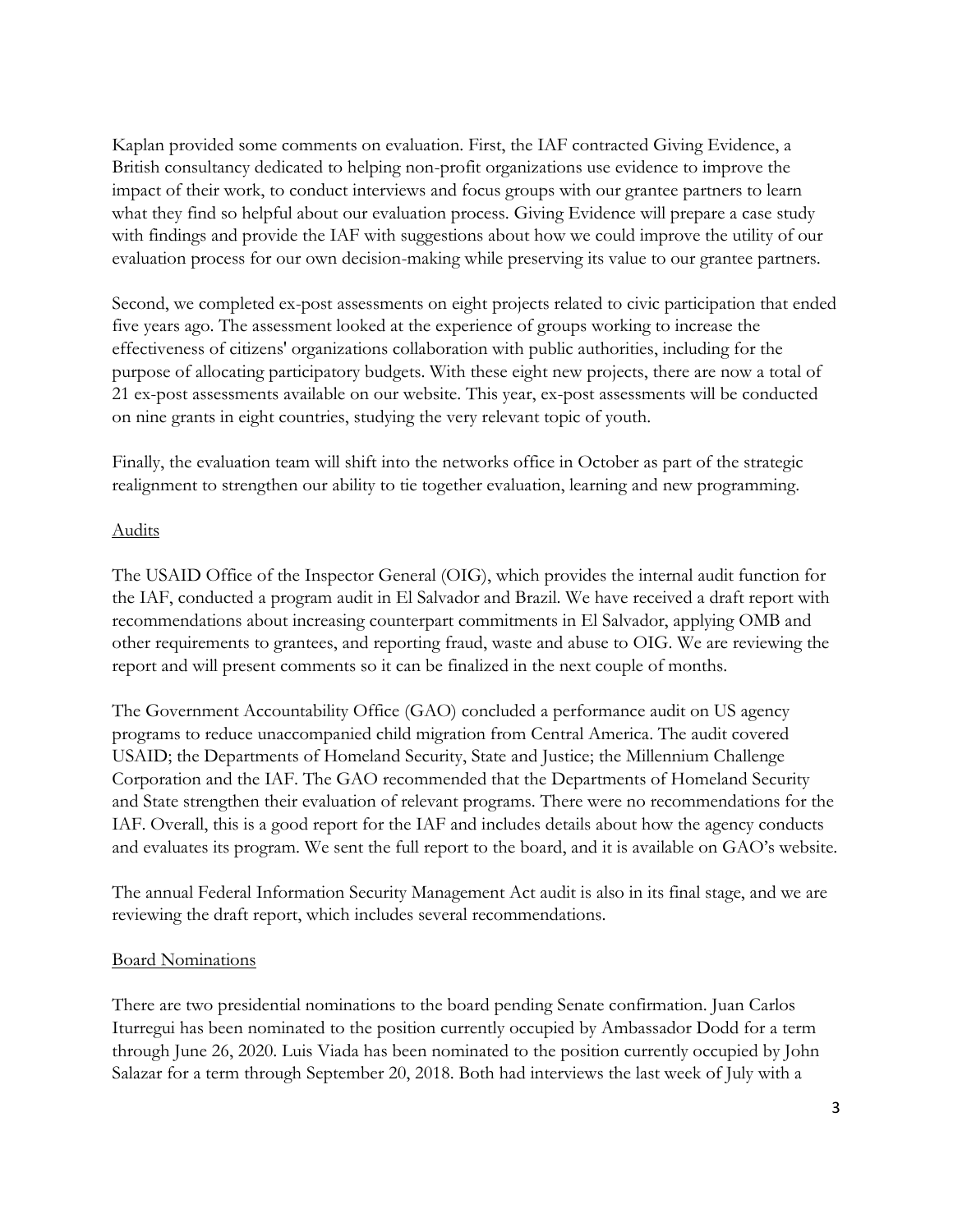staffer for the majority in the Senate committee. There are no other specifics or a schedule for Senate consideration of their confirmation.

Several board members congratulated the staff for the positive results in the grantee perception report and asked questions about the ex-post assessments and the IAF's evaluation process.

# **B. FY 16 Budget and Preview of FY 17 Request (Lesley Duncan)**

Chief operating officer Lesley Duncan recognized Chris Wood, IAF's budget and financial specialist. He started in May 2014 and plays an instrumental role in IAF's budget matters.

# Reclassification of Overhead

In June, the Office of Management and Budget (OMB) approved reclassification of certain implementation costs, which affect how we report "program support" (overhead). Following guidance for non-profit organizations from the American Institute of Certified Public Accountants, the IAF will now classify as program certain personnel, rent and travel items directly associated with implementing our programs. This results in a reclassification of about \$3.4 million, including 58 percent of our personnel costs, a pro rata share of rent, and program travel. The accounting lowers overhead from about 30 percent to 20 percent for FY14 and provides a more accurate comparison across agencies and sectors for OMB, Congress, and the general public. It also makes us more competitive to potential donors. Several board members expressed appreciation and support.

# FY15 Snapshot

The sources of funding for the FY15 budget are: \$22.5 million appropriated funds, \$6.1 million from the Social Protection Trust Fund (SPTF) and \$1 million from recoveries. In terms of expenditures, the bulk of these funds will be applied to grants and audits (about \$15 million), and the rest will fund program implementation (approximately \$8.8 million) and program support (about \$5.8 million). The principal categories in FY15 program implementation expenditures are program-related compensation and benefits, our in country local liaisons and data verifiers, the fellowship program, travel grants, studies and evaluation and program-related rent and travel.

# FY16 and FY17 Funding Scenarios

The IAF's FY16 budget would fund a slightly smaller program at the \$22.5 million appropriation level due to a reduction in collections from the SPTF of almost \$2 million. Congress has not yet approved FY16 appropriations bills, but both the House and Senate committees approved \$22.5 million for the IAF, which is the same as FY15 and substantially more than the President's request of \$18.1 million.

The President's FY16 budget also included a request for \$1 billion to fund a whole of government program of support in Central America directed through accounts managed by USAID and the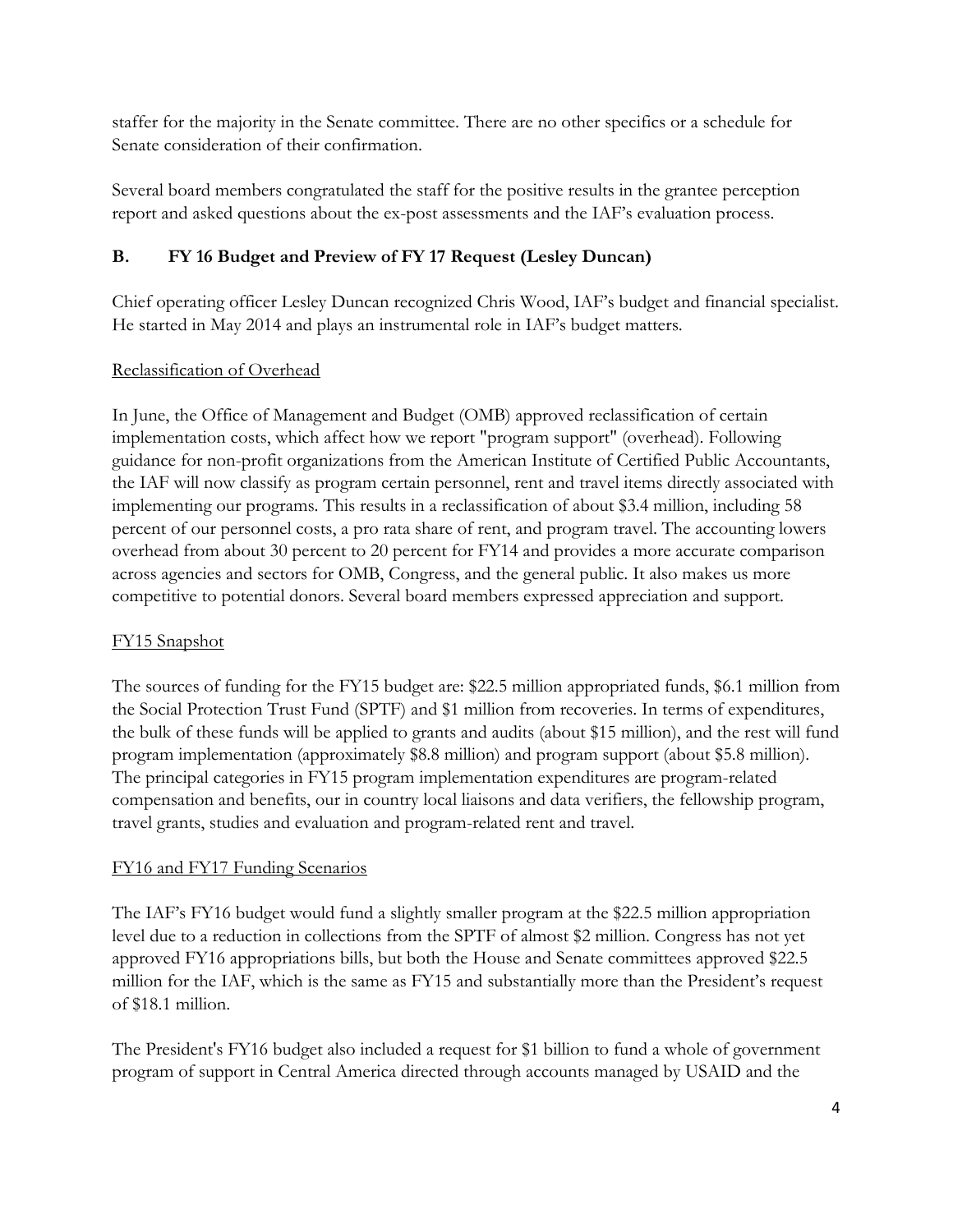Department of State. Funds are intended to be transferred from those accounts to agencies working to implement the strategy, including the IAF. The House and Senate appropriations committees approved funding levels substantially below the President's request. Both expressed support in the committee report for transferring a portion of the funds to the IAF, with the Senate report mentioning a transfer of up to \$15 million. While such additional funding is still uncertain, we are taking steps to ensure that we would be able to deploy them effectively if they become available.

Several board members made favorable comments about the IAF's efforts to increase visibility on the Hill and the importance of Congressional support for a resource transfer. Kaplan and Nuñez commented that it has been a real team effort involving many staff members across the agency, as well as some of our in-country teams and especially our grantee partners who are among the most effective validators of the value of our work.

OMB's guidance to the IAF for FY17 is to present a budget for \$17.5 million, with the possibility of an additional \$900,000 for a special investment. In addition to those scenarios, we will again argue for base funding of \$22.5 million. SPTF resources will be even smaller in FY17. We understand that the President's budget may again request special funding for Central America. We will send the draft FY17 OMB submission to the board in the first week of September in order to finalize it before the September 14 deadline at OMB.

# **C. Strategic Initiatives and the IAF Fellowship Program (Stephen Cox)**

Managing director Steve Cox underscored that our purposes in creating the office of networks and strategic initiatives were to take better advantage of our invaluable network of thousands of current and former grantee partners, to enable them to work and learn together more effectively; to dive deeper into understanding and generating useful new knowledge about programmatic themes of importance; and to be more systematic about helping partners build their own institutional capacity. The Networks unit is also assuming responsibility for our fellowship programs and evaluation efforts. Cox thanked Ambassador Dodd for his important contributions to the fellowship program over several years. He recognized the good work done by the office of external and government affairs that had been responsible for implementing the program.

# Fellowship Program Update

Cox gave a brief overview of the composition of the fellowship program, specifically noting that there are over 1,000 alumni with 131 fellowships awarded since 2007, when it was re-started after a lapse of several years. The program costs between \$500,000 and \$600,000 per year and is currently administered logistically by the Institute for International Education. The IAF awarded 14 doctoral fellowships for the 2015 – 2016 cycle, for work in ten countries across the region.

The IAF's fellowship program is competitive and highly regarded, with a first rate academic review committee. It fills a critical need in building the scholarly field of grassroots development. The fellows are from Latin America and the US, and are typically interested in mixed careers as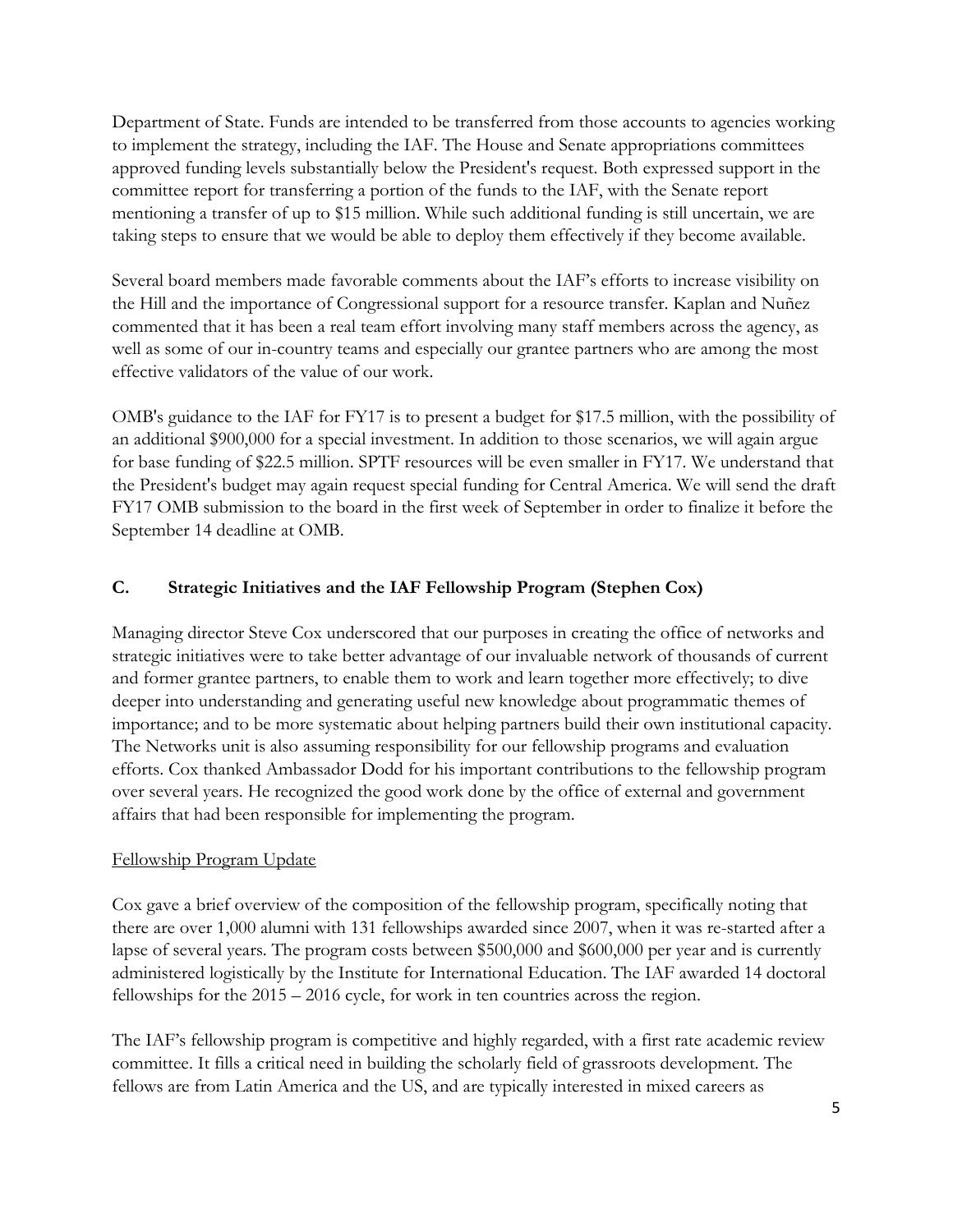academics and development practitioners. Fellows have had limited interaction with the IAF mission, team, portfolio, and other alumni, and they also noted that they have few opportunities to return value to the communities where they conduct their research.

The IAF's fellowship program is also exploring ways to provide professional development opportunities to mid-career practitioners from our universe of grantee partners. To this end, in FY16 we plan to undertake a two-prong fellowship program: (1) refinement and continuation of our doctoral fellowships and (2) new leaders' fellowships for mid-career professionals..

Doctoral fellowships will expand upon the current model to build the scholarly and substantive field by supporting young scholars exploring new ideas and building an expanded knowledge base about grassroots development. We will work this fall to learn more about IAF fellowship alumni and take affirmative steps to integrate the 2015-16 cohort with the overall IAF program. This includes an orientation meeting in October 2015 and providing opportunities to interact with the foundation staff and in-country teams. We will also invite fellows to contribute to our communications and media products, and work with them to find ways to return lessons to the communities after their field research is completed. Board members expressed support for greater integration of the fellows program and commented on the importance of clarifying expectations from the outset.

Leaders fellowships would target talented social entrepreneurs in the IAF's grantee partner universe who are in mid-career and may not have had many opportunities to reflect, retool and learn in a structured way with peers. A modest investment in upgrading their capabilities could yield very high returns. Since many organizations already offer relevant programs using a variety of models, the IAF need not incur the high cost of starting a new program, but instead could piggyback on one or more of these programs. This has the added benefit of enabling our leaders fellows to plug into other large networks that further provide opportunities for peer interaction and access to mentoring and peer support.

#### Strategic Initiatives

Cox described the participatory process used to select three strategic thematic initiatives to focus the IAF's programmatic work : (1) sustainable smallholder agriculture, (2) social and economic inclusion and (3) community asset mobilization. These reflect interest, potential and commitment among partners and staff, and they are clearly linked to US government priorities. Collectively, the they make a compelling statement about the IAF's purpose. The networks team will be a service unit working with other parts of the foundation to help evolve and facilitate strategic initiatives.

Strategic capacity building initiatives are another example of a targeted effort, in this case reflecting specifically identified capacity building needs of IAF grantee partners and exploring partners and other actors best able to address them. In FY16, the networks team will be trying to diagnose the most compelling needs and identify opportunities for partnering with qualified training and service providers.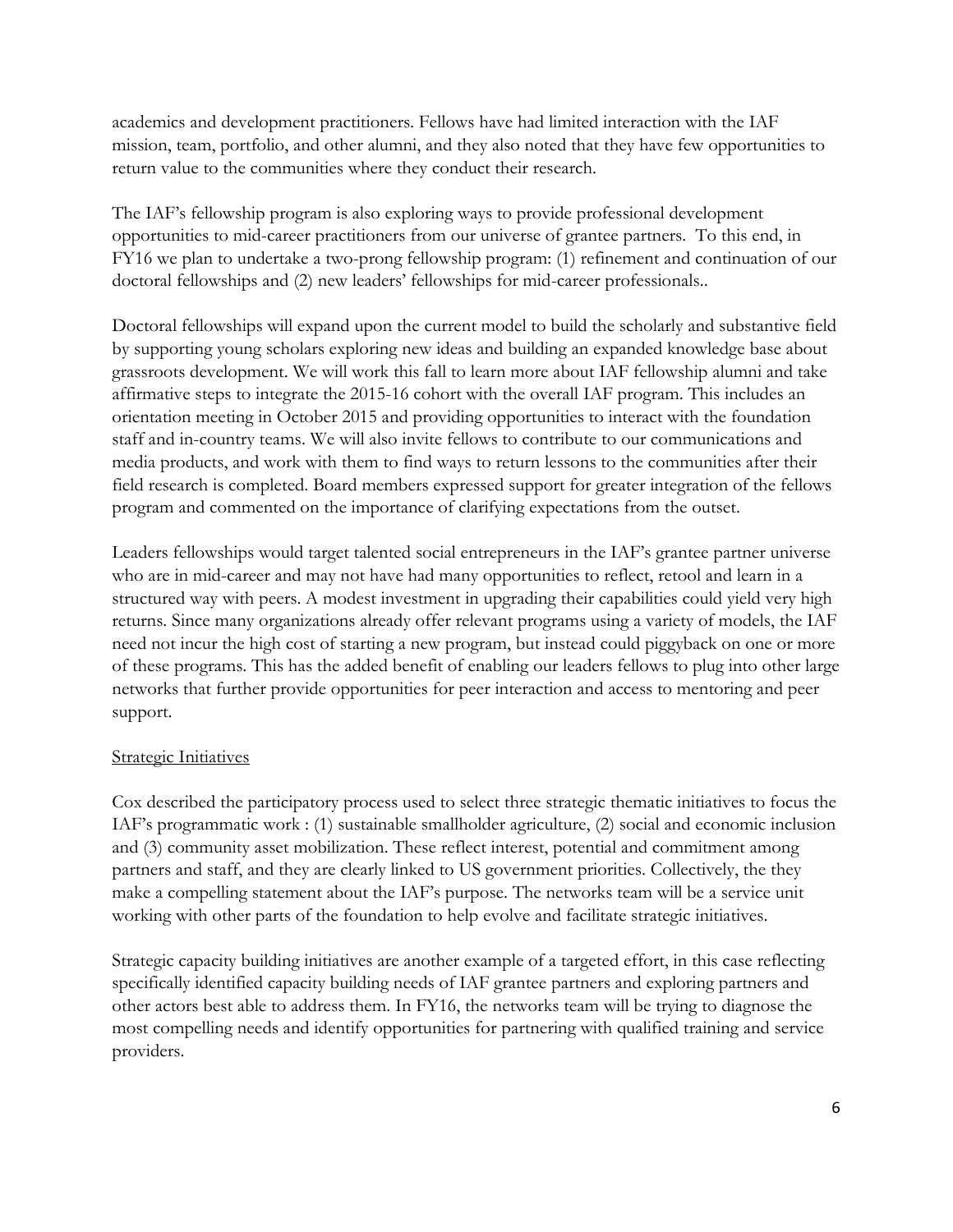Finally, the IAF is working closely with technology partners to build a Partner Engagement Platform capable of facilitating and supporting our partners' needs to work with each other and an array of other relevant organizations, and have improved access online training and peer-to-peer learning opportunities. The team will make a more detailed presentation on this Partner Engagement Platform at the next board meeting..

# **D. Ramping Up Efforts in Central America (Marcy Kelley)**

Kaplan provided context regarding Central America. He recalled the spike in unaccompanied minors crossing the U.S. border last year, the continued high incidence of emigration this year, worsening violence in El Salvador and a tense political climate in Guatemala and Honduras. The IAF has participated in an intensive inter-agency process on the US strategy for engagement in Central America and met with high level officials in the Department of State, USAID and National Security Council regarding the President's request of \$1 billion for efforts in Central America. Kaplan also mentioned his upcoming trip to El Salvador, Guatemala and Honduras in August to meet with Embassy, USAID and IDB offices. In this context, it is relevant that the IAF has already made a concerted effort to increase its development grants program in Central America and Mexico, directing close to 50 percent of FY15 funding actions to the region.

There has also been substantial Congressional staff interest in Central America this year. Two Congressional staff delegations requested meetings with IAF grantee partners in Guatemala and Honduras. The IAF will host another Congressional staff delegation in late August in Honduras and El Salvador which will include a roundtable of Guatemalan grantee partners. The Aspen Institute Congressional staff delegation will visit with Guatemalan grantee partners in October.

Board members said they were pleased to hear about actions taken by the IAF to remain relevant in this discussion, including cementing working level relationships in each of the countries.

# Reversing the Tide by Building Stronger Communities: IAF's Special Initiative on Central America Migration (Kelley)

Managing Director Marcy Kelley reported that the IAF's active portfolio in Mexico and Central America as of September 30, 2014 included 110 active grants, of which 52 (47 percent) were in the northern triangle (El Salvador, Guatemala and Honduras). Agriculture, enterprise development, and education and training account for 75 percent of the grants. About 45 percent of funding in the three countries directly targets youth. Many support indigenous groups and women. These topics and population groups are prominent in the US government's strategy for Central America.

The US strategy mirrors the *Alliance for Prosperity*, which is the plan prepared by the governments of El Salvador, Guatemala and Honduras. The three pillars are prosperity, governance, and security. The IAF's programming aligns with the prosperity pillar in three areas: 1) the incorporation of women and minority entrepreneurs into the economy that along with youth are able to access and maintain jobs in rural communities; 2) the completion of primary school by youth and access to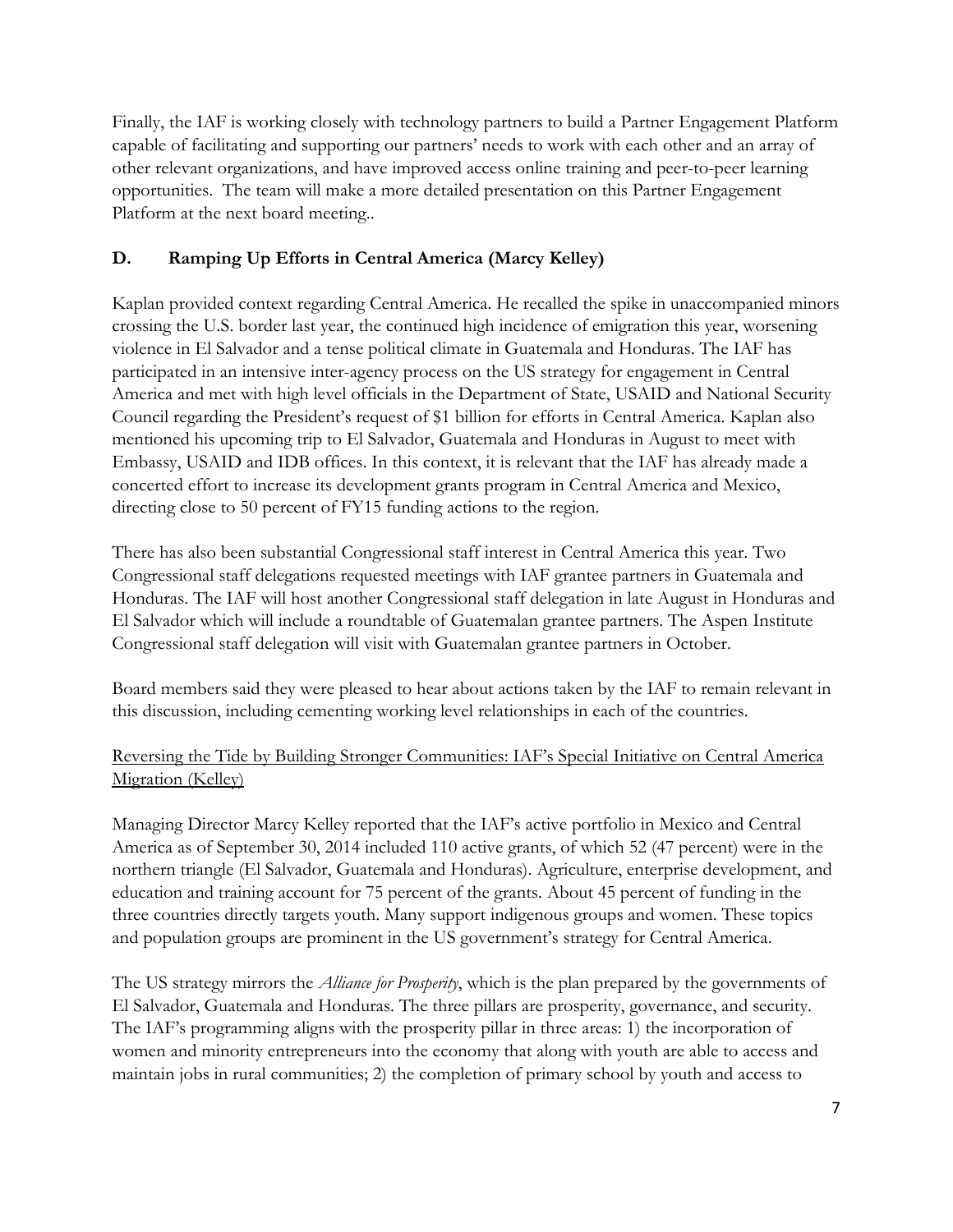secondary school along with addressing barriers for rural youth to complete secondary school and 3) conservation of water and protection of watersheds, along with pest and disease management, and the engagement in sustainable agriculture and landscape recovery. The IAF's programming aligns with the governance pillar with respect to the civic engagement of civil society organizations. In this respect, the IAF's ex-post assessments on civic participation last year are also relevant.

Migration has been an important recent theme for the IAF. We conducted focus groups with young people to explore what keeps them in their communities and what motivates them to leave. We have funded radio programs on the dangers of the trip north, and we are working with return migrants in El Salvador and Guatemala and leveraging resources from hometown associations in the US.

This year, the IAF expects to fund 29 new grants and 21 additional funds amendments in Mexico and Central America for a total 50 funding actions out of approximately 109. Of the 50 funding actions, 28 are in El Salvador, Guatemala and Honduras. In these three countries, the IAF operates in 143 municipalities (or sixteen percent of total), up from 119 last November. About 90 percent of funding in FY15 is concentrated in agriculture and food production, education and training, enterprise development and environment, again consistent with the U.S. strategy.

Finally, Kelley summarized how the IAF is preparing to invest substantially more resources in the northern triangle. The IAF's extensive network of civil society organizations represents a solid base because we know that they are capable of expanding their work. At the same time, we currently fund only about 11 percent of incoming proposals, so there is substantial room for growth. In anticipation of potential increased funding for Central America, we have developed a pipeline of more than 40 funding actions totaling \$6 million, as well as 30 others identified for prescreening.

There were comments regarding expected timeline and the process for monies to be transferred. Kaplan reiterated that this has truly been a collaborative effort between the grants, networks, and external affairs offices and the in-country teams as well.

# **E. Update on Statutory Amendment to IAF's Enabling Resolution (Paul Zimmerman)**

In April, the Board unanimously passed a resolution seeking an amendment to the IAF's enabling legislation to authorize the IAF to establish a subsidiary corporation. By early May, we had put together a legislative package (the draft bill, a line by line analysis and transmittal memo) and submitted it to inter-agency review coordinated by OMB. This resulted in comments from a few agencies, to which we responded with a re-draft of the bill and line by line analysis. An OMB office then raised an issue about the degree of control that OMB would be able to exercise over nonappropriated funds managed by the subsidiary corporation. The proposal remains under consideration within OMB.

Kaplan added that we have maintained contact with key stakeholders on the Hill who have reacted positively to and are enthusiastic about this action.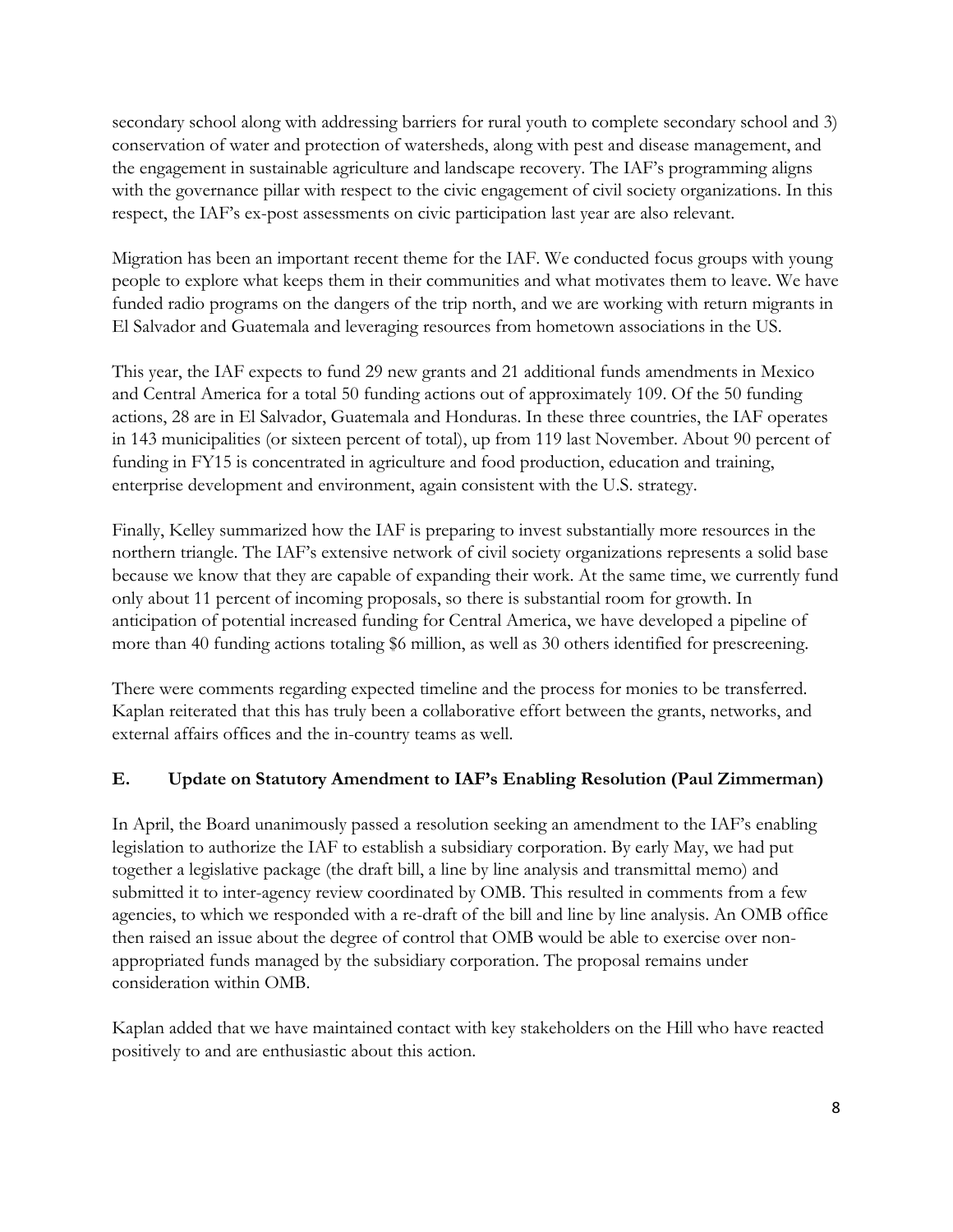### **E. Raising the IAF's visibility (Manuel Nuñez)**

Managing director Manual Nuñez began by framing his presentation on efforts to raise the foundation's visibility within the context of the IAF's strategic goal four: *Increase awareness, understanding and support for the IAF and its program among key audiences in order to draw more resources into grassroots development.* He briefly recounted the IAF's target "resource" audiences: government agencies, Congress, and the private sector. Other audiences support our messaging by acting as third-party validators.

#### Multi-media approaches

In 2012 the IAF had two primary communication channels — a website and two print publications. Over the last three years, we have moved away from print in favor of an expanded digital strategy. The website remains the anchor of the digital offering, now including a blog and more than 60 videos, photographs, news and other content about our programs and the agency. Our journal and annual report are available on the website. We also operate a Facebook page and Twitter account.

We rely heavily on email, and with the assistance of the GovDelivery network, since January the IAF has gained over 10,000 new email addresses of subscribers to our monthly e-bulletins and other messages. This contributed to in website traffic in February and March. Traffic is about 2,500 to 3,500 visitors per month. With 63 videos now on the website, there have been 127,001 loads and 7,401 total plays since 2013. Although the trend line is flattening, 50 percent of the views took place last year. We now also have a suite of social media tools to support our other communications products. The IAF Facebook page launched in June has 741 likes and averages 1.6 posts per day. The IAF's Twitter account, established in 2012 has 475 followers and averages 1.4 tweets per day. We have seven blog posts since starting the IAF blog in June -- about one post per week. Our challenge is to be consistent in providing high frequency good content to build up our audience.

Personal interaction with our grantee partners is an important motivator to support our work. The IAF has increased the number of sponsored events, such as grantee roundtables and engagements on Capitol Hill, such as the annual coffee and chocolate event. The roundtable and launch of a short film on Haiti to mark the passing of five years since the earthquake in Haiti was very successful in raising the IAF's visibility, as was the opportunity for IAF president Kaplan to testify last fall regarding unaccompanied migrant children. The IAF has benefitted from substantial interest from Congressional staff. In addition to the two staff delegation visits to Central America sponsored by the IAF, two other staff delegations requested meetings with IAF grantee partners earlier this summer, and the Aspen Institute sponsored staff delegation will visit an IAF grantee partner in Guatemala in October.

Participating in inter-agency policy committees have also provided important opportunities to raise our visibility within the government. Since first participating in the inter-agency policy committee for the Partnership for Growth almost four years ago, we have participated on the Central America strategy, Summit of the Americas and US-Cuba relations. These can put a significant burden on a small agency staff, but our presence in these meetings, as well as our inclusion in multi-agency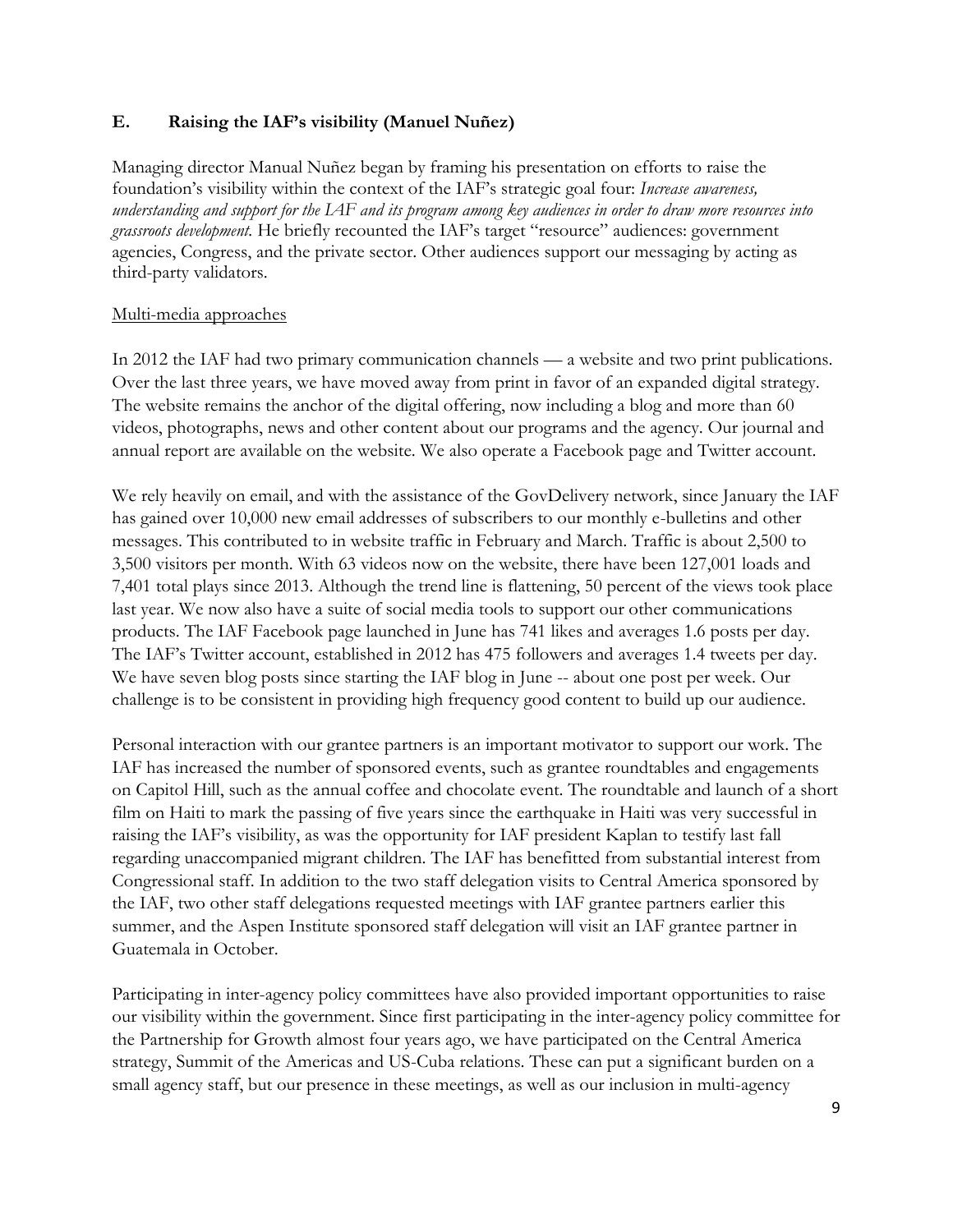reports conducted by the GAO and others or Congressional dinners sponsored by the Inter-American Dialogue, underline our relevance on major issues of the day.

Nuñez concluded that our challenges ahead are to increase leverage of the email subscriptions, grow our social media audience, implement web engine search optimization, align communications with IAF strategic themes and continue securing third-party validation to echo our messages.

# **G. Preparing for Cuba (Robert Kaplan)**

Kaplan recapped President Obama's announcement on December 17 regarding changes to the US policy toward Cuba. Since then there have been major developments, including removing Cuba from the list of state sponsors of terrorism and the opening of embassies in Washington and Havana. In this context, it is appropriate to begin thinking about what the IAF could usefully do in Cuba at the appropriate time and to take measured steps in preparation for what's to come.

Given the foundation's lack of knowledge and experience in Cuba, we need to learn from others about specific challenges and opportunities for grassroots groups and define a clear value proposition for our work. The situation is dynamic, and we need to stay abreast of the evolving legal and political environment concerning Cuba both in the US and in Cuba. Developing relationships would serve the IAF as we prepare ourselves for work in unfamiliar territory. Kaplan reported on his conversations with knowledgeable stakeholders, including US government officials, academics, think-tank staff, business organizations with programs or interests in Cuba, development organizations and members of the IAF's advisory council. All confirmed that the IAF's approach would have utility in Cuba at the right time, and many felt that the IAF is uniquely positioned among US agencies on issues categorized as "entrepreneurship" and "community organization."

With respect to the United States' legal framework for working in Cuba, Zimmerman summarized the change in the Administration's approach as "moving from a regime of prior permission required through a narrow office within Department of State for any contact or communication with Cuban officials, to a regime of notice of contact or communication." At the same time, hard restrictions remain in full force prohibiting transactions with or assistance to Cubans, including private Cuban citizens. A key question is what constitutes "assistance." From a legal perspective, Zimmerman noted that these are the early stages of a thaw of relations that will require a step-by-step process.

Kaplan suggested that in this context, it is sensible for the IAF to be cautious and coordinate with the White House and Department of State any future involvement. Throughout, our focus should be on the IAF's mission and what the agency is uniquely equipped to do when the time comes. He suggested that one way for the IAF to explore opportunities could be to facilitate peer exchanges between Cuban grassroots groups and IAF grantee partners with experience in issues that will be salient in Cuba. Examples include cooperatives (enterprise management, co-op governance and market development), community tourism and coastal zone management.